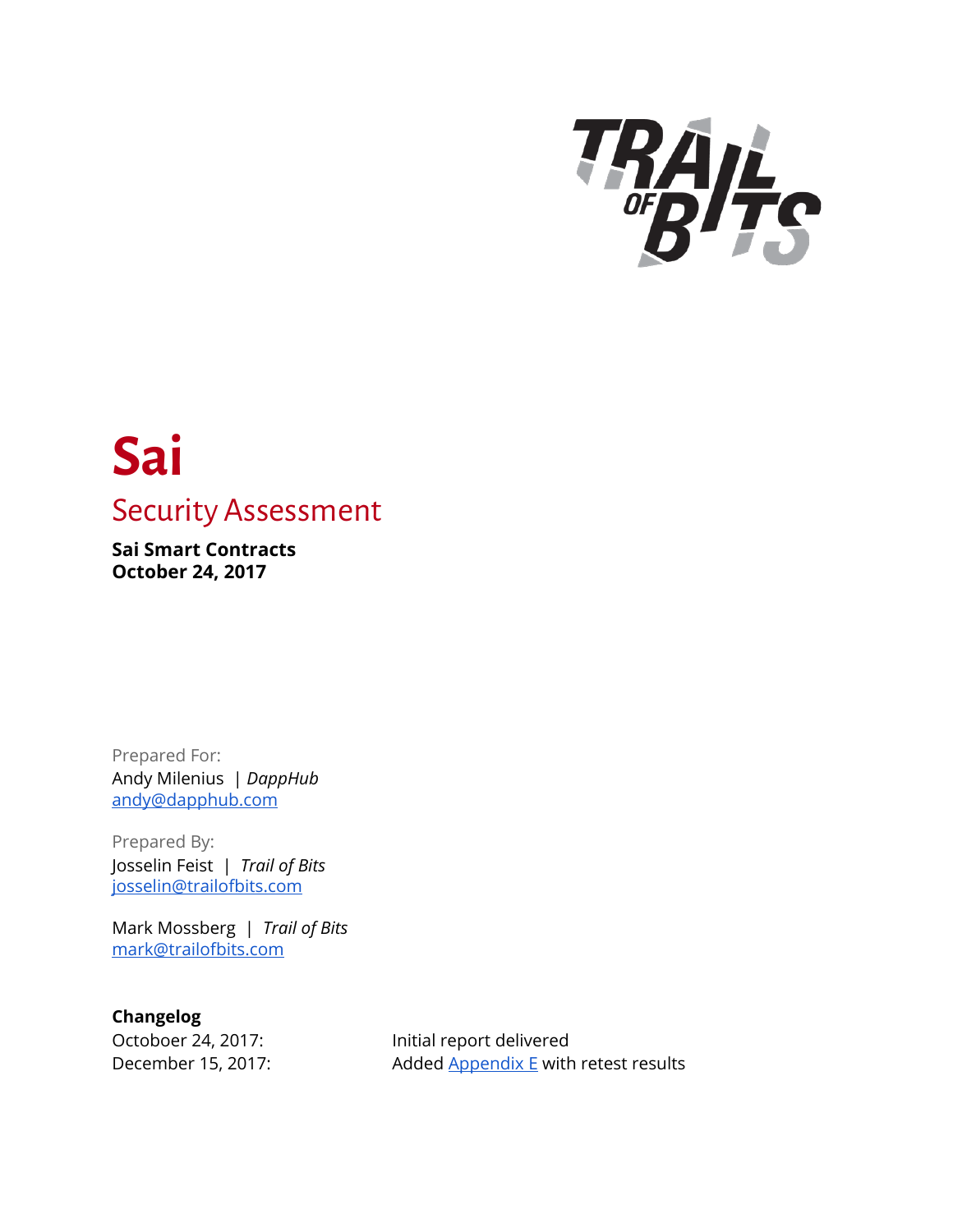## <span id="page-1-0"></span>Table of Contents

Table of [Contents](#page-1-0)

Executive [Summary](#page-3-0)

[Engagement](#page-4-0) Goals

Project [Dashboard](#page-5-0)

Vulnerability [Classifications](#page-6-0)

[Recommendations](#page-8-0) Summary

[Short](#page-8-1) Term

Long [Term](#page-8-2)

Findings [Summary](#page-9-0)

- 1. Race [condition](#page-10-0) in the ERC20 approve function may lead to token theft
- 2. Unprotected function and integer overflow may lead to system [destabilization](#page-12-0)
- 3. Reliance on undefined behavior may lead to [unexpected](#page-14-0) behavior
- 4. Rounding strategy in DSMath fixed-point [multiplication/division](#page-16-0) may lead to errors
- 5. [Misconfigured](#page-18-0) deploy may lead to unusable system

6. Inconsistent [documentation](#page-20-0) on SaiTub.join() may lead to unexpected system [behavior](#page-20-0) for users

7. Race conditions during contracts deployment may lead to system [compromise](#page-22-0)

- 8. Multiple divisions by zero may lead to [unusable](#page-23-0) system
- 9. Lack of [validation](#page-24-0) on tax may lead to unusable system
- 10. Inconsistent debt [bookkeeping](#page-26-0) may lead to trapped tokens
- 11. Loss of decimal [precision](#page-28-0) leads to free tokens
- 12. Loss of decimal precision leads to [incomplete](#page-31-0) global settlement
- A. Code Quality [Recommendations](#page-33-0)
	- General [Recommendation](#page-33-1)
	- [SaiTub](#page-33-2)
	- [SaiTap](#page-33-3)
	- [SaiTop](#page-33-4)
	- [DSToken](#page-33-5)
	- **[DSMath](#page-33-6)**
	- Cage [System](#page-34-0)
	- [Deployment](#page-34-1) scripts
	- [DS-chief](#page-34-2)
- B. Analysis on the [feasibility](#page-35-0) to call rdiv(x, 0)
- C. Test [cases](#page-38-0)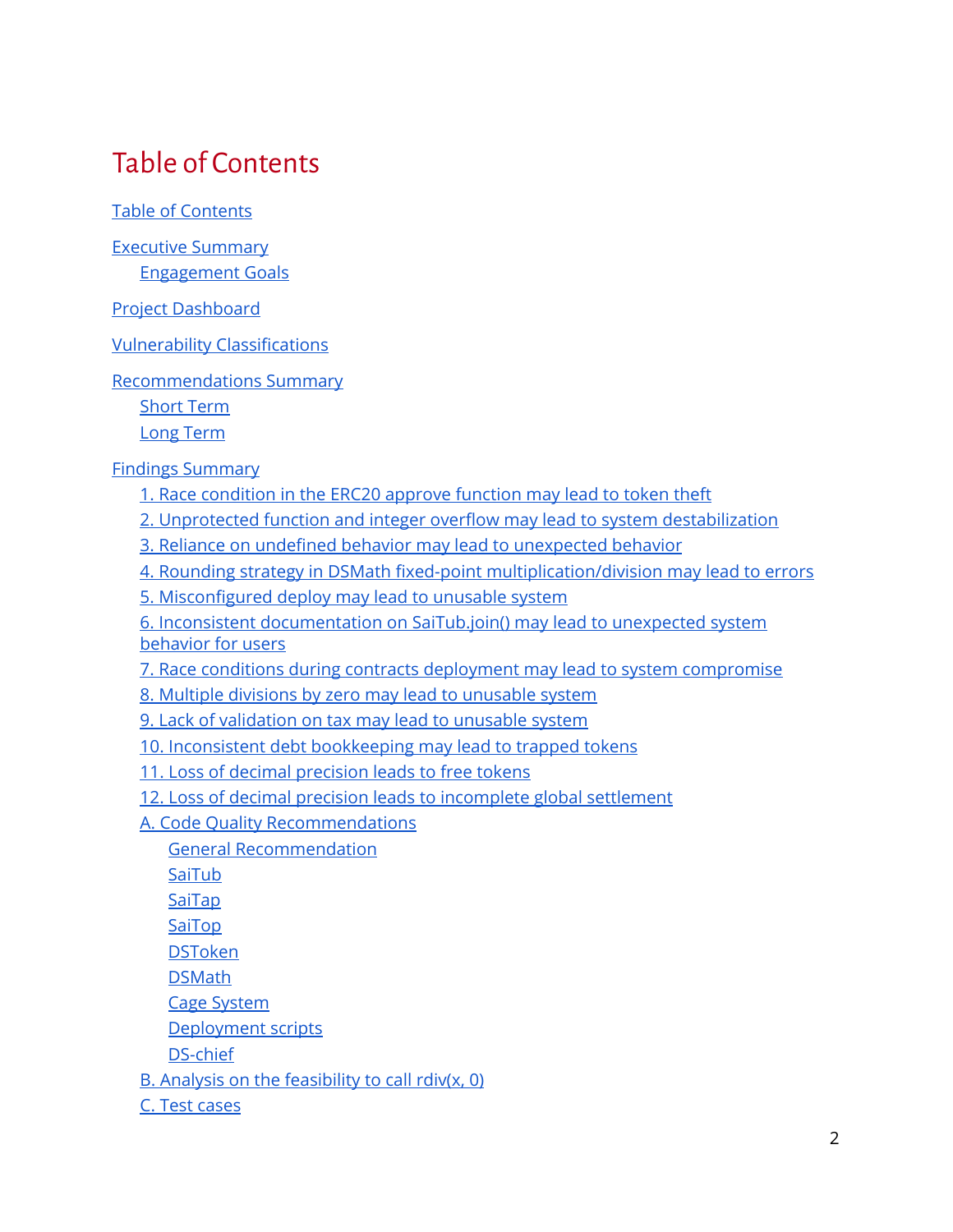[TOB-Sai-008](#page-38-1) [TOB-Sai-010](#page-40-0) [TOB-Sai-011:](#page-41-0) Pattern 1 [TOB-Sai-011:](#page-42-0) Pattern 2 [TOB-Sai-011:](#page-43-0) Pattern 3 [TOB-Sai-011:](#page-44-0) Pattern 4 [TOB-Sai-012](#page-45-0)

D. [Manticore](#page-46-0) test case

E. Fix [Log](#page-50-0)

Finding 1: Race [condition](#page-50-1) in the ERC20 approve function may lead to token theft Finding 2: [Unprotected](#page-50-2) function and integer overflow may lead to system [destabilization](#page-50-2)

Finding 3: Reliance on undefined behavior could [unexpected](#page-50-3) behavior

Finding 4: Rounding strategy in DSMath fixed-point [multiplication/division](#page-50-4) may lead to [errors](#page-50-4)

Finding 5: [Misconfigured](#page-50-5) deploy may lead to unusable system

Finding 6: Inconsistent [documentation](#page-51-0) on SaiTub.join() may lead to unexpected system [behavior](#page-51-0) for users

Finding 7: Race conditions during contracts [deployment](#page-51-1) may lead to system [compromisation](#page-51-1)

Finding 8: Multiple division by zero may lead to [unusable](#page-51-2) system

Finding 9: Lack of [validation](#page-51-3) on tax may lead to unusable system

Finding 10: Inconsistent debt [bookkeeping](#page-51-4) may lead to trapped tokens

Finding 11: Loss of decimal [precision](#page-52-0) leads to free tokens

Finding 12: Loss of decimal precision leads to [incomplete](#page-52-1) global settlement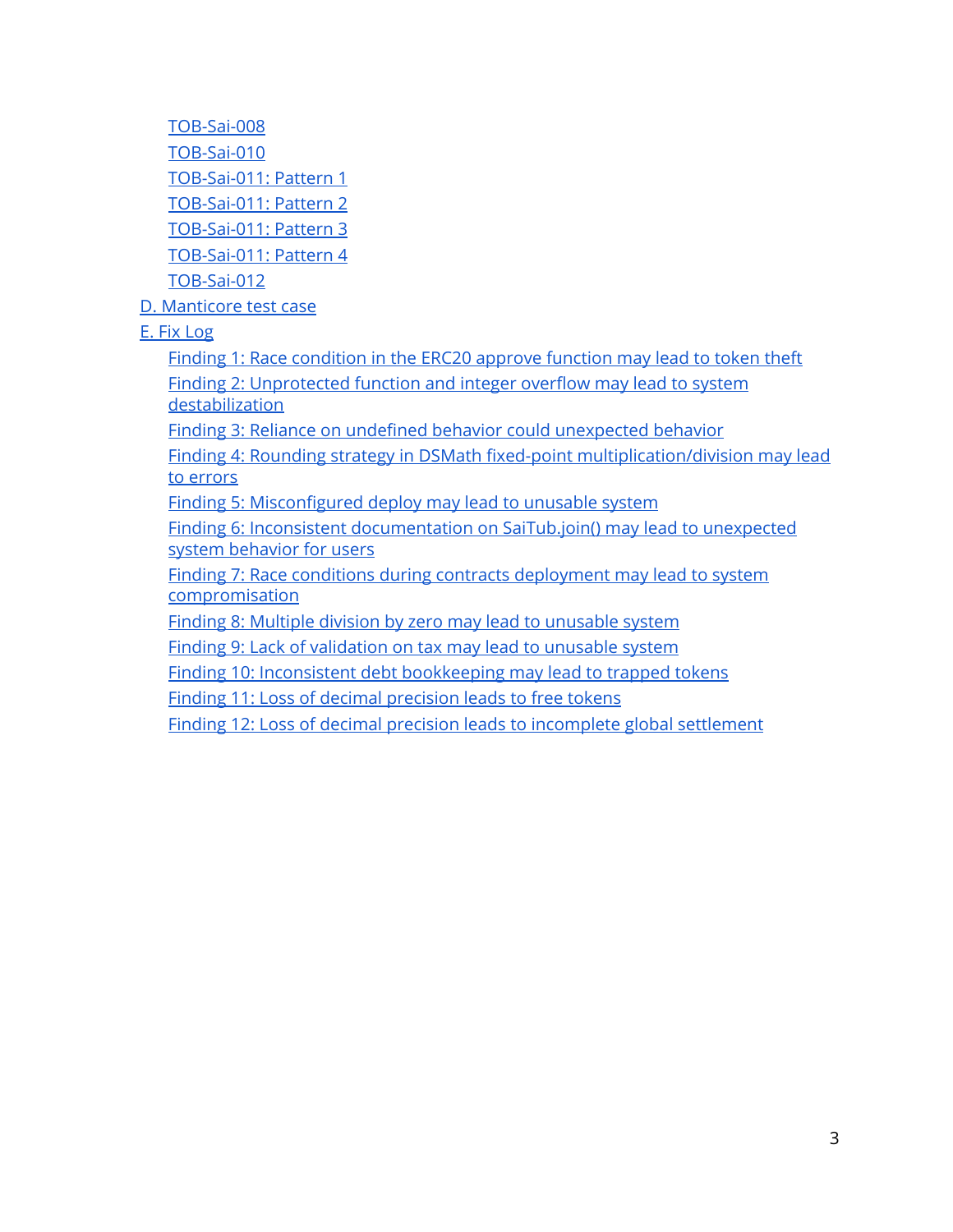## <span id="page-3-0"></span>Executive Summary

From September 19 to October 24, DappHub engaged with Trail of Bits to conduct an assessment of the Sai system, and the Dappsys libraries and DS-Chief project. All assessed code was written in Solidity, with the exception of a small number of shell scripts. Trail of Bits conducted these assessment over the course of 8 person-weeks with two engineers.

Trail of Bits completed the assessment using manual, static, and dynamic analysis techniques over a period of five calendar weeks. The first week focused on understanding Sai at a high level through documentation and code, which was checked for common Solidity flaws. The second week focused on examining the main contracts for more nuanced errors. The third week focused on reviewing the authorization system as well as exploring mathematical exceptions as a means of functionality disruption. The last two weeks focused on investigating the possibility and implications of numerical errors in Sai and auditing DS-Chief [\(ea8759a0\)](https://github.com/dapphub/ds-chief/commit/ea8759a0a5f1b9724ac1c328d85a57eb1b3c9557) for common Solidity errors. Overall, most of the audit resources were devoted to the Sai main contracts (SaiTub, SaiTap, SaiTop) and DS-Math, which were deemed highest priority, and received the most scrutiny. The other various libraries and DS-Chief were given lower priority.

The assessment identified a variety of issues in Sai, including issues of high severity. The most severe may lead to tokens incorrectly generated for free, trapped tokens, and denial of service. Though not directly part of Sai, for completeness, a relevant high severity design flaw of the ERC20 standard enabling token theft was also reported. Other reported issues involved various implications of errors in configuration and deployment of the system as a whole. Inconsistencies of low severity were discovered between documentation and code in both Sai and DS-Chief, which may lead to incorrect use of the contracts.

Overall, the code reviewed is of excellent quality, written with obvious awareness of current smart contract development best practices. Sai excels in the area of system design. Its interfaces are well designed and its use of patterns such as *pull* vs *push* token transfer displays maturity. The emphasis on constant time functions and simple business logic is another sign of robust Solidity code. In the area of numerical computing, a notoriously complex field, Sai can be improved. DSMath provides a solid, correct foundation for fixed point computing; however, its higher level usage in Sai requires vigilance and updates to ensure that numerical errors are anticipated and handled gracefully by the system.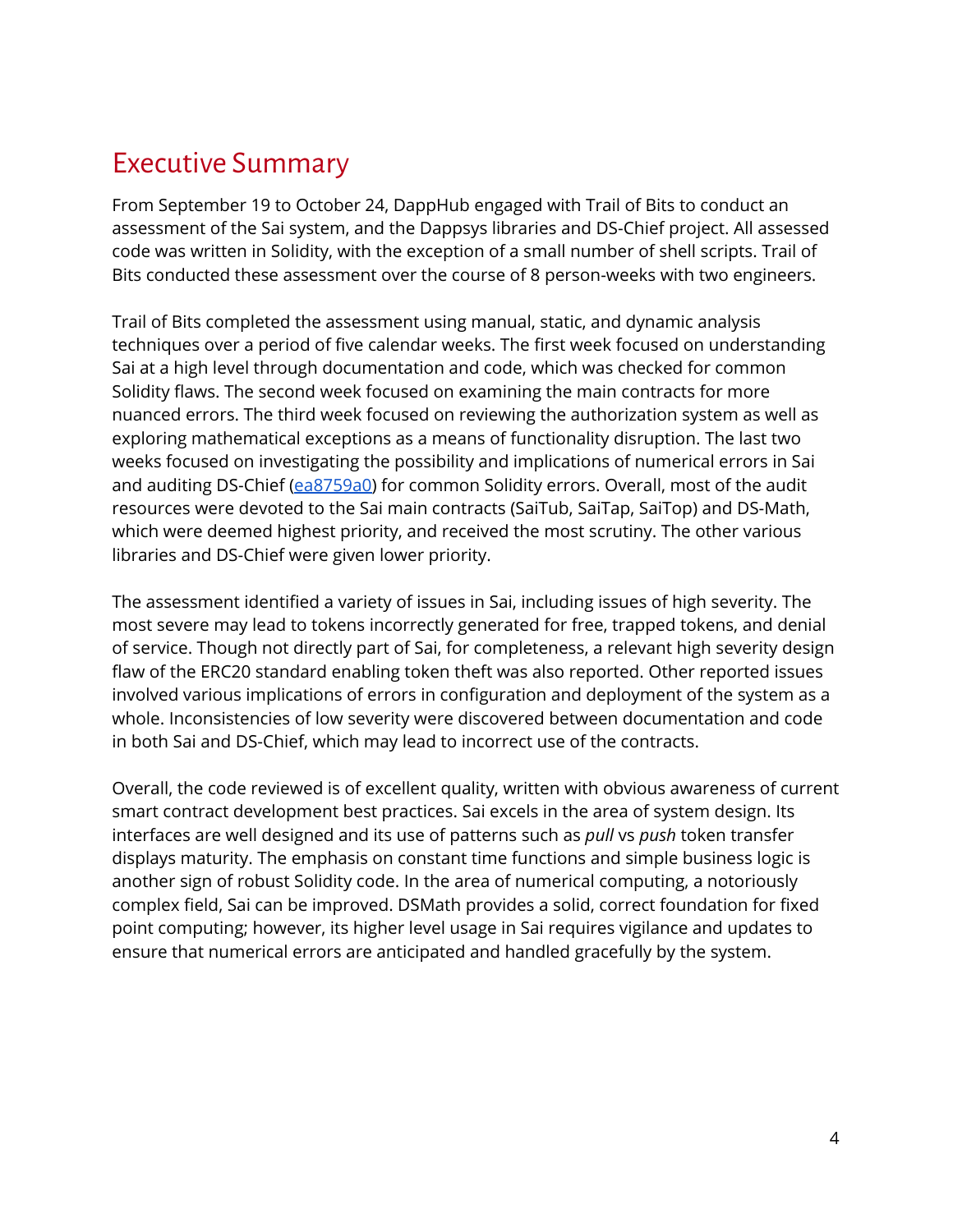## <span id="page-4-0"></span>Engagement Goals

The goal of the engagement was to evaluate the security of the Sai system with specific focus on potential numerical issues enabling stolen or trapped tokens. Specifically, we sought out answers to the following questions:

- Is it possible for an attacker to steal or trap tokens?
- Is it possible to interfere with the settlement mechanism?
- Are the arithmetic calculations trustworthy?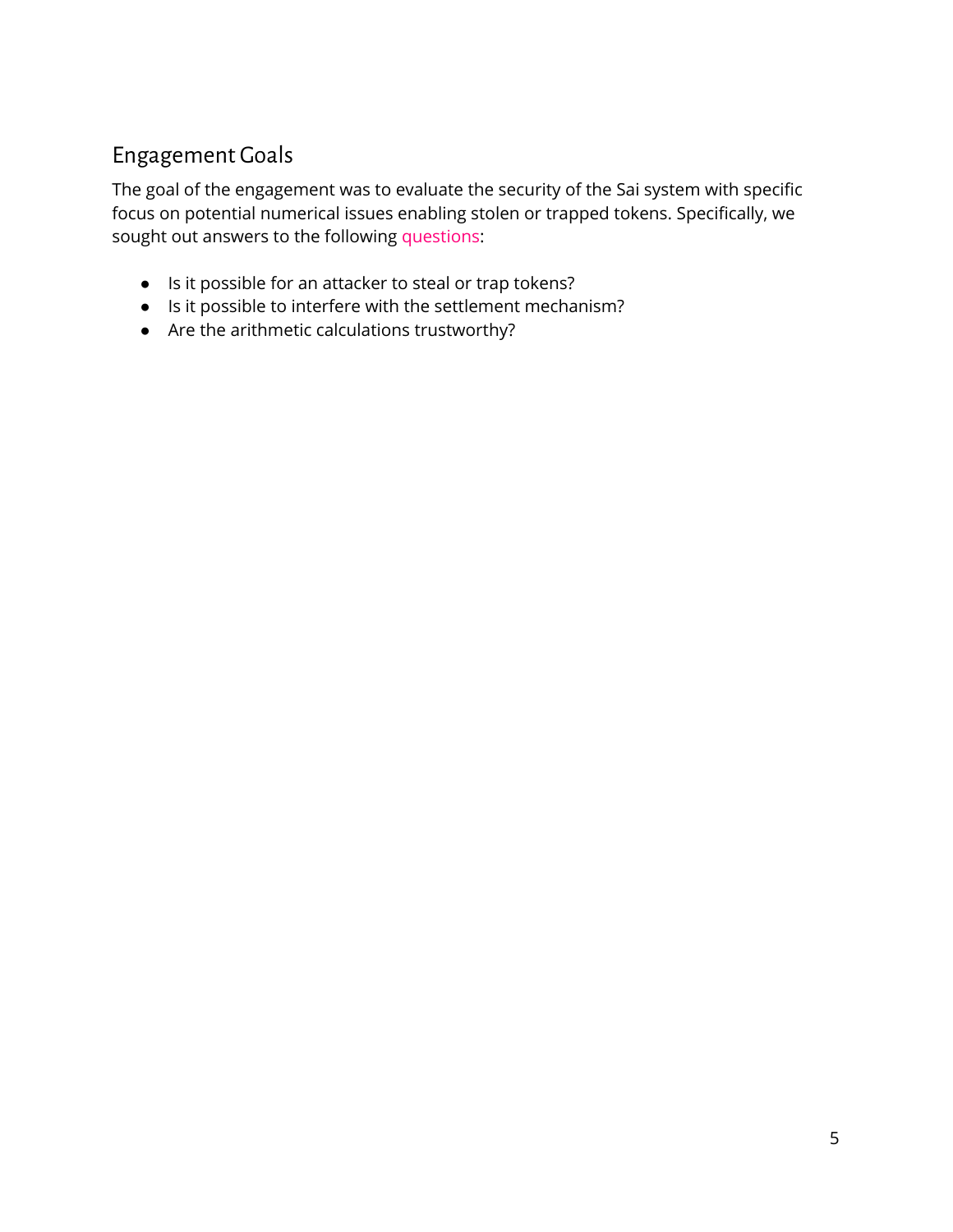## <span id="page-5-0"></span>Project Dashboard

### **Application Summary**

| Name        | Sai                            |
|-------------|--------------------------------|
| Version     | e138cbdc                       |
| <b>Type</b> | <b>Ethereum Smart Contract</b> |
| Platform    | Solidity                       |

#### **Engagement Summary**

| Dates               | September 19 - October 24, 2017 |
|---------------------|---------------------------------|
| Method              | <b>Whitebox</b>                 |
| Consultants Engaged |                                 |
| Level of Effort     | 8 person-weeks                  |

#### **Vulnerability Summary**

| Total High Severity Issues                 |   |      |
|--------------------------------------------|---|------|
| <b>Total Medium Severity Issues</b>        | 4 | TEET |
| Total Low Severity Issues                  |   | . .  |
| <b>Total Informational Severity Issues</b> | O |      |
| Total 12                                   |   |      |

## **Category Breakdown**

| <b>Business Logic</b>     |                |      |
|---------------------------|----------------|------|
| Configuration             | $\overline{2}$ | . .  |
| Data Validation           | 2              | T 13 |
| <b>Numerics</b>           | 4              | ш    |
| <b>Undefined Behavior</b> |                |      |
| Timing                    | 2              | . .  |
| Total $ 12 $              |                |      |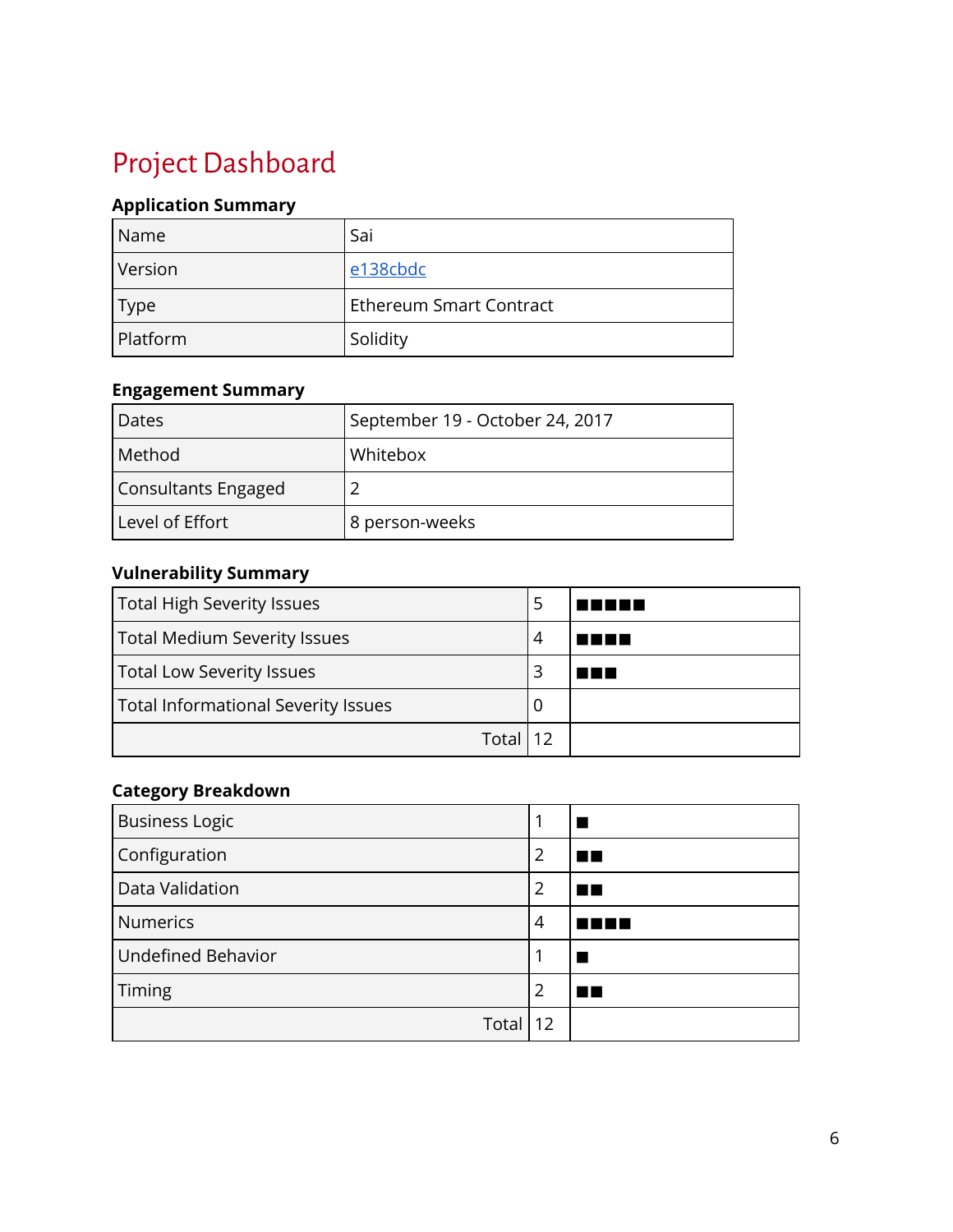## <span id="page-6-0"></span>Vulnerability Classifications

| <b>Vulnerability Classes</b> |                                                                    |
|------------------------------|--------------------------------------------------------------------|
| <b>Class</b>                 | <b>Description</b>                                                 |
| <b>Access Controls</b>       | Related to authorization of users and assessment of rights         |
| Auditing and Logging         | Related to auditing of actions or logging of problems              |
| Authentication               | Related to the identification of users                             |
| <b>Business Logic</b>        | Related to application business logic                              |
| Configuration                | Related to security configurations of servers, devices or software |
| Cryptography                 | Related to protecting the privacy or integrity of data             |
| Data Exposure                | Related to unintended exposure of sensitive information            |
| Data Validation              | Related to improper reliance on the structure or values of data    |
| Denial of Service            | Related to causing system failure                                  |
| <b>Error Reporting</b>       | Related to the reporting of error conditions in a secure fashion   |
| <b>Numerics</b>              | Related to numeric calculations                                    |
| Patching                     | Related to keeping software up to date                             |
| <b>Session Management</b>    | Related to the identification of authenticated users               |
| Timing                       | Related to race conditions, locking or order of operations         |
| <b>Undefined Behavior</b>    | Related to undefined behavior triggered by the program             |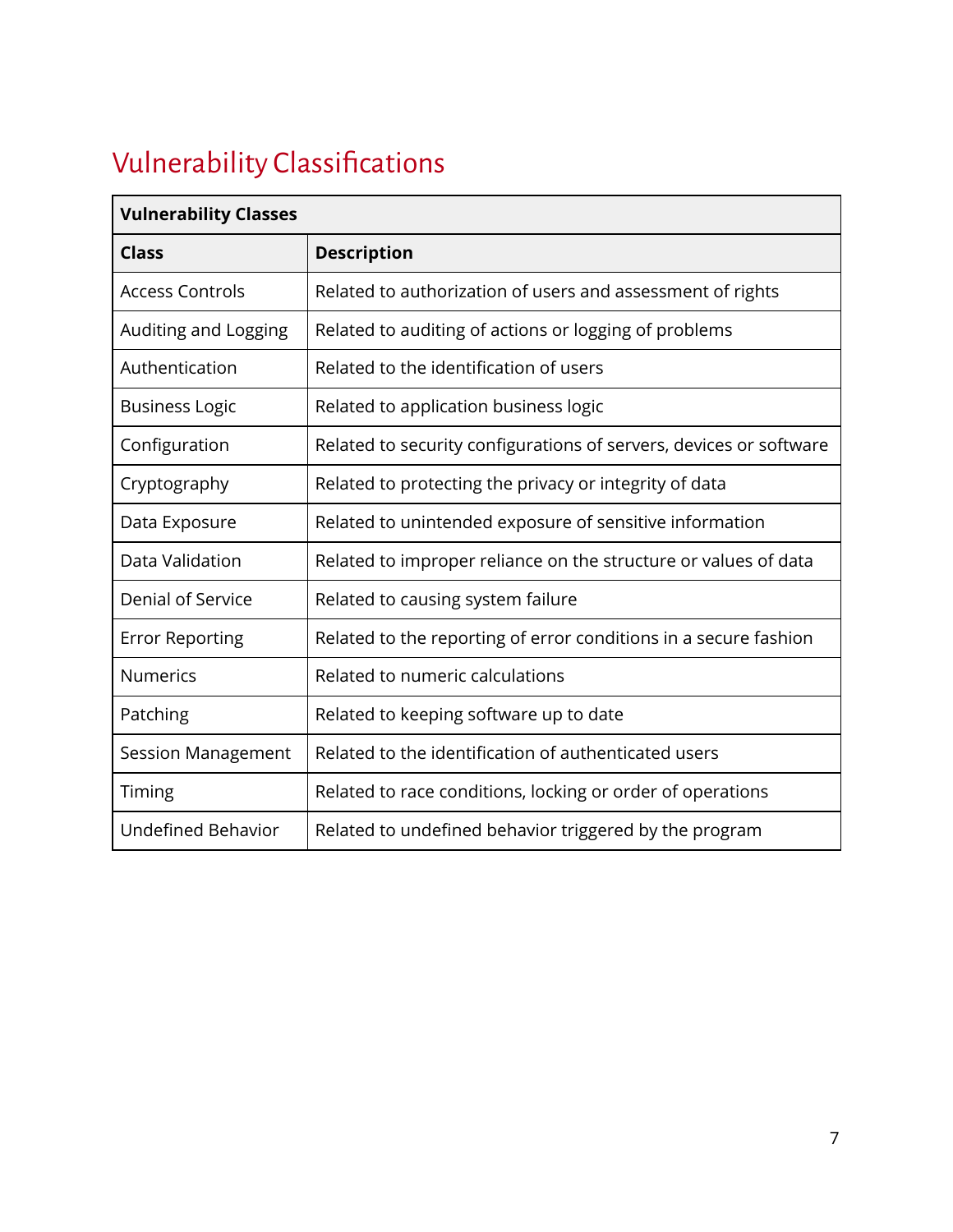| <b>Severity Categories</b> |                                                                                                                                                                      |  |  |  |  |  |  |
|----------------------------|----------------------------------------------------------------------------------------------------------------------------------------------------------------------|--|--|--|--|--|--|
| <b>Severity</b>            | <b>Description</b>                                                                                                                                                   |  |  |  |  |  |  |
| Informational              | The issue does not pose an immediate risk, but is relevant to security<br>best practices or Defense in Depth                                                         |  |  |  |  |  |  |
| Undetermined               | The extent of the risk was not determined during this engagement                                                                                                     |  |  |  |  |  |  |
| Low                        | The risk is relatively small or is not a risk the customer has indicated is<br>important                                                                             |  |  |  |  |  |  |
| Medium                     | Individual user's information is at risk, exploitation would be bad for<br>client's reputation, moderate financial impact, possible legal<br>implications for client |  |  |  |  |  |  |
| High                       | Large numbers of users, very bad for client's reputation, or serious<br>legal or financial implications                                                              |  |  |  |  |  |  |

| <b>Difficulty Levels</b> |                                                                                                                                                                                             |  |  |  |  |  |  |
|--------------------------|---------------------------------------------------------------------------------------------------------------------------------------------------------------------------------------------|--|--|--|--|--|--|
| <b>Difficulty</b>        | <b>Description</b>                                                                                                                                                                          |  |  |  |  |  |  |
| Undetermined             | The difficulty of exploit was not determined during this engagement                                                                                                                         |  |  |  |  |  |  |
| Low                      | Commonly exploited, public tools exist or can be scripted that exploit<br>this flaw                                                                                                         |  |  |  |  |  |  |
| Medium                   | Attackers must write an exploit, or need an in-depth knowledge of a<br>complex system                                                                                                       |  |  |  |  |  |  |
| High                     | The attacker must have privileged insider access to the system, may<br>need to know extremely complex technical details or must discover<br>other weaknesses in order to exploit this issue |  |  |  |  |  |  |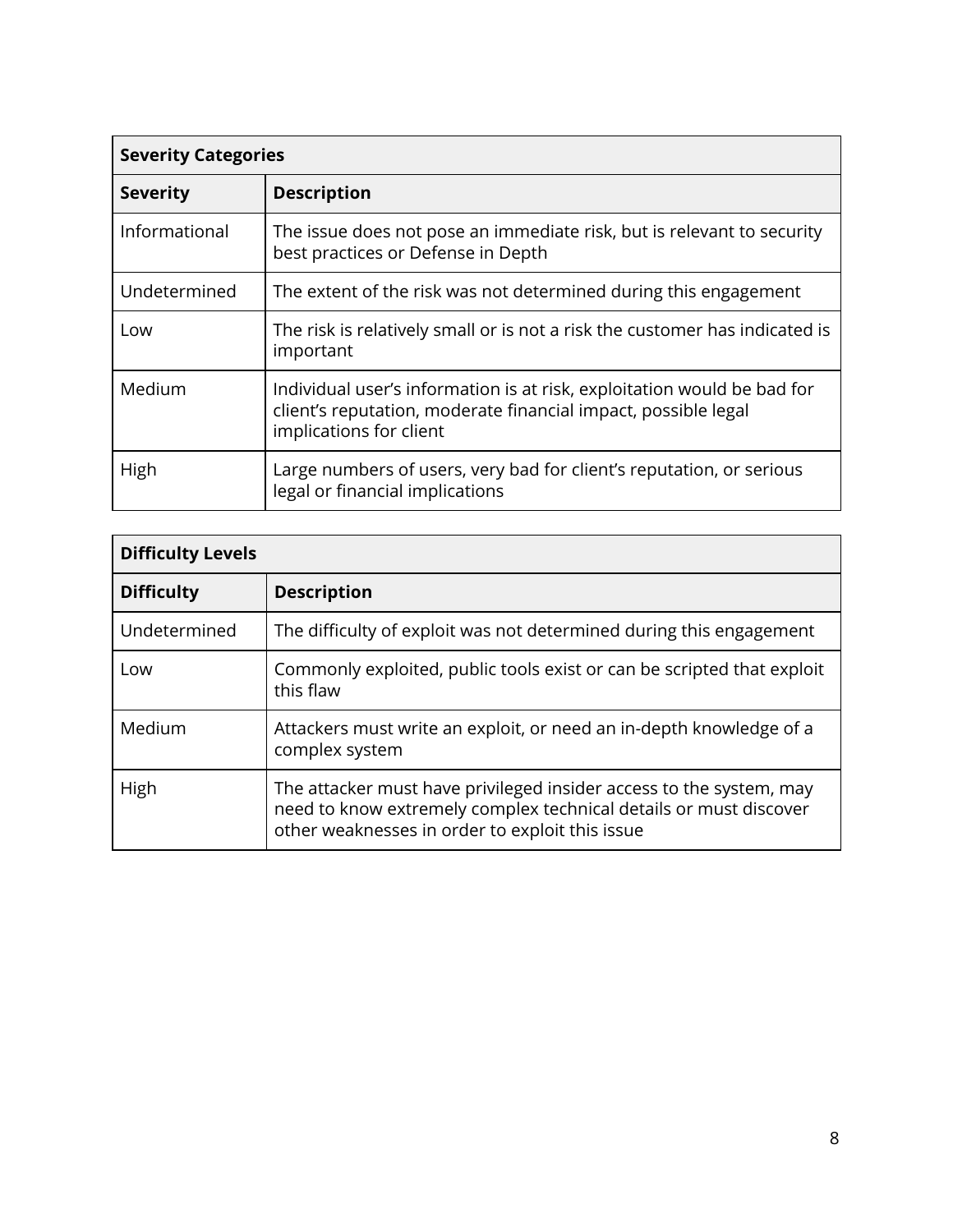## <span id="page-8-0"></span>Recommendations Summary

## <span id="page-8-1"></span>Short Term

**Ensure that all the rounding issues are mitigated.** These issues may lead to free tokens or trapped users and have to be be prevented.

**Remediate all the other identified vulnerabilities.** Remove DS-Warp, add the proper checks for the functions parameters. Except the rounding issues, all the identified issues have straightforward solutions.

**Update and document the deployment scripts.** The Sai deployment is a key step of the system. It has to be updated and documented in sync with the code.

#### <span id="page-8-2"></span>Long Term

**Verify the corner cases of mathematical operations.** Ensure that mathematical corner cases, such as rounding, integer overflow/underflow, division by zero, modulo by zero, are properly handled. Consider formal methods for verification of correctness.

**Assume that mistakes will come from users and owners.** Smart contracts have a history of costly errors due to small mistakes made by users of the contracts or its owner. Assume that everyone will incorrectly use the API or the function parameters.

**Improve the documentation scope.** The documentation has to cover all the underlying assumptions, such as all the actions to perform to properly configure the system.

**Add robustness for numerical imprecision.** Numerical errors such as rounding errors are inevitable when performing fixed precision computations. Care must be taken to carefully consider when issues are likely arise, and that they are mitigated as much as possible. Mathematical code using DSMath must be written with awareness of the strengths and weaknesses of a fixed point numerical representation.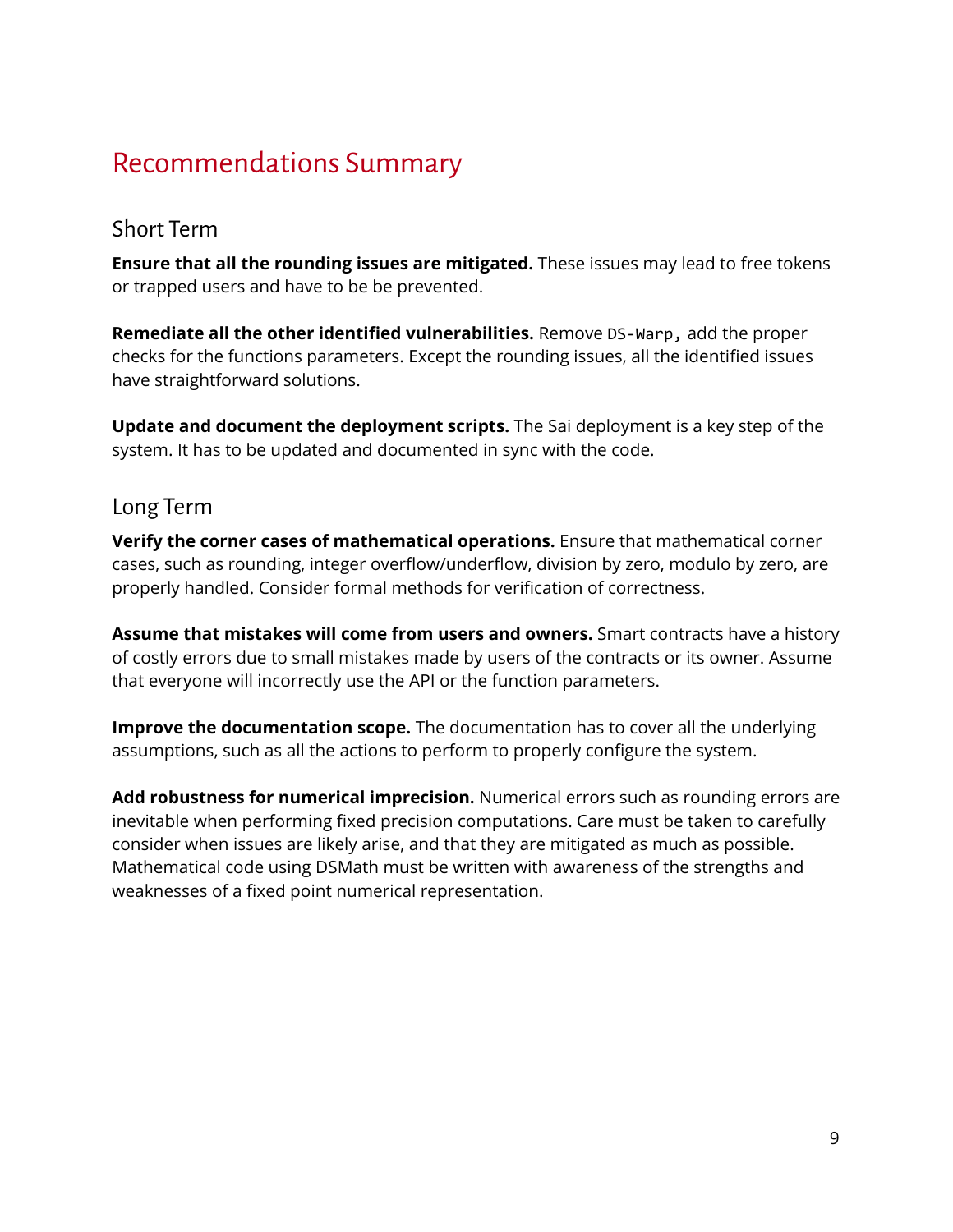## <span id="page-9-0"></span>Findings Summary

| #              | <b>Title</b>                                                                                       | <b>Type</b>           | <b>Severity</b> |
|----------------|----------------------------------------------------------------------------------------------------|-----------------------|-----------------|
| 1              | Race condition in the ERC20 approve<br>function may lead to token theft                            | Timing                | High            |
| $\overline{2}$ | Unprotected function and integer<br>overflow may lead to system<br>destabilization                 | Data Validation       | High            |
| 3              | Reliance on undefined behavior could<br>unexpected behavior                                        | Undefined<br>Behavior | Low             |
| 4              | Rounding strategy in DSMath fixed-point<br>multiplication/division may lead to errors              | <b>Numerics</b>       | Medium          |
| 5              | Misconfigured deploy may lead to<br>unusable system                                                | Configuration         | Low             |
| 6              | Inconsistent documentation on<br>SaiTub.join() may lead to unexpected<br>system behavior for users | <b>Business Logic</b> | Low             |
| 7              | Race conditions during contracts<br>deployment may lead to system<br>compromisation                | Timing                | High            |
| 8              | Multiple division by zero may lead to<br>unusable system                                           | Data Validation       | Medium          |
| 9              | Lack of validation on tax may lead to<br>unusable system                                           | Configuration         | High            |
| 10             | Inconsistent debt bookkeeping may lead<br>to trapped tokens                                        | <b>Numerics</b>       | Medium          |
| 11             | Loss of decimal precision leads to free<br>tokens                                                  | <b>Numerics</b>       | High            |
| 12             | Loss of decimal precision leads to<br>incomplete global settlement                                 | <b>Numerics</b>       | Medium          |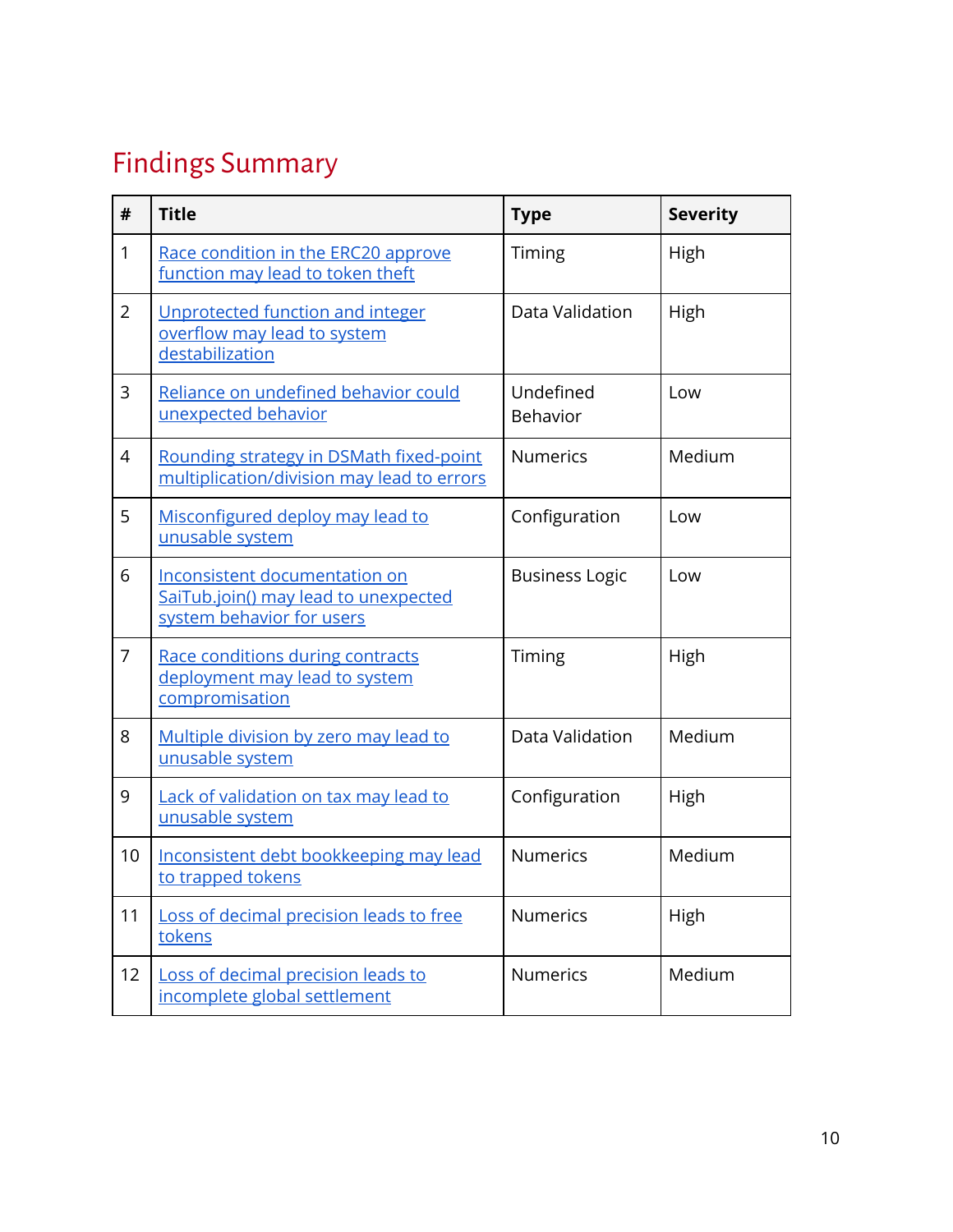## <span id="page-10-0"></span>1. Race condition in the ERC20 approve function may lead to token theft

Severity: High Difficulty: High Difficulty: High Difficulty: High Difficulty: High Type: Timing Type: Timing Type: Timing ID: TOB-Sai-001 Target: DSToken and DSTokenBase

#### **Description**

There is a known race [condition](https://github.com/ethereum/EIPs/issues/20#issuecomment-263524729) in the ERC20 standard, on the approve function, leading to the possible theft of tokens.

The ERC20 standard describes how to create generic token contracts. Among other, a ERC20 contract has to define these two functions:

- transferFrom(from, to, value)
- approve(spender, value)

The goal of these functions is to give the permission to a third party to spend tokens. Once the function approve(spender, value) has been called by a user, spender can spend up to value tokens of the user by calling transferFrom(user, to, value).

This schema is vulnerable to a race condition when the user calls approve a second time on an already allowed spender. If the spender sees the transaction containing the call before it has been mined, they can call transferFrom to transfer the previous value and still receive the authorization to transfer the new value.

#### **Exploit Scenario**

- 1. Alice calls approve(Bob, 500). This allows Bob to spend 500 tokens.
- 2. Alice changes her mind and calls approve(Bob, 1000). This changes the number of tokens that Bob can spend to 1000.
- 3. Bob sees the transaction and calls transferFrom(Alice, X, 500) before it has been mined.
- 4. If the transaction of Bob is mined before the one of Alice, 500 tokens have been transferred by Bob. But, once the transaction of Alice is mined, Bob can call transferFrom(Alice, X, 1000).

Bob has transferred 1500 tokens even though this was not Alice's intention.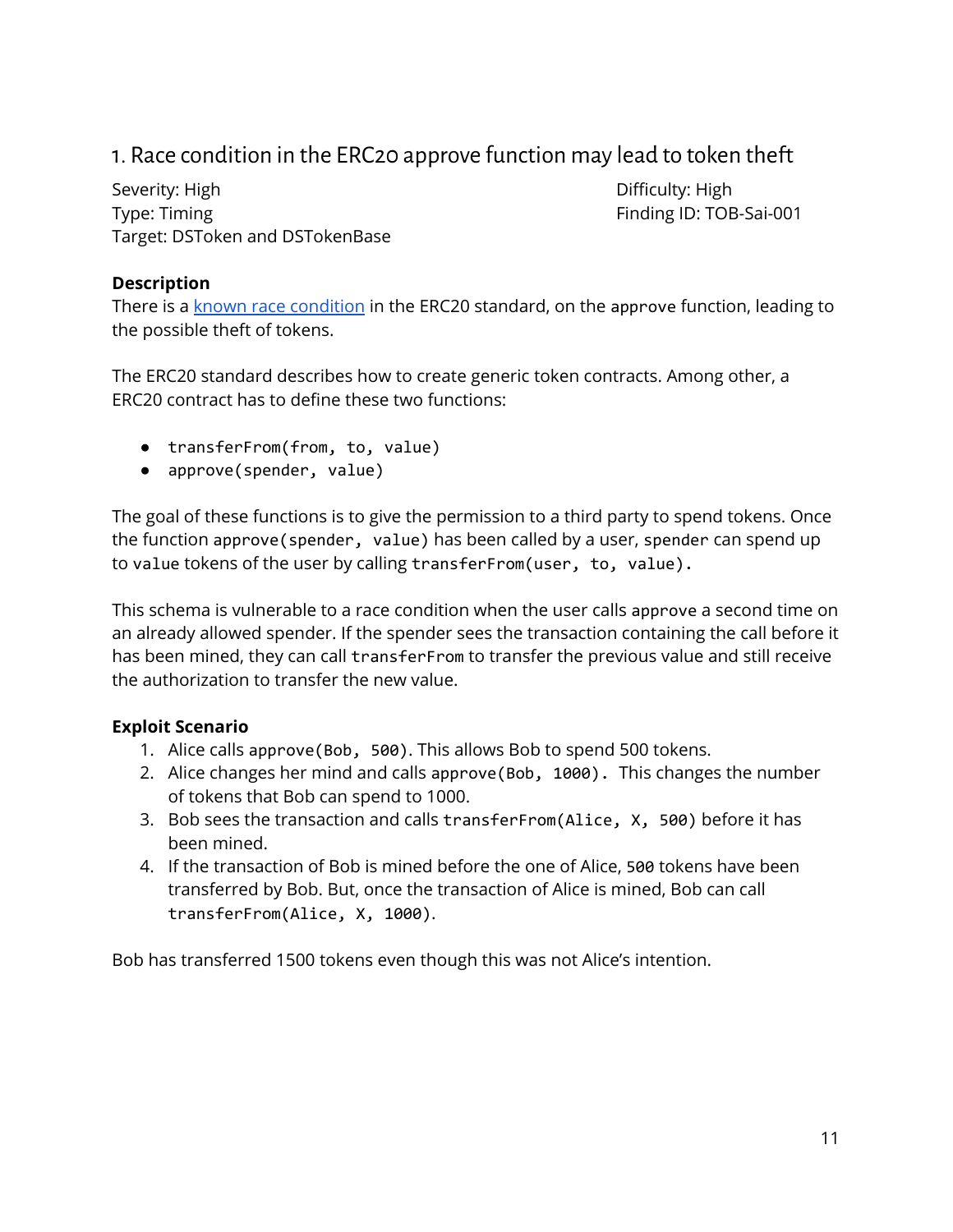#### **Recommendation**

While this issue is known and can have a severe impact, there is no straightforward solution.

One solution is to forbid a call to approve if all the previous tokens are not spent by adding a require to approve. This solution prevents the race condition but it may result in unexpected behavior for a third party.

```
require(_approvals[msg.sender][guy] == 0)
```
Another solution is the use of a temporal mutex. Once transferFrom has been called for a user, it needs to prevent a call to approve during the limited time. The user can then verify if someone transferred the tokens. However, this solution adds complexity and may also result in unexpected behavior for a third party.

This issue is a flaw in the ERC20 design. It cannot be easily fixed without modifications to the standard and it must to be considered by developers while writing code.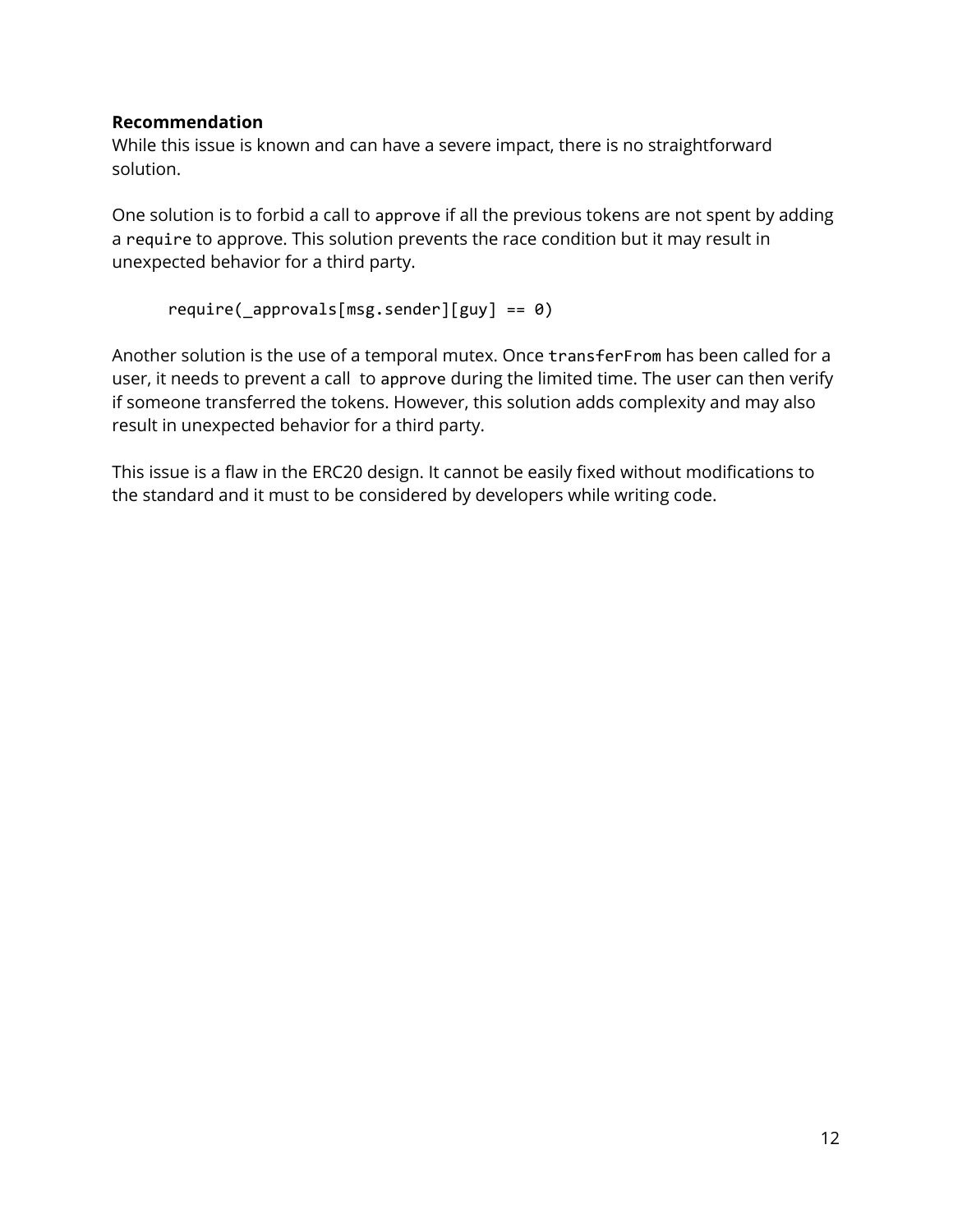## <span id="page-12-0"></span>2. Unprotected function and integer overflow may lead to system destabilization

Severity: High Difficulty: Medium Target: DSWarp

Type: Data Validation Finding ID: TOB-Sai-002

#### **Description**

If the contracts are not properly initialized, due to the unprotected access to the DSWarp.warp function and an integer overflow, anyone can control the time involved in the computing the token price, computing the stability fee, and enforcing the cooldown period.

DSWarp is used to control the time and is inherited by many contracts. The function DSWarp.era() returns either:

- The value of the variable \_era
- Or the current time (now)

The function DSWarp.warp(age) increases \_era by age. Once DSWarp.warp(0) is called, DSWarp.era() will only return the current time.

The first vulnerability is that DSWarp.warp is public: anyone can call it, and add any value to \_era. Moreover, there is a possible integer overflow in DSWarp.warp (warp.sol:29):

 $era = age == 0 : 0 : era + age;$ 

As a result, the value of \_era, can be set to any arbitrary value by anyone. This leads an attacker to be able to influence anywhere era() is used, including the token price computation, the stability fee computation, and global settlement.

The purpose of DSWarp is not clear from the documentation, we suspect the contract to be used only for testing and debugging purposes. During testing, warp(age) is used to increase the time, and during the deployment of the contracts in the blockchain, the function warp(0) should be called, leading DSWarp.era() to returning only the current time.

#### **Exploit Scenario**

The tokens are deployed, but warp( $\theta$ ) is not called. As a result, Alice can change the time value used to compute the token price. As a result, Alice is able to influence the token price valuation.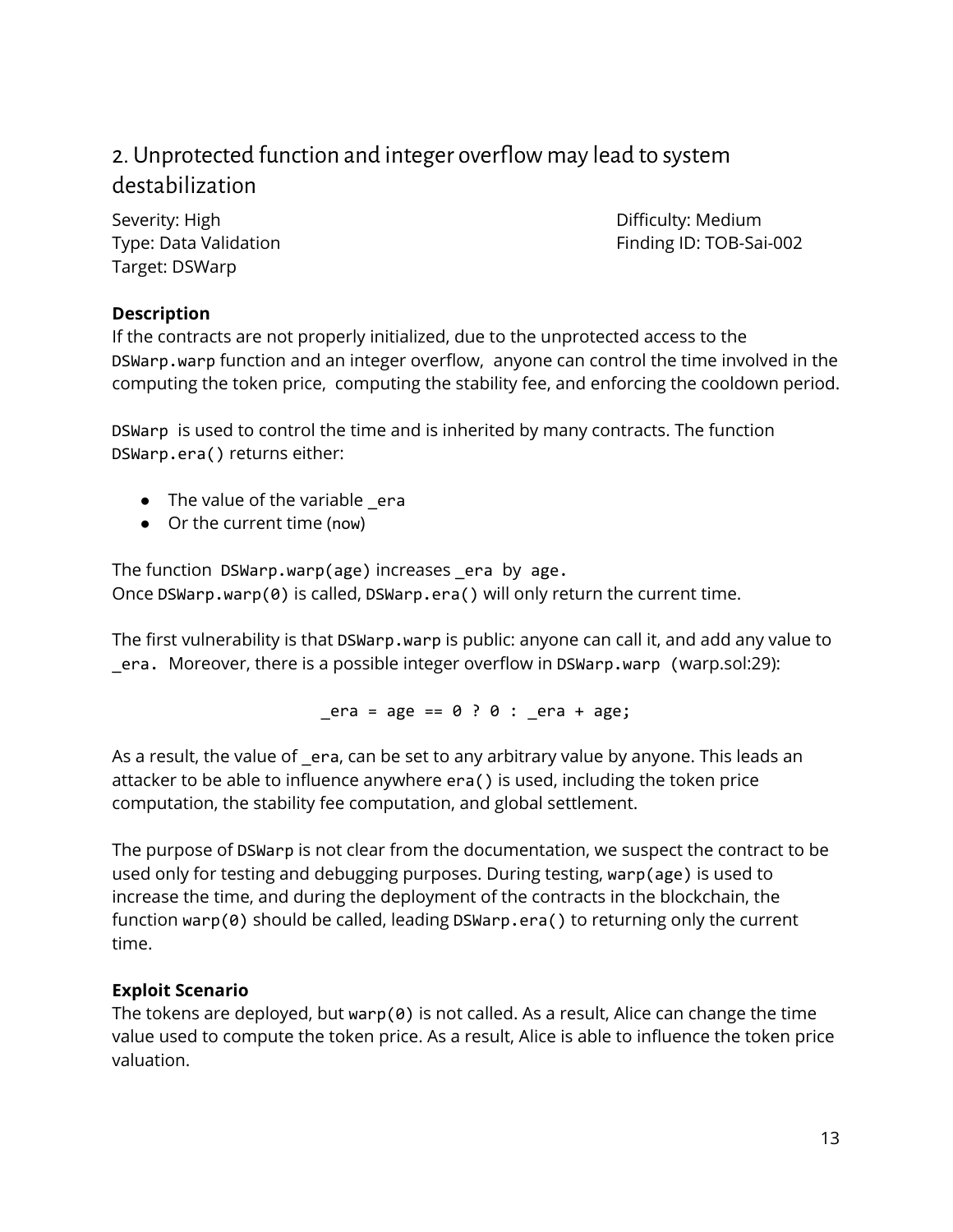#### **Recommendation**

Authorization checks should be added to DSWarp, using DSAuth, to prevent warp from being called by untrusted users, in case of a misconfigured deployment.

Alternatively, if DSWarp solely exists to be used by tests, it should be removed, as it adds unnecessary complexity to the contracts. If the testing system through Dapp do not provide any proper way to manipulate the time, other testing frameworks, such as truffle, or pyethereum, should be considered.

The design of the smart contracts should not be influenced by the choice of the testing framework.

The documentation needs to mention all the instructions that have to be followed to properly deploy the contracts.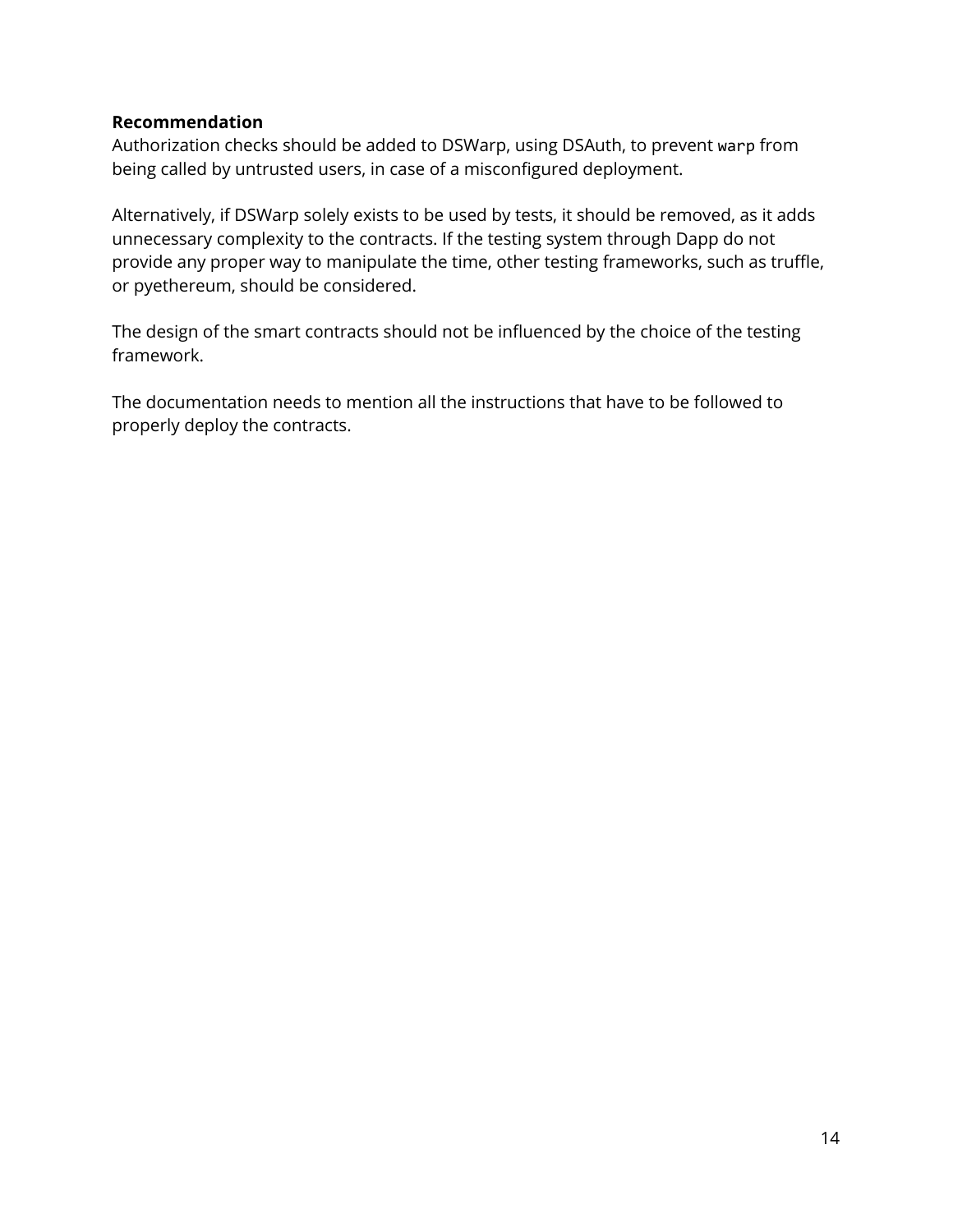## <span id="page-14-0"></span>3. Reliance on undefined behavior may lead to unexpected behavior

Severity: Low **Difficulty: Low** Type: Undefined Behavior Type: Undefined Behavior Finding ID: TOB-Sai-003 Target: SaiTap, SaiTub and DaiVox

#### **Description**

Due to the use of an undefined Solidity behavior, a future version of the compiler could lead to uncompilable code or unexpected behavior.

#### *Undefined behavior*

Several functions are declared as constant functions, but they change the state of the contract; this is an undefined behavior of solidity. These functions are:

- In SaiTap: bid and ask (tap.sol:71,75)
- In SaiTub: safe and tab (tub.sol:60,175)
- In DaiVox: par and way (lib.sol:26,30)

The Solidity [documentation](http://solidity.readthedocs.io/en/v0.4.15/contracts.html#constant-functions) specifies that:

Functions can be declared constant in which case they promise not to modify the state.

A warning in the documentation points out that:

The compiler does not enforce yet that a constant method is not modifying state.

In the current compiler version, constant functions can change the state of the contract; it is up to the interpretation of the ethereum client to change or not the state. For example, the solidity [browser](https://remix.ethereum.org/) does not change the state of contracts when calling constants functions, while **[pyethereum](https://github.com/ethereum/pyethereum/releases/tag/v1.6.1)** does.

A future version of the compiler could enforce this property. At that time, the code will not be compilable, or a call to a constant function will not change the state of the contract.

#### *Example of consequences on sai*

The function SaiTub.tab calls SaiTub.chi, which calls SaiTub.drip, which changes the state variable \_chi. \_chi indicates the internal debt price. As SaiTub.tab is declared as a constant function, a change of compiler could lead to modification of \_chi to not be taken into account. SaiTub.tab may then indicate an incorrect CDP debt, since an unupdated debt price was used in the calculation.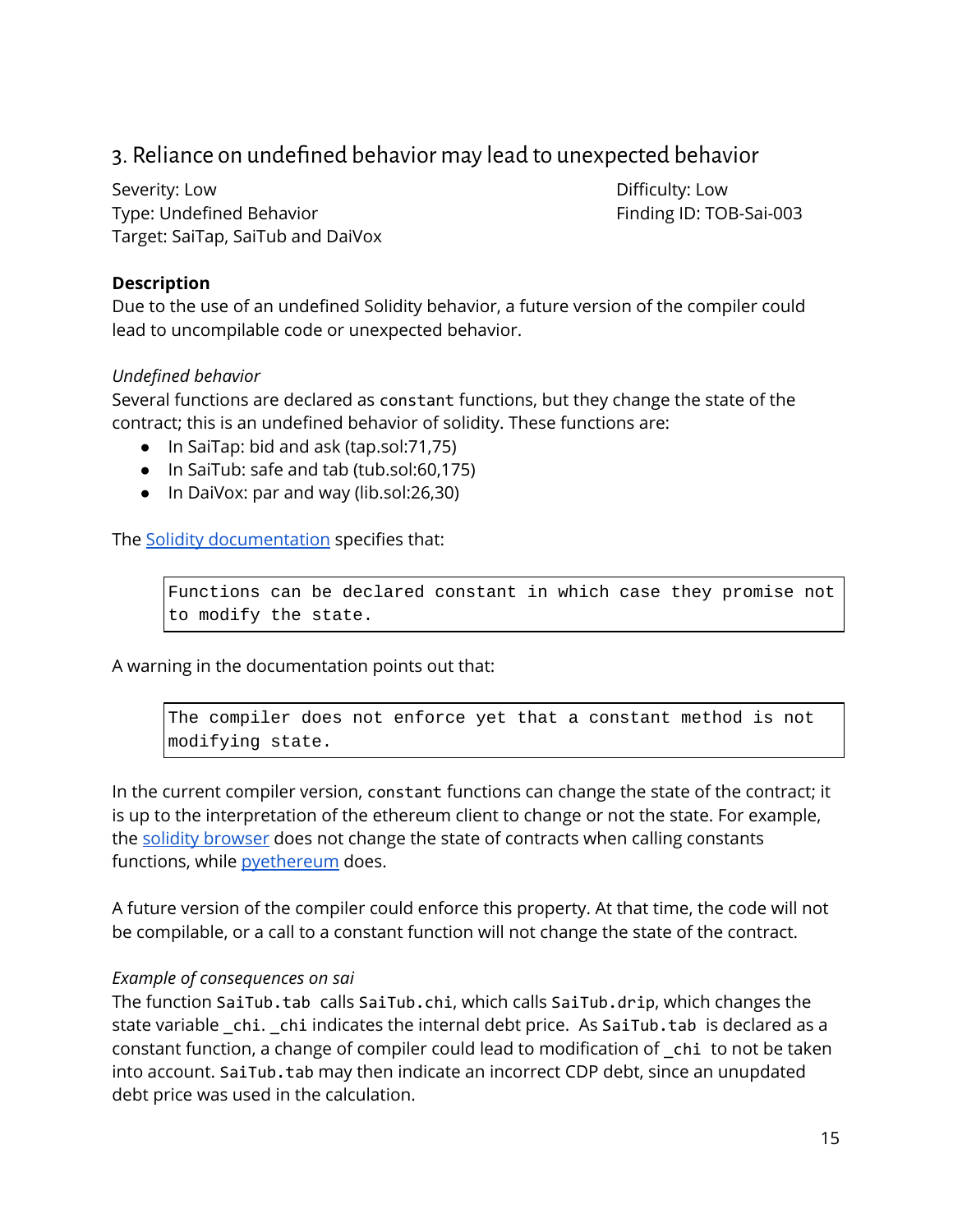#### **Exploit Scenario**

A new version of the solidity compiler is released before the launch of the smart contract that enforces the restrictions on constant functions. This version of Solidity is used to compile and deploy the token launch contracts. As a result, all constants functions do not change the state variables, leading several values to be not be updated once these functions are called.

#### **Recommendation**

Remove the constant attribute in SaiTap.bid, SaiTap.ask, SaiTub.safe, SaiTub.tab, DaiVox.par and DaiVox.way.

Carefully review the **Solidity documentation**. In particular, any section that contains a warning must be carefully understood since it may lead to unexpected or unintentional behavior.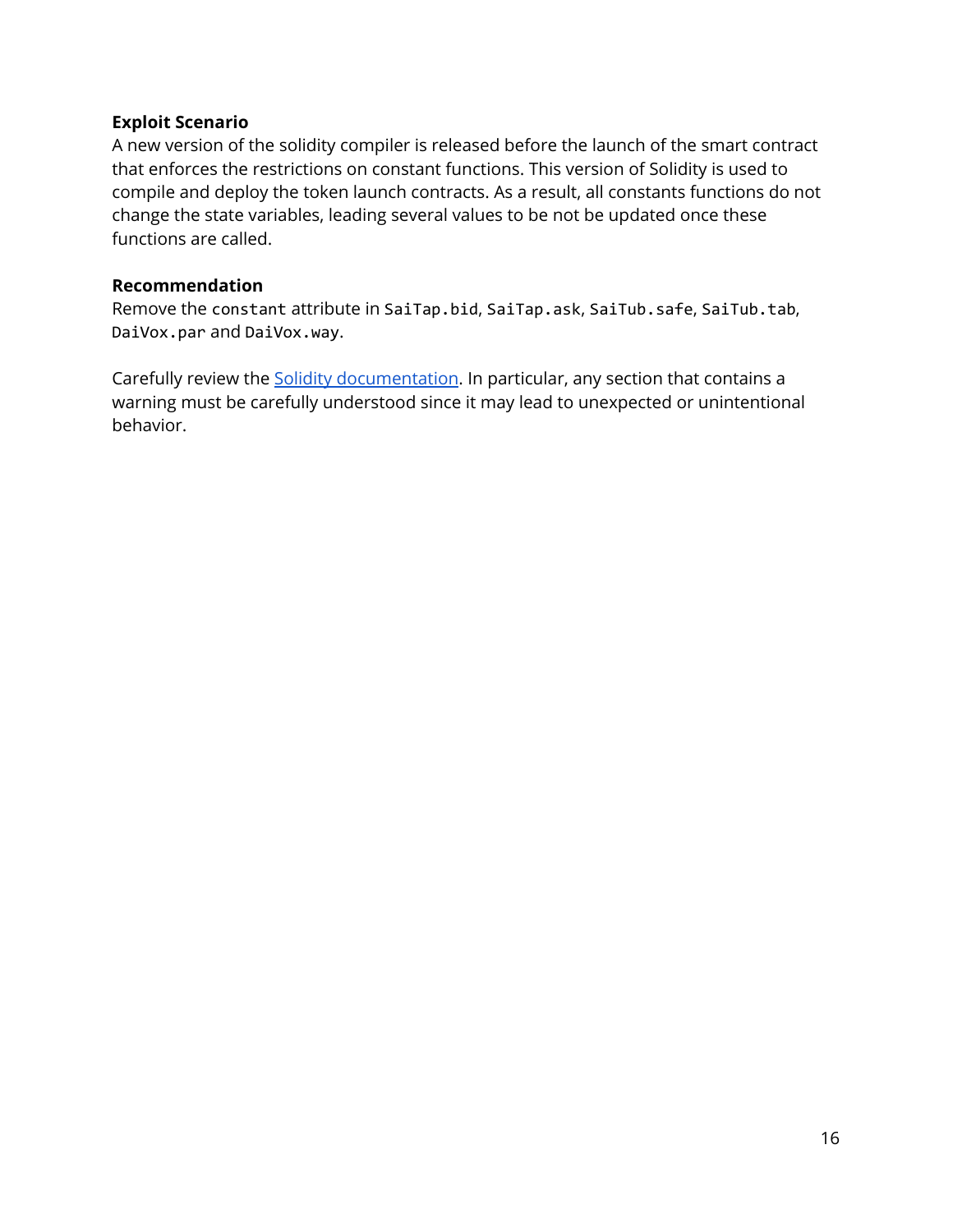## <span id="page-16-0"></span>4. Rounding strategy in DSMath fixed-point multiplication/division may lead to errors

Target: DSMath

Severity: Medium **Difficulty: Medium** Difficulty: Medium Type: Numeric **Finding ID: TOB-Sai-004** 

#### **Description**

In specific cases where the precise result of a fixed-point multiplication or division is exactly halfway between the smallest degree of precision accounted for, DSMath will perform "round half up" rounding to fit the result into the available number of decimals tracked. If these cases occur frequently, this will tend to bias the calculation results in the positive direction, introducing error.

Example: Consider a smart contract using DSMath which divides numbers and computes the sum of the results of the divisions. For simplicity of illustration, assume DSMath is slightly modified so the WAD type has three digits of decimal precision (1000 = 1.000). Also assume the division operations may often result in a five in the ten-thousandths place, as the last digit in the number (x.xxx5). Let the input data that the contract processes be (0.015, 6) and (0.015, 10).

*Computed with no loss of precision:*  $.015/6 = .0025$  $.015/10 = .0015$ .0025 + .0015 = **.004**

*Computed by DSMath, using "round half up" rounding* wdiv(15, 6000) = 3 // .0025 rounded up wdiv(15, 10000) = 2 // .0015 rounded up 3 + 2 = 5 // **.005** in decimal

Note that DSMath computes .005, while the correct result is .004. An upward bias has been introduced, due to the fact that numbers exactly halfway between the smallest degree of precision are always rounded up. As further computations occur using this biased result, the bias will propagate, creating a larger and larger divergence from the ideal result.

The severity of this issue is directly related to the likelihood of the result of a multiplication or division being exactly halfway between the smallest degree of precision. For example, for DSMath WAD, this issue will only manifest if results of multiplication/division precisely should end with a 5 in the 1e-19-th decimal place, followed by no other digits (e.g. x.xxxxxxxxxxxxxxxxxx5).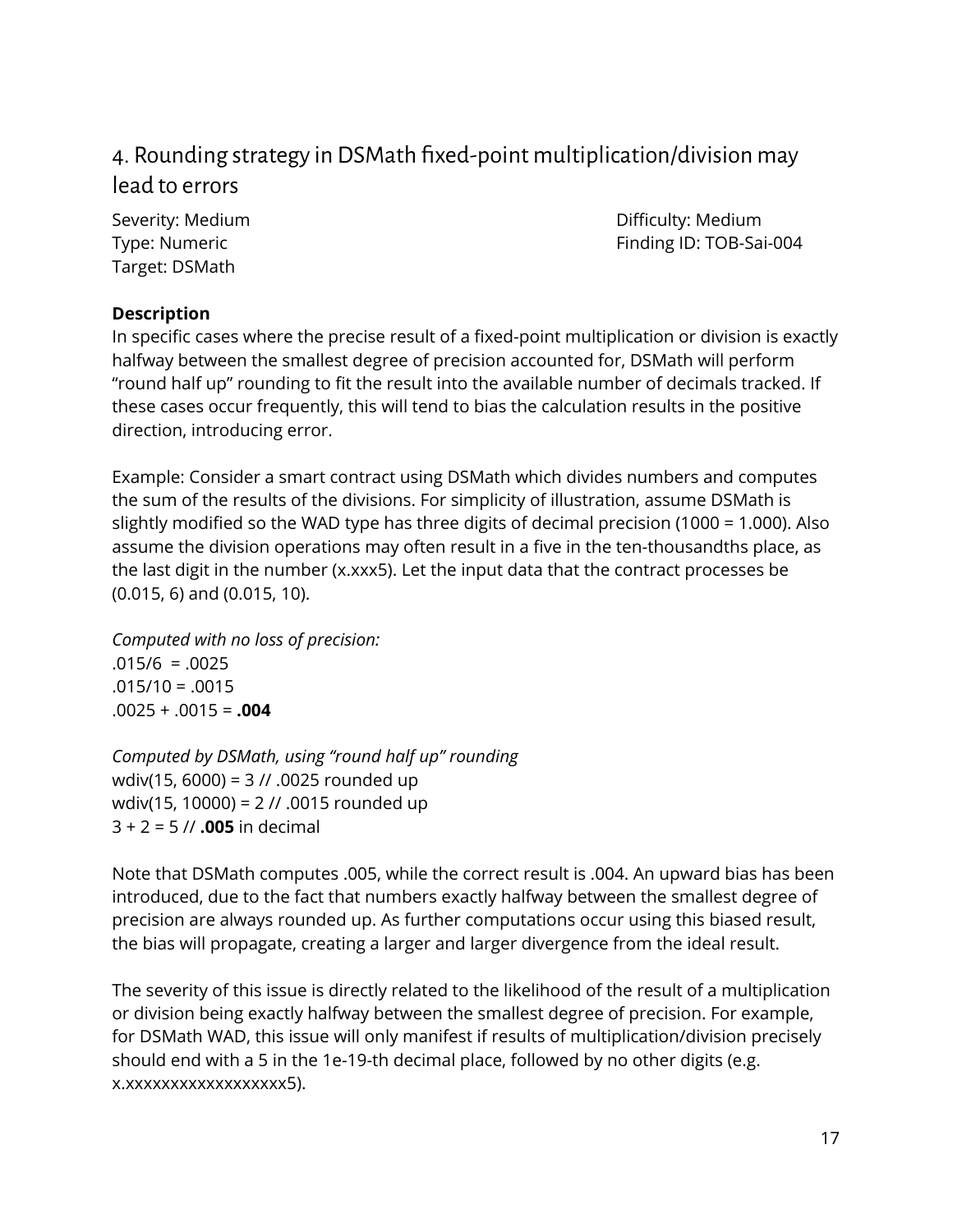#### **Exploit Scenario**

Alice is the user of a smart contract which does fixed-point multiplication with DSMath for exchange rate computations and various analyses on the converted values. The contract returns erroneous results randomly, based on current exchange rates and the particular analysis in question. Alice is reliant on these analysis results for making investment decisions, and loses a significant amount of money when an incorrect analysis result led her to make a bad investment.

#### **Recommendation**

Instead of the "round half up" strategy, the "round half to even" strategy, also known as "banker's rounding", may be used. This approach eliminates bias by rounding halfway numbers up or down based on whichever results in an even value in the last digit of precision. This approach assumes an even distribution of numbers that will be rounded up and down.

Referring to the above example from the description, the computation using "round half to even" is:

*Computed using "round half to even" rounding, with three decimals of precision:* .015/6 = .002 // .0025 rounded down .015/10 = .002 // .0015 rounded up  $.002 + .002 = .004$ 

Even though precision is still lost due to rounding, the end result retains accuracy.

It is possible that the risk of this error occuring with WAD and RAY types does not justify the additional implementation complexity involved with "round half to even" rounding. Consideration should be given to the possibility of a new fixed-point type being added in the future with less decimals of precision, increasing likelihood of error.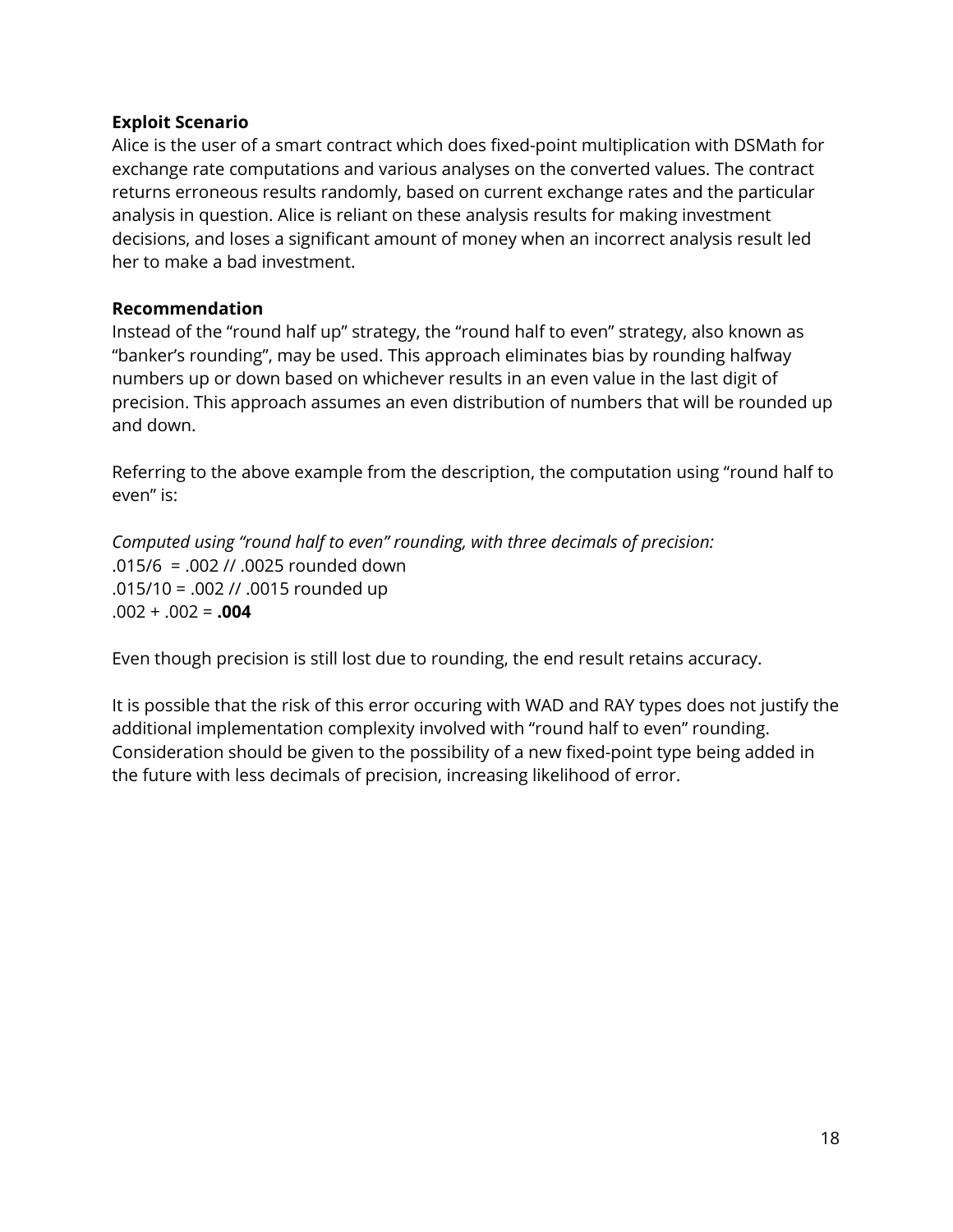## <span id="page-18-0"></span>5. Misconfigured deploy may lead to unusable system

Severity: Low **Difficulty: Low** Type: Configuration Finding ID: TOB-Sai-005 Target: SaiTub, bin/deploy-live-public

#### **Description**

The hat SaiTub state variable is the system parameter controlling the Sai debt ceiling. It is of type uint256 and never explicitly initialized, thus taking an initial value of zero. This variable is used to enforce the debt ceiling in SaiTub.draw (tub.sol:228), which mints Sai.

 $require(\sin.totalSupply() \leq hat);$ 

If hat is not initialized, this require will always fail, since sin.totalSupply() will always be greater than zero at this point. While hat is uninitialized, it will be impossible for CDP users to generate Sai.

The hat variable can only be set via SaiTub.mold, which serves as the administration interface for configuring the various SaiTub parameters. This interface should be used in the deploy scripts to ensure that a debt ceiling is always set for the system, however it is never referenced in any of the deploy scripts in bin/. In bin/deploy-live-public there is code to configure system parameters which uses sai cork with the intention of setting hat. The sai cork command, however, calls the SaiTub.cork interface (sai-cork:8), which does not exist, so this will have no effect.

```
(set -x; seth send "${SAI_TUB?}" "cork(uint256)" "$wad")
```
Additionally, in bin/deploy-live-public there appear to be two other uses of non-existent configuration interfaces: sai cuff and sai chop, which call SaiTub.cuff and SaiTub.chop respectively. These will also have no effect.

The bin/validate-deployment script is an effective way to verify the state of a newly deployed Sai system, however the specific hat value it checks for (5000000) appears to be inconsistent with the value attempted to be set in bin/deploy-live-public (100000000).

validate-deployment:14 test  $$(sai hat) = $(sai wad -h 5000000.0)$ deploy-live-public:32 sai cork 100000000.00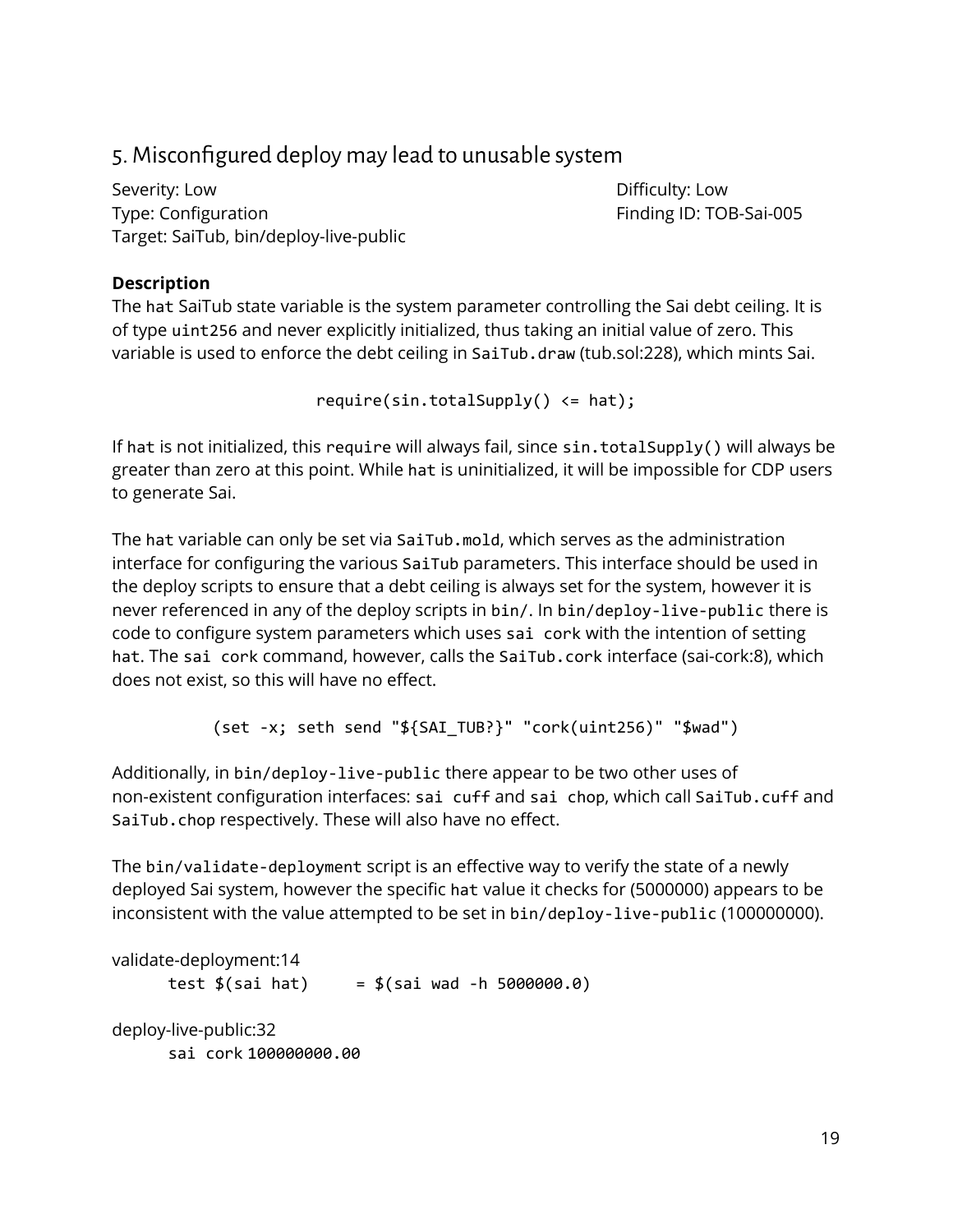#### **Exploit Scenario**

Sai is deployed using flawed deployment scripts which cause the debt ceiling parameter to never be specified. Sai users immediately begin to interact with the system, converting Ether to SKR, opening CDPs, and locking SKR into them as collateral. They attempt to draw Sai from the system, but find that they cannot and lose trust in the Sai.

#### **Recommendation**

In the short term, ensure that the configuration interfaces used by deployment code are consistent with those that exist in Sai.

For long term confidence in the correctness of the deployment code, use automated means of checking a deployment; the existing validate-deployment script is an excellent start towards this. Consider automatically invoking it at the end of the the deployment process to be aware of faulty deployment as soon as possible. Going further, it should be possible to express the parameters that the deploy system will set, in a format that can be checked for invariants (e.g. hat is set, and is nonzero) prior to deployment of the system.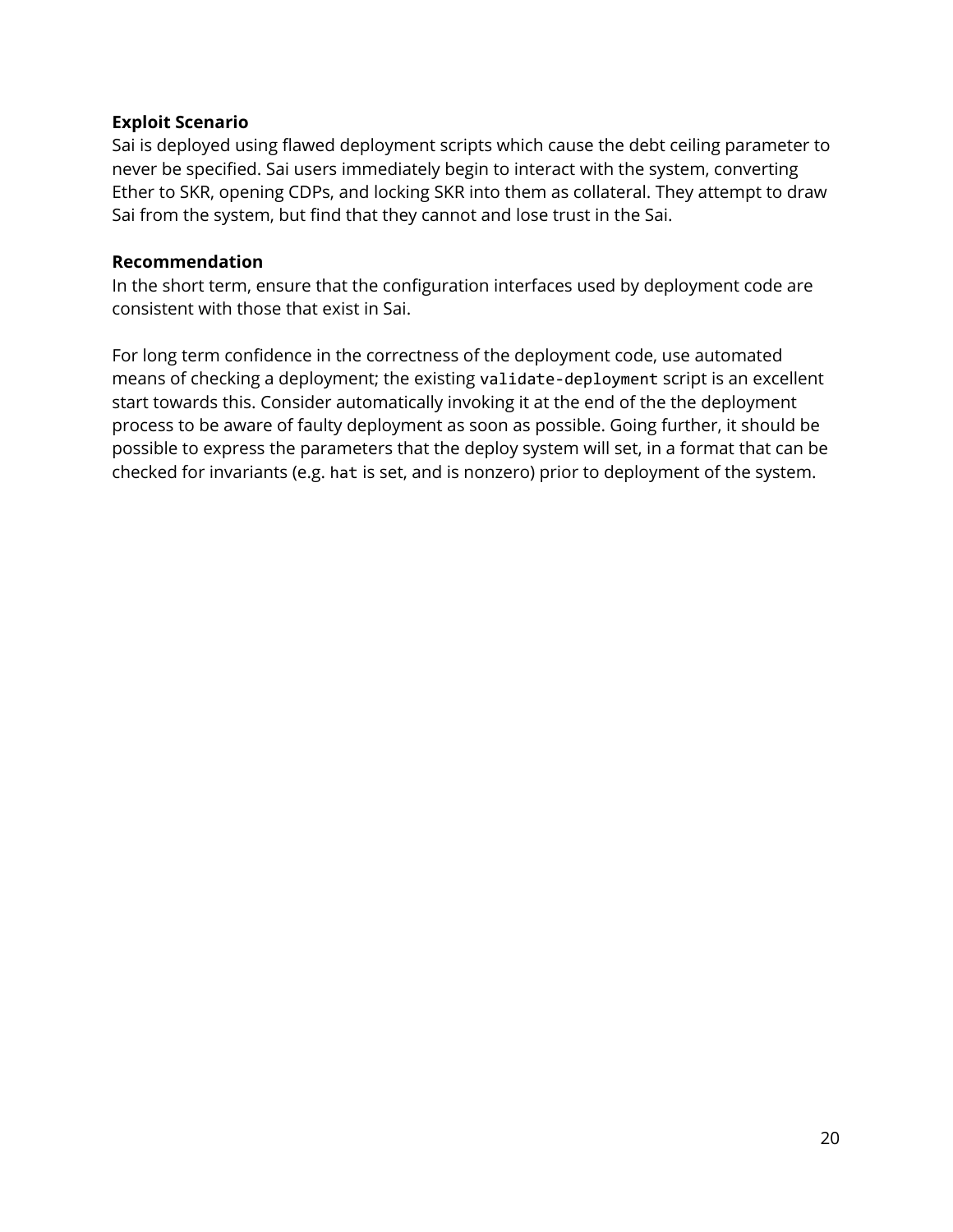## <span id="page-20-0"></span>6. Inconsistent documentation on SaiTub.join() may lead to unexpected system behavior for users

Severity: Low **Difficulty: Low** Target: SaiTub

Type: Business Logic **Finding ID: TOB-Sai-006** 

#### **Description**

The SaiTub. join function is the user interface for exchanging Ether for SKR. It takes a single parameter: the amount of SKR to receive expressed as a DSMath WAD type. It directly mints the input parameter amount of SKR to the sender, and converts that amount of SKR into Ether (GEM) and transfers that amount from the sender.

tub.sol:133

```
function join(uint wad) note {
    require(!off);
   gem.transferFrom(msg.sender, this, ask(wad));
    skr.mint(msg.sender, wad);
}
```
The documentation for SaiTub.join in the Sai README.md file, and sai join command line utility are inconsistent with this behavior. They document that the join function takes an input of the amount of GEM to use to buy SKR.

sai-join:2-3, 7

### sai-join -- buy SKR for gems ### Usage: sai join <amount-in-gem> ... echo >&2 "Sending \$jam GEM to TUB..."

Here, the comments at the top, and the tool's output document the behavior as sending an input amount of GEM to SaiTub.

README.md:167-173

```
# We need to have some GEM (W-ETH) balance to start with
$ token balance $(sai gem) $ETH_FROM
2.467935274974511817
```
# Join the system by exchanging some GEM (W-ETH) to SKR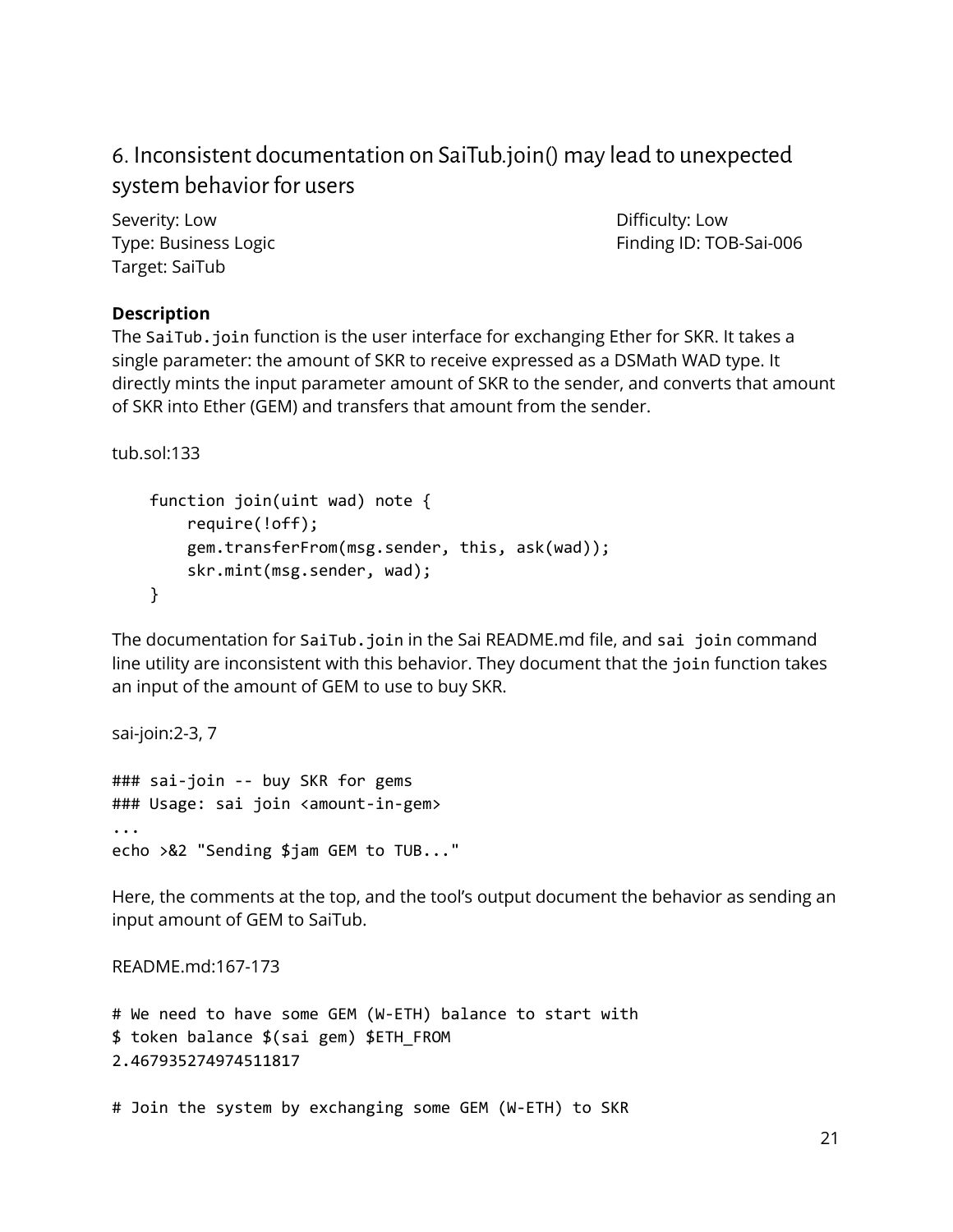```
$ sai join 2.2
Sending 2.200000000000000000 GEM to TUB...
$ token balance $(sai gem) $ETH_FROM
0.267935274974511817
$ token balance $(sai skr) $ETH_FROM
2.200000000000000000
```
Here, the example usage of sai join shows using join to exchange GEM for SKR, deducting the parameter to sai join from the initial GEM balance. This example is misleading because the user actually specified for Sai to spend 2.2 SKR *worth* of the user's GEM rather than for Sai to spend 2.2 GEM worth of SKR. The math here happens to work out such that the GEM account balance post-join is equal to the initial balance minus the input parameter to sai join because the GEM/SKR ratio in this example appears to be 1:1, and the bid/ask gap is also 1. This will result in a 1:1 GEM:SKR conversion because the SaiTub.ask converts a SKR amount to GEM by multiplying the GEM/SKR ratio (per()), the bid/ask gap (gap), and the SKR amount together.

tub.sol:126-128

```
function ask(uint wad) constant returns (uint) {
    return rmul(wad, wmul(per(), gap));
}
```
If the GEM/SKR ratio was 2:1, calling join(2 ether) would be documented as asking for 2 GEM worth of SKR (spending two of the user's GEM), but in actuality would be telling Sai to spend 2 SKR worth of GEM. Since the GEM/SKR ratio is always maintained, the user would actually spend twice as many GEM as intended.

#### **Exploit Scenario**

The current Sai GEM supply is 4, and the SKR supply is 2. Alice is a new Sai user wishes to exchange 2 GEM for SKR. After reading the Sai README.md file, she calls sai join 2, expecting to spend 2 GEM. She finds that 4 GEM has been transferred from her GEM account, and becomes confused, losing trust in Sai.

#### **Recommendation**

Verify interface documentation is correct for all external Sai interfaces. During development, make documentation modifications in the same commit or pull request as interface changes.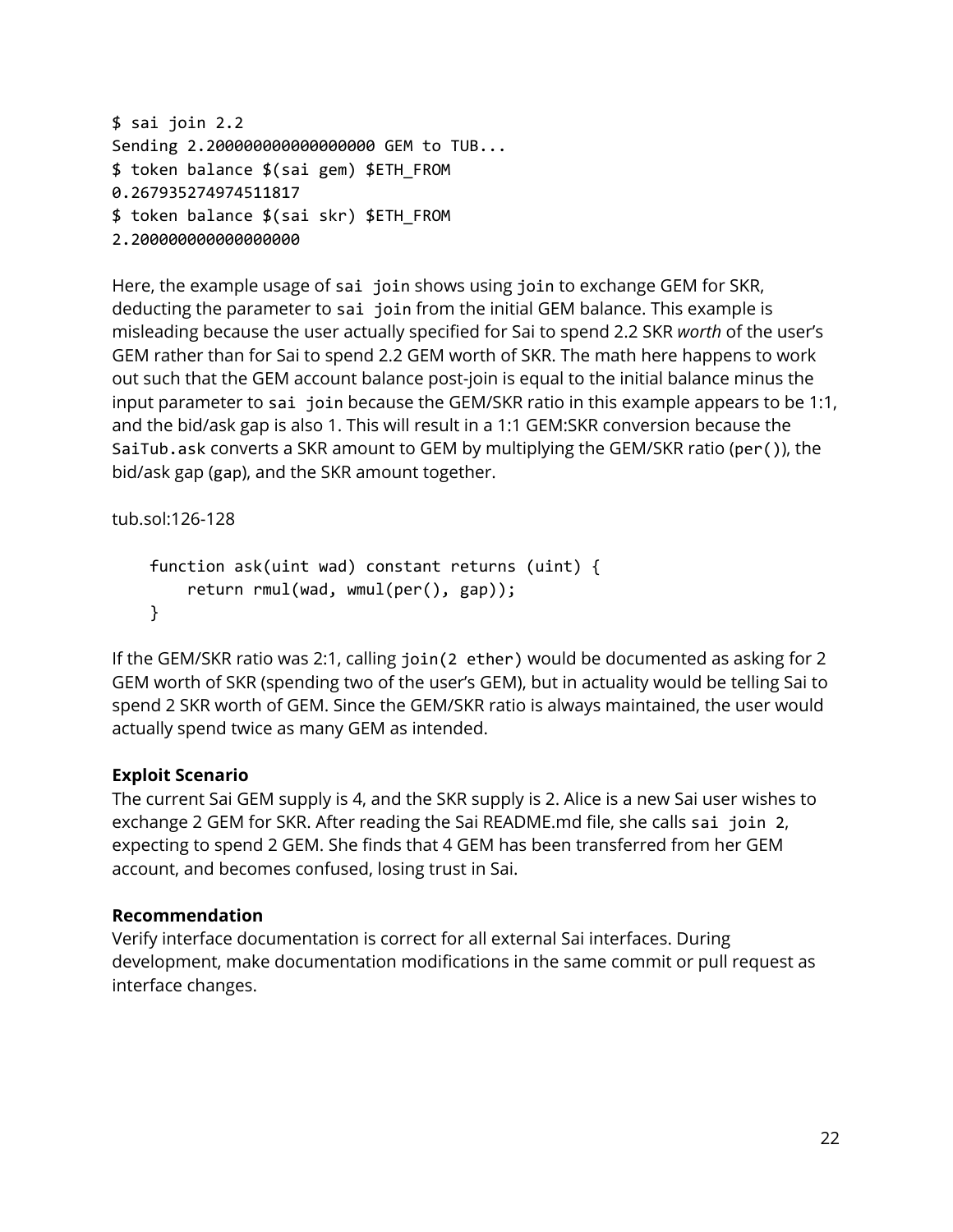## <span id="page-22-0"></span>7. Race conditions during contracts deployment may lead to system compromise

Severity: High Difficulty: High Difficulty: High Type: Timing Type: Timing Type: Timing ID: TOB-Sai-007 Target: All the contracts

#### **Description**

The deployment validation lacks checks, which can be used by an attacker to compromise the system.

The system relies heavily on the correct initialization of the contracts. To ensure these initializations, the script bin/validate-deployment performs several verifications. However, some checks are not implemented. An attacker could call the initialization functions before the deployment scripts do, to compromise the system.

For example, the authentication system (DSAuth) of each contract relies on the fact that the owner has their privileges removed by the script bin/deploy-drop-auth, however no check is performed to ensure that the privileges are dropped. An attacker could thus change the owner of the contract to another controlled address, before the call to bin/deploy-drop-auth, to covertly prevent loss of privileges.

#### *Missing checks:*

- The actions performed in bin/deploy-drop-auth
- The call to tap.turn (bin/deploy:33)
- All the calls to setAuthority (bin/deploy:33-50)

#### **Exploit Scenario**

The owner of a Sai token contract changes the owner of the contract to another controlled address, before the call to the deploy-drop-auth script. As the result, deploy-drop-auth on Sai token fails but validate-deployment does not emit a warning. The attacker will be authorized to call any function of the Sai token contract. As a result, the attacker can create new Sai tokens for free by calling the function mint.

#### **Recommendation**

Add the following checks to bin/validate-deployment:

- Check the actions performed in bin/deploy-drop-auth
- Check the outcome of the call to tap.turn (bin/deploy:33)
- Checks the authority setting (bin/deploy:33-50)

Sai relies on a complex initialization process. Ensure that the documentation maintains a clear description of each step to reduce future issues.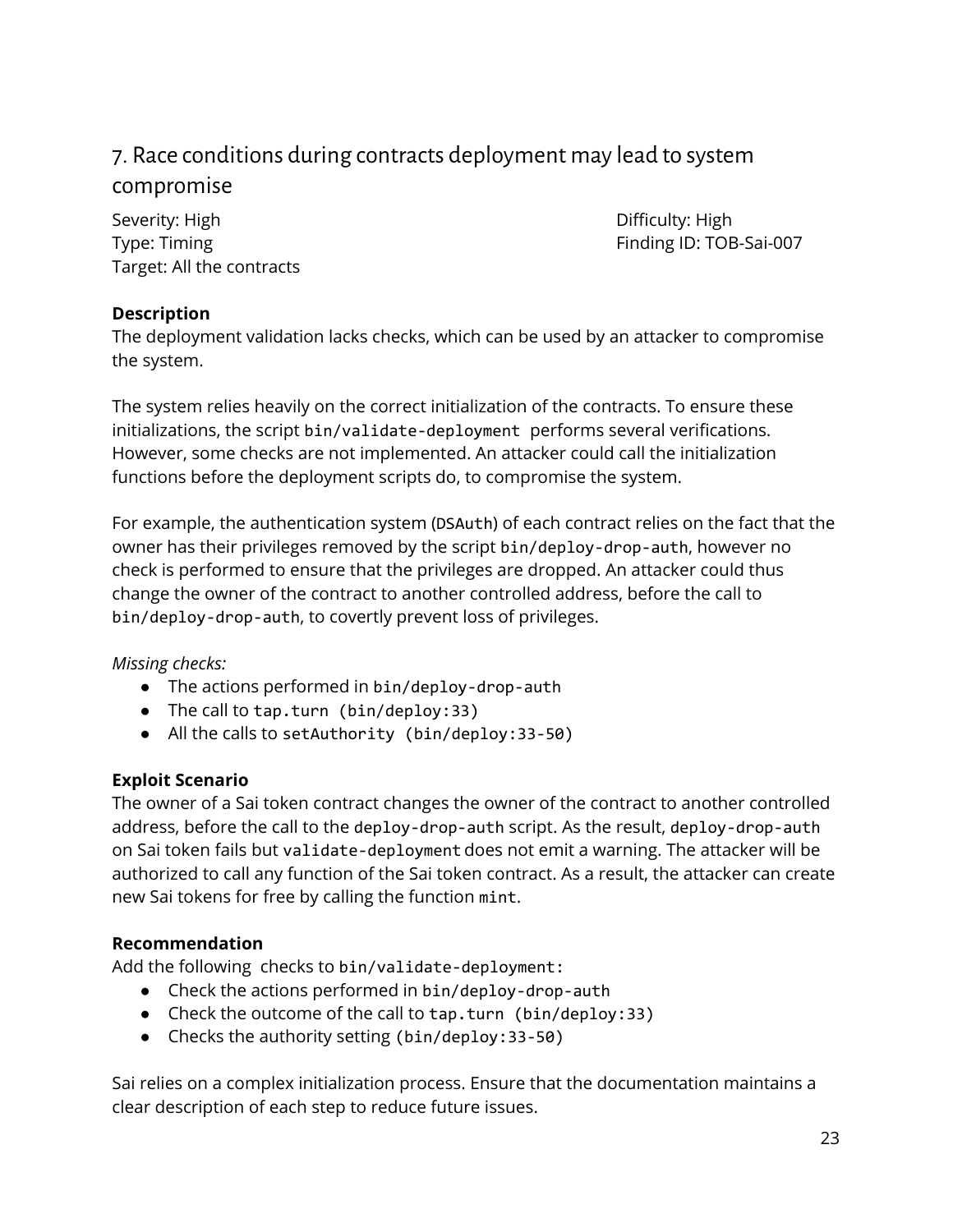## <span id="page-23-0"></span>8. Multiple divisions by zero may lead to unusable system

Severity: Medium **Difficulty: High** Type: Data Validation **Finding ID: TOB-Sai-008** Target: SaiTub, SaiTap, SaiTop, DaiVox

#### **Description**

Multiple divisions by zero are possible due to a wrongly parameterized system. A division by zero leads to throwing. As a result, the system may become temporary or fully blocked.

We detail these issues in  $\Delta$ ppendix  $B$ , and we provide test cases for some of them in [Appendix](#page-38-0) C.

#### **Exploit Scenario**

The Sai team decides to stop the tokens and call SaiTub.cage. But the function is called with 0 as fit parameter. Such a mistake can easily occur due to the short [address](https://blog.golemproject.net/how-to-find-10m-by-just-reading-blockchain-6ae9d39fcd95) issue. As a result, any further calls to bite will throw. As a result, the users will not be able to liquidate their CDP.

#### **Recommendation**

- Add require(val != 0) in SaiTub.mold (tub.sol:113)
- Add require(fit\_!= 0) SaiTub.cage (tub.sol:269)
- Consider the case where per() and tag() return 0 in bite (tub.sol:254)
- Consider the case where sin.totalSupply() returns 0 in cage (top.sol: 52)
- Add require(par != 0) in DaiVox (lib.sol:19)

All the functions parametrizing the contracts should check that the parameters have reasonable value. This is particularly true for the parameters that can be set only one time, as the parameters of the cage system.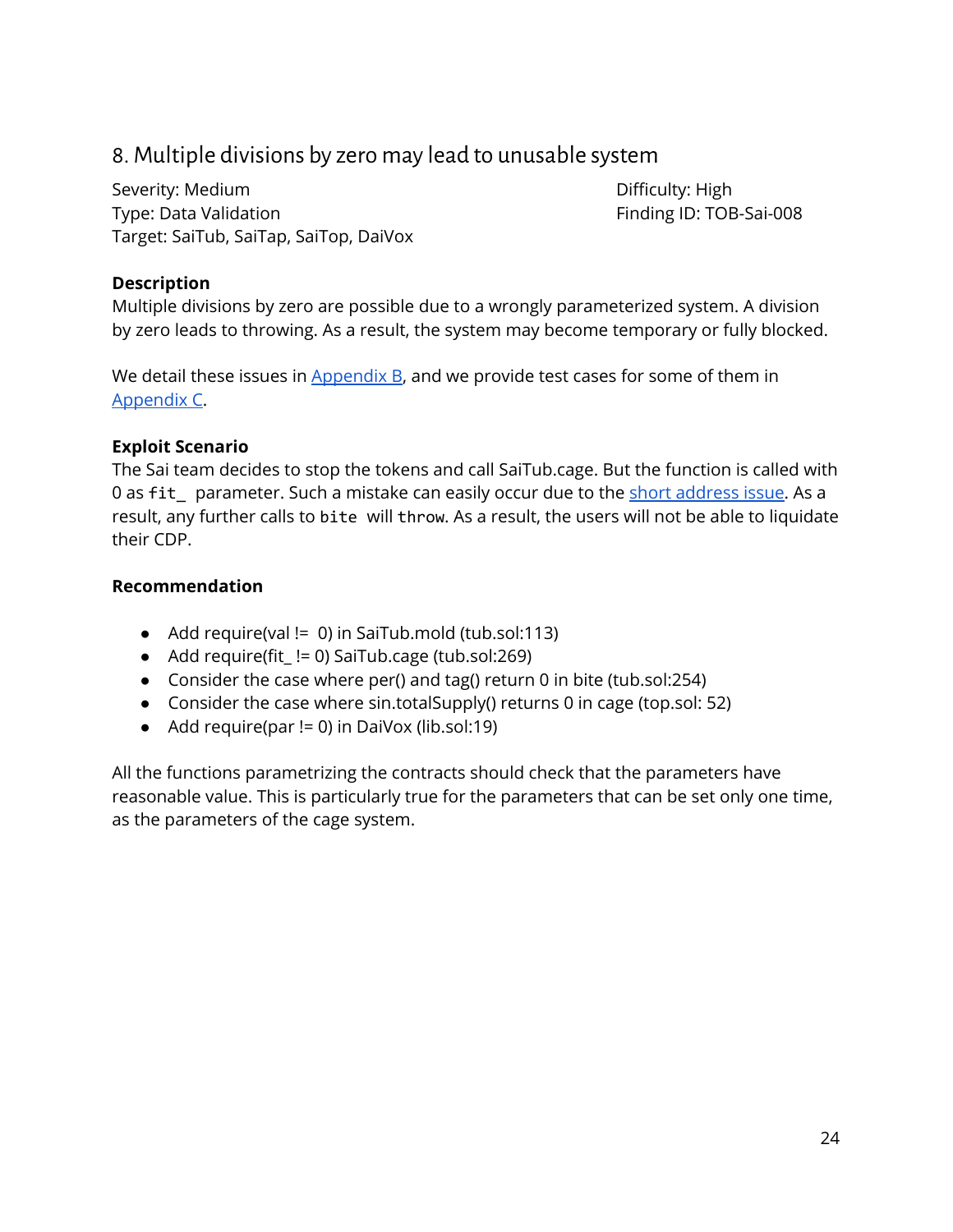## <span id="page-24-0"></span>9. Lack of validation on tax may lead to unusable system

Severity: High **Difficulty: High** Difficulty: High Target: SaiTub, SaiTop

Type: Configuration Finding ID: TOB-Sai-009

#### **Description**

SaiTub contains many system configuration parameters for Sai, including tax, which controls the stability fees Sai collects from CDPs. The tax value should, in practice, should always be greater than, or equal to 1, however there is no code to enforce this. This may allow tax to be accidentally set to a value less than 1 at some point, which can have dire consequences for the Sai system.

SaiTub.drip is one of the primary users of tax, using it for the stability fee calculation. First, tax is used to compute a value, inc, representing the increase factor of the system's sin debt.

```
tub.sol:160
      var inc = rpow(tax, age);
```
That variable, inc, is then used to compute the actual amount of fees that the system collects.

```
tub.sol:163
      var dew = sub(rmul(ice(), inc), ice());
```
If tax is less than 1, inc will correspondingly be less than 1. This will cause the above subtraction to trigger an exception, as there will be an integer underflow, so with this configuration, the SaiTub.drip function will always fail. This has several implications. First, many of the main SaiTub interfaces for CDP interaction will fail, as SaiTub.drip is indirectly called via the chi function which is called often by these interfaces. Next, the tax parameter will effectively become immutable after such an erroneous configuration because SaiTub.drip is called because setting the tax in SaiTub.mold. Lastly, the cage function in the SaiTop contract for global settlement will fail, as it calls SaiTub.drip. Depending on the authorization configurations of SaiTub.cage and SaiTap.cage, this may result in Sai being unable to be settled.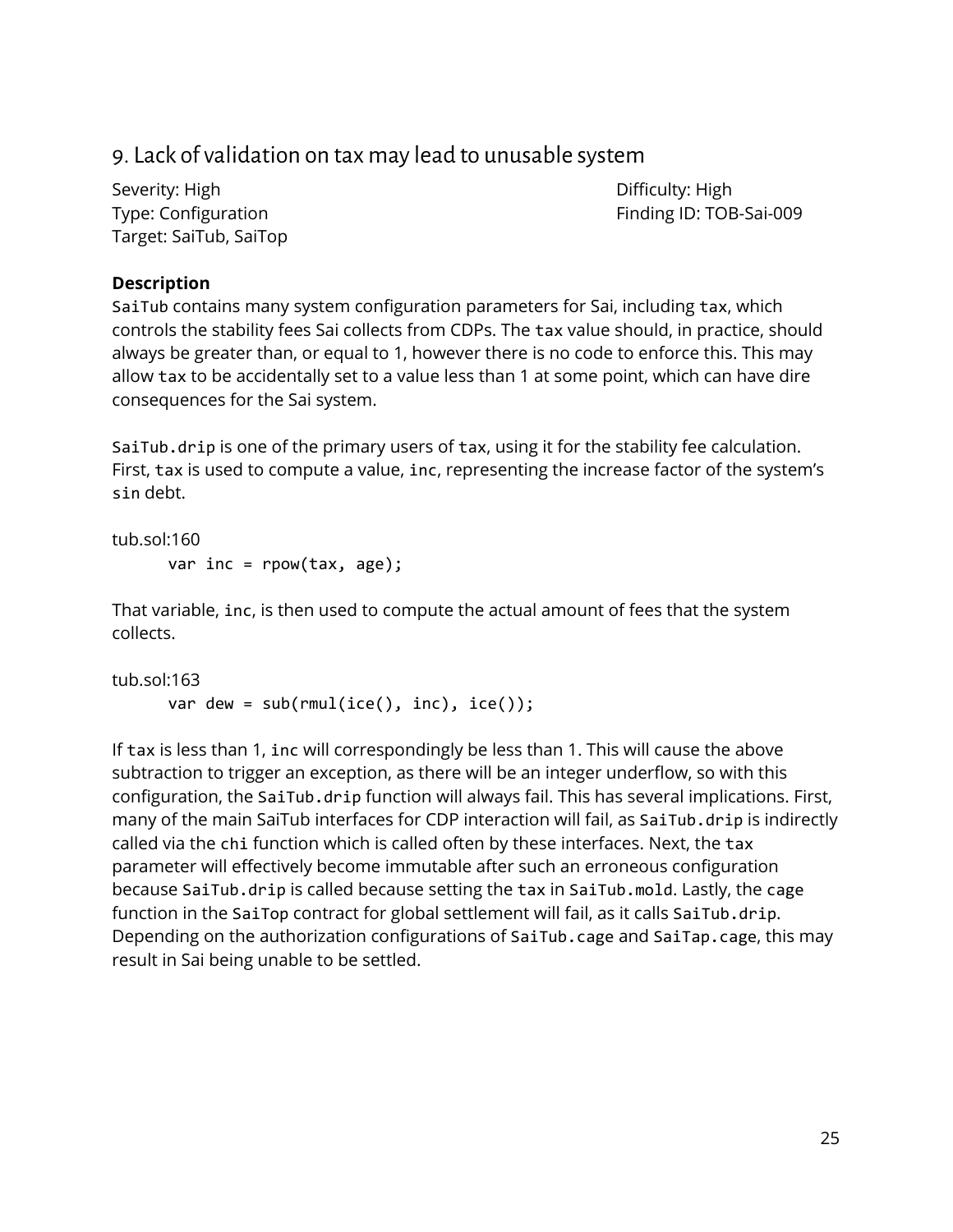#### **Exploit Scenario**

The SaiTub.mold function is accidentally used to set tax to the RAY equivalent of 0.99. SaiTub CDP operations like draw, wipe, free, and bite immediately begin failing. A reset of the tax is attempted, but this fails, as does an attempt to call SaiTop.cage to settle the system.

#### **Recommendation**

In the short term, a require statement should be used to ensure that tax is never set to a value below 1. In the long term, for all sensitive system parameters with ranges of intended values, code which enforces these ranges should be added.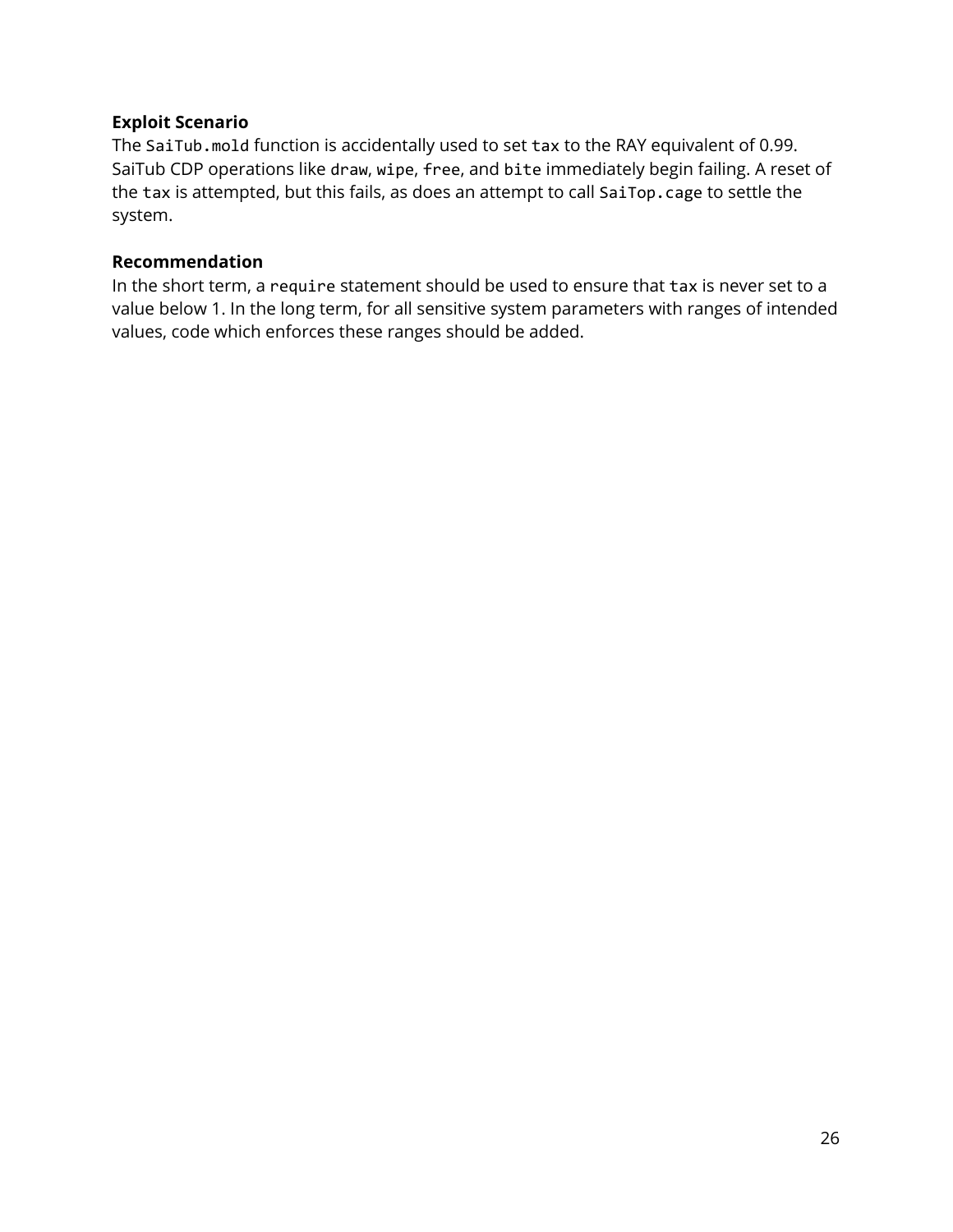## <span id="page-26-0"></span>10. Inconsistent debt bookkeeping may lead to trapped tokens

Severity: Medium **Difficulty: Low** Target: SaiTub

Type: Numerics **Finding ID: TOB-Sai-010** 

#### **Description**

Note: This issue is the result of our investigation into Sai *[Issue](https://github.com/makerdao/sai/issues/87) #87*.

The Sai system uses the sin token to track the total CDP debt to the Sai system, as well as the individual debts for each CDP. At any point, the sum of the debts of all CDPs should be consistent with the total sin count of the system, however rounding operations can violate this invariant. This can lead to tokens being trapped in the system.

A user can generate sai tokens, by generating a debt in a CDP, through SaiTub.draw. The debt is expressed through sin tokens. The functions involved in the sin tokens manipulation are:

- SaiTub.tab: compute the current debt of a CDP
- SaiTub.ice: give the number of sin tokens of SaiTub
- SaiTub.draw: increase the debt of a CDP
- SaiTub.wipe: decrease the debt of a CDP
- SaiTub.bite: remove the debt of a CDP
- SaiTub.drip: increase SaiTub.ice, and influence SaiTub.tab

SaiTub.ice is expected to contain at least the sum of all the SaiTub.tab(cup).

SaiTub.ice is increased through an addition in SaiTub.draw and SaiTub.drip. In SaiTub.drip the addition is proportional to the debt increasing inc.

- $\bullet$  draw(wad) -> SaiTub.ice += wad
- $drip() \rightarrow SaiTub.ice += (SaiTub.ice * inc) SaiTub.ice$

SaiTub.tab(cup) is computed through the multiplication of the current debt (cup.art) and the price of the internal debt chi. The current debt is increased in draw. chi is the result of the multiplication of its previous value to the debt increasing inc.

- $\bullet$  draw(wad) -> cup.art += wad / chi
- $\bullet$  drip() -> chi = chi \* inc

SaiTub.ice is not computed using the same mathematical logic as SaiTub.tab, resulting in slightly different rounding operations for the two calculations. This can cause SaiTub.ice to be less than the sum of all SaiTub.tab, which affects repayment of CDPs. It may be not possible to cancel all the debts in this situation. Indeed, the last owner of a CDP may not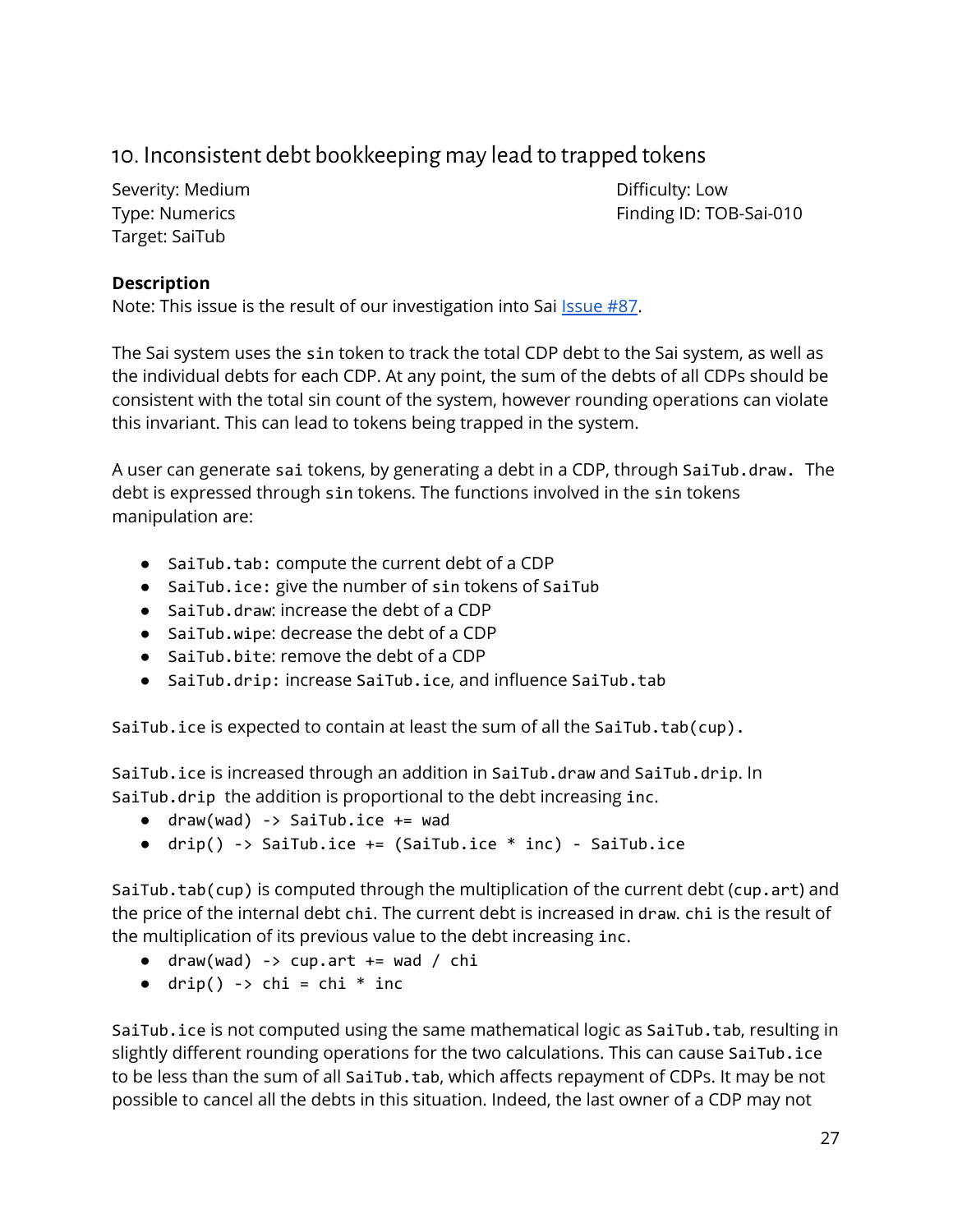able wipe their CDP's balance, as the subtraction of SaiTub.tab(cup) from SaiTub.ice (In sin.burn) will underflow. This affects the SaiTub shut and bite functions.

[Appendix](#page-38-0) C contains a test case for this issue.

#### **Exploit Scenario**

The cage system is activated. Bob has a CDP with an active debt. He is the last user to call bite to cancel the debt of his CDP. Due to the difference in the rounding operation, there are not enough sin tokens in SaiTub for him to cancel the debt. As a result, he is not able to retrieve his remaining skr tokens and to cash out his money.

#### **Recommendation**

A quick workaround would be to:

- Change SaiTub.mend(src, wad) to burn the minimum between wad and sin.balanceOf(this)
- Change SaiTub.bite to push to SaiTap the minimum between tab(cup) and sin.balanceOf(this)

However, this solution does not fix the root of the issue.

To fix the possible difference, the logic used to compute the number of sin tokens mined in SaiTub and affected to a CDP should be changed. The same mathematical operations have to be used to prevent a difference to appear during rounding.

If two values are entangled, it is preferable to store only one and compute the second from it. If it is not possible, the relation between these values has to be proved, or at least tested.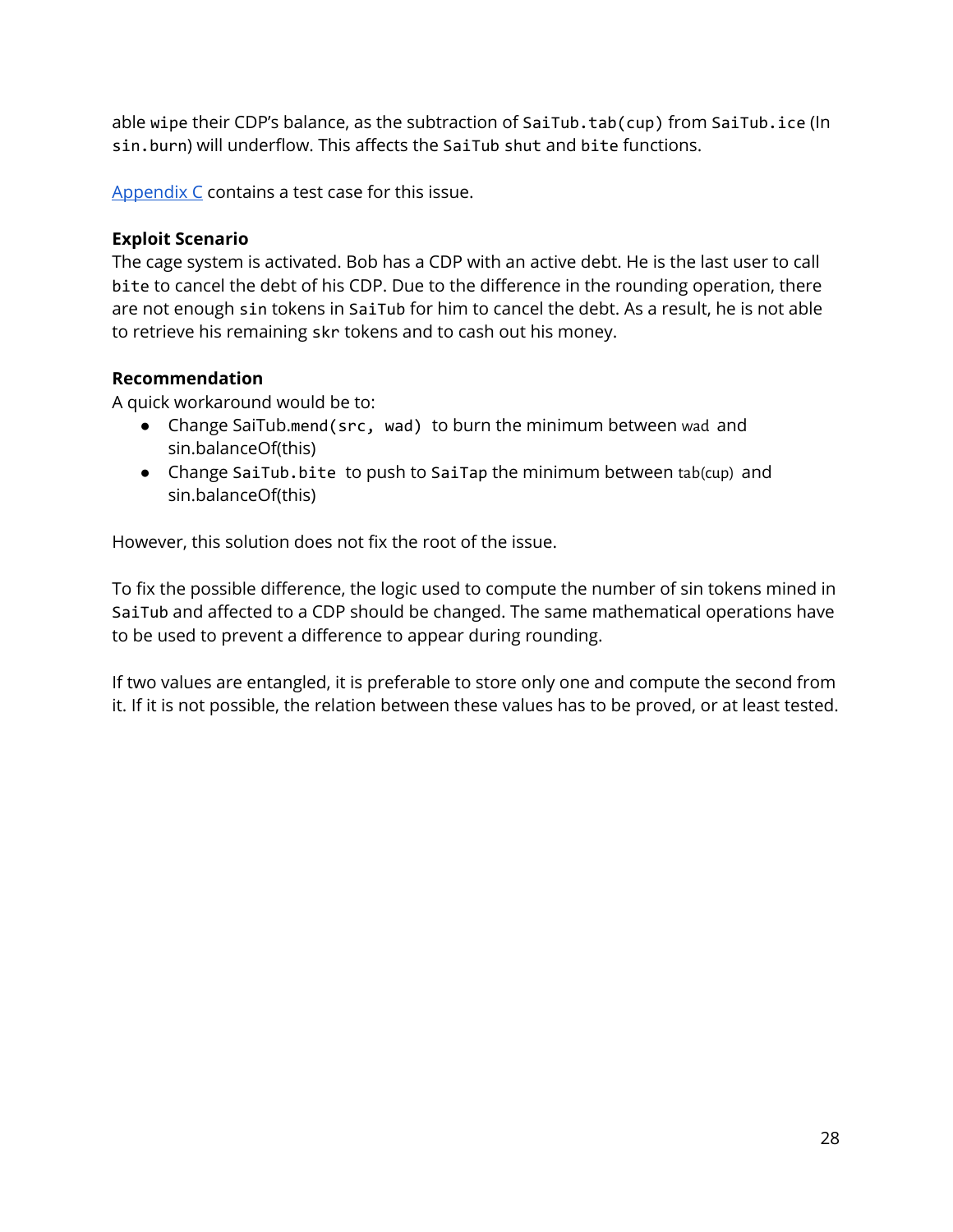## <span id="page-28-0"></span>11. Loss of decimal precision leads to free tokens

Severity: High Difficulty: Low Type: Numerics **Finding ID: TOB-Sai-011** Target: SaiTub, SaiTap, Ds-math

#### **Description**

The Sai system uses the fixed point decimal representation to handle fractional values. Fixed point arithmetic is [known](https://accu.org/index.php/journals/1717) to lack precision when dealing with multiplication or division, and these operations are used to compute token prices. The resulting loss of precision allows an attacker to receive tokens for free.

Exploitation of these issues require a specific state of the system (e.g., a specific value for chi). [Appendix](#page-38-0) C contains test cases along with each required beginning state. Note that these test cases exercise the vulnerabilities but do not exploit the full capabilities afforded by this flaw to an attacker. To demonstrate the severity of the problem, we provide a test case in [Appendix](#page-46-0) D where an attacker is able to generate 0x28000000 free skr tokens.

#### **Pattern 1: Division rounding to zero**

This pattern represents draw, and can be exploited to generate free Sai tokens (15 wei worth in our example in [Appendix](#page-38-0) C):

```
f(input):
 a += input / \timesb \leftarrow \text{input}
```
If an attacker calls  $f$  (user) where the following condition is met, then a is not increased, while b is increased by user.

user /  $x == 0$  (1)

#### **Pattern 2: Division roundings**

This pattern represents draw/wipe and be exploited to generate free Sai tokens (1 wei worth in our example in [Appendix](#page-38-0) C):

```
f1(input):
 a \leftarrow input / xb += input
f2(input):
 a = input / xb -= input
```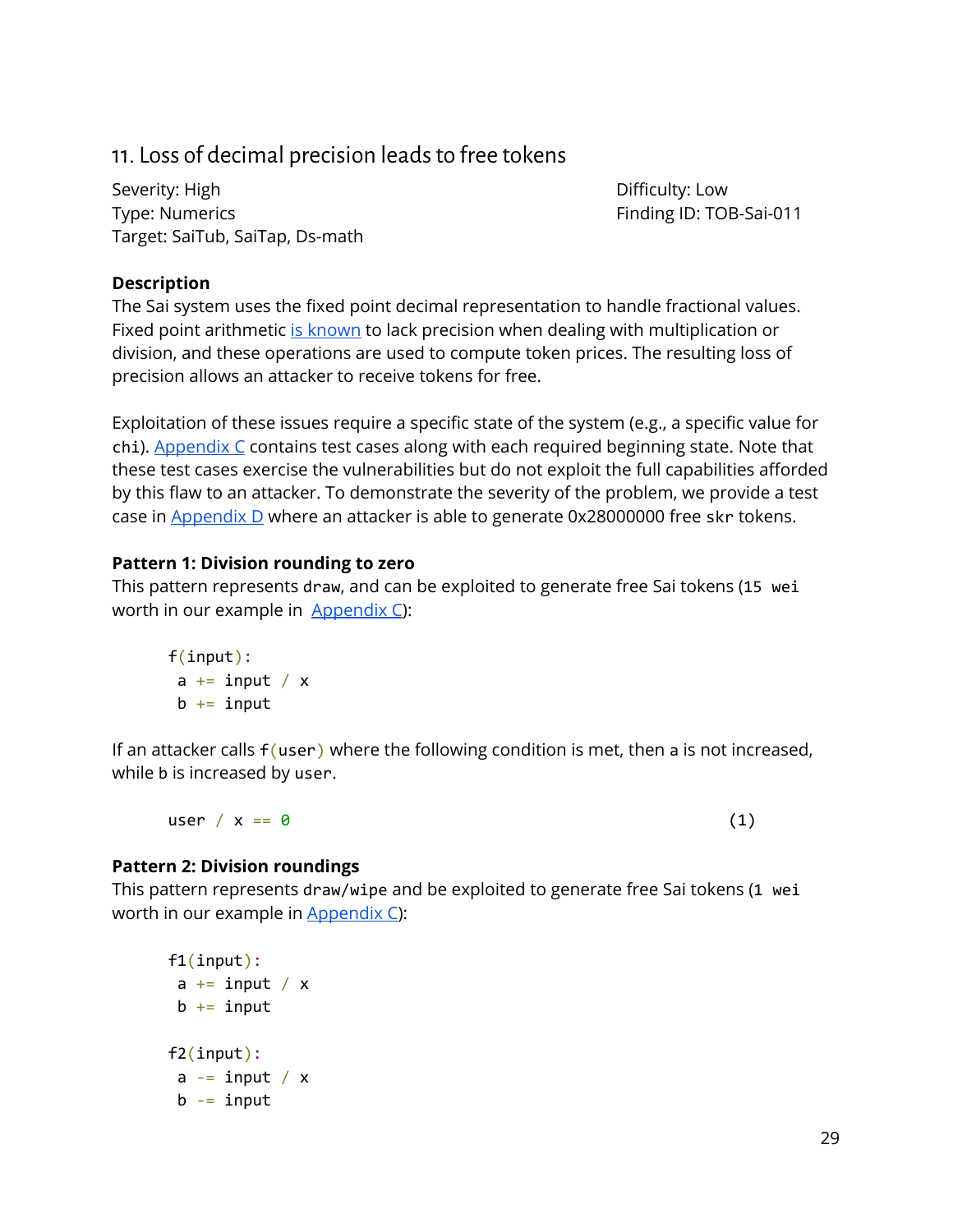If an attacker calls  $f1(user1)$  followed by  $f2(user2)$  where the following conditions are met, then a ends with its initial value, while b is increased by y.

```
user2 = user1 - y (1)
user1 / x == user2 / x (2)
```
#### **Pattern 3: Multiplication rounding to zero**

This pattern represents join and can be exploited to generate free skr tokens (1 wei in our example in see [Appendix](#page-38-0) C):

f(input):  $a += input * x$  $b \leftarrow \text{input}$ 

If an attacker calls  $f$  (user) where the following condition is met, then a is not increased, while b is increased by user.

$$
user * x == 0 \tag{1}
$$

SaiTap.bust may also be vulnerable to this issue.

[Appendix](#page-46-0) D shows an example where a user can generate 0x28000000 free skr tokens by abusing this pattern.

#### **Pattern 4: Multiplication roundings**

This pattern represents join/exit and can be exploited to steal gem tokens (1 wei in our example in **[Appendix](#page-38-0) C**).

```
f1(input):
 a += input * x
 b \leftarrow \text{input}f2(input):
 a - input * x
 b -= input
```
If an attacker calls  $f1(user1)$  followed by  $f2(user2_0), ..., f2(user2_n)$  where the following conditions are met, then a ends with its initial value, while b is increased by the difference in (2).

 $user1 = user2_0 + ... + user2_n$  (1) user1 \* x < user2\_0 \* x + ... + user2\_n \* x (2)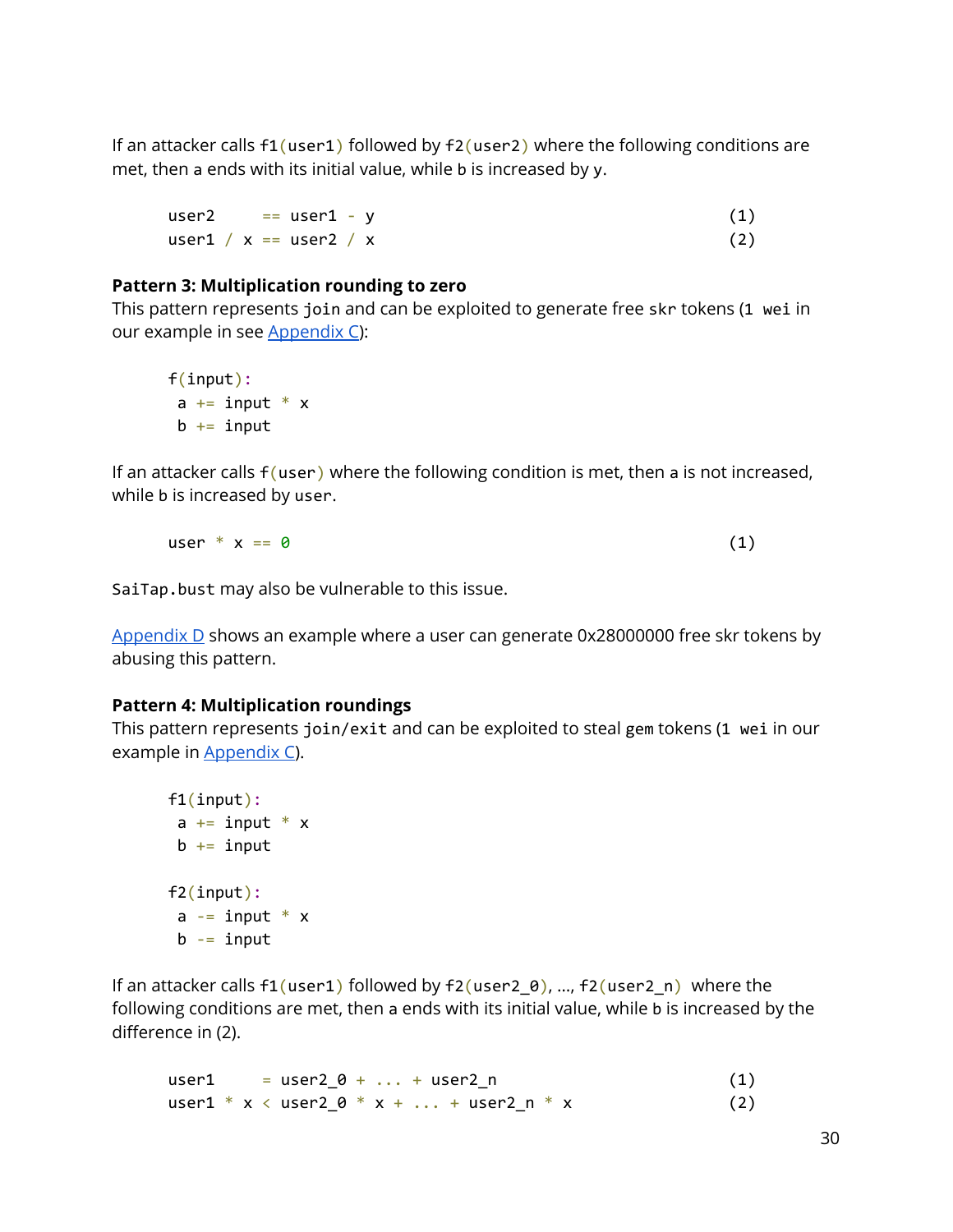SaiTap.bust/SaiTap.boom may also be vulnerable to this issue.

#### **Exploit Scenario**

Bob exploits certain token ratio conditions in Sai, using join to generate 0x28000000 free skr tokens. This allows Bob to do several things, including maliciously manipulate the SKR/GEM ratio, and effectively draw SAI without spending any GEM.

Alice discovers the attack and shows it publicly. As a result, users lose trust in Sai.

#### **Recommendation**

```
To prevent the pattern 1, add in SaiTub.draw:
      require(div(wad, chi() > 0)
```

```
To prevent the pattern 3, add in SaiTub.join and SaiTap.bust:
      require(ask(wad) > 0)
```
A solution to prevent the pattern 2 could be to add in SaiTub.draw:  $\text{wad} = \text{rmul}(\text{rdiv}(\text{wad}, \text{chi}())$ ,  $\text{chi}())$ 

Note that all of these recommendations require additional, thorough testing to validate the work properly. Further, we could not easily find a solution to mitigate the 4th pattern.

Fixed point computation is not well suited for multiplication and division, and requires careful consideration of corner cases. Consider using a tool based on formal methods, such as [Manticore](https://github.com/trailofbits/manticore), to ensure that these issues are properly mitigated.

Recommended References:

• What causes [floating](https://softwareengineering.stackexchange.com/questions/101163/what-causes-floating-point-rounding-errors/101197#101197) point round errors? (as answered by Mark Booth)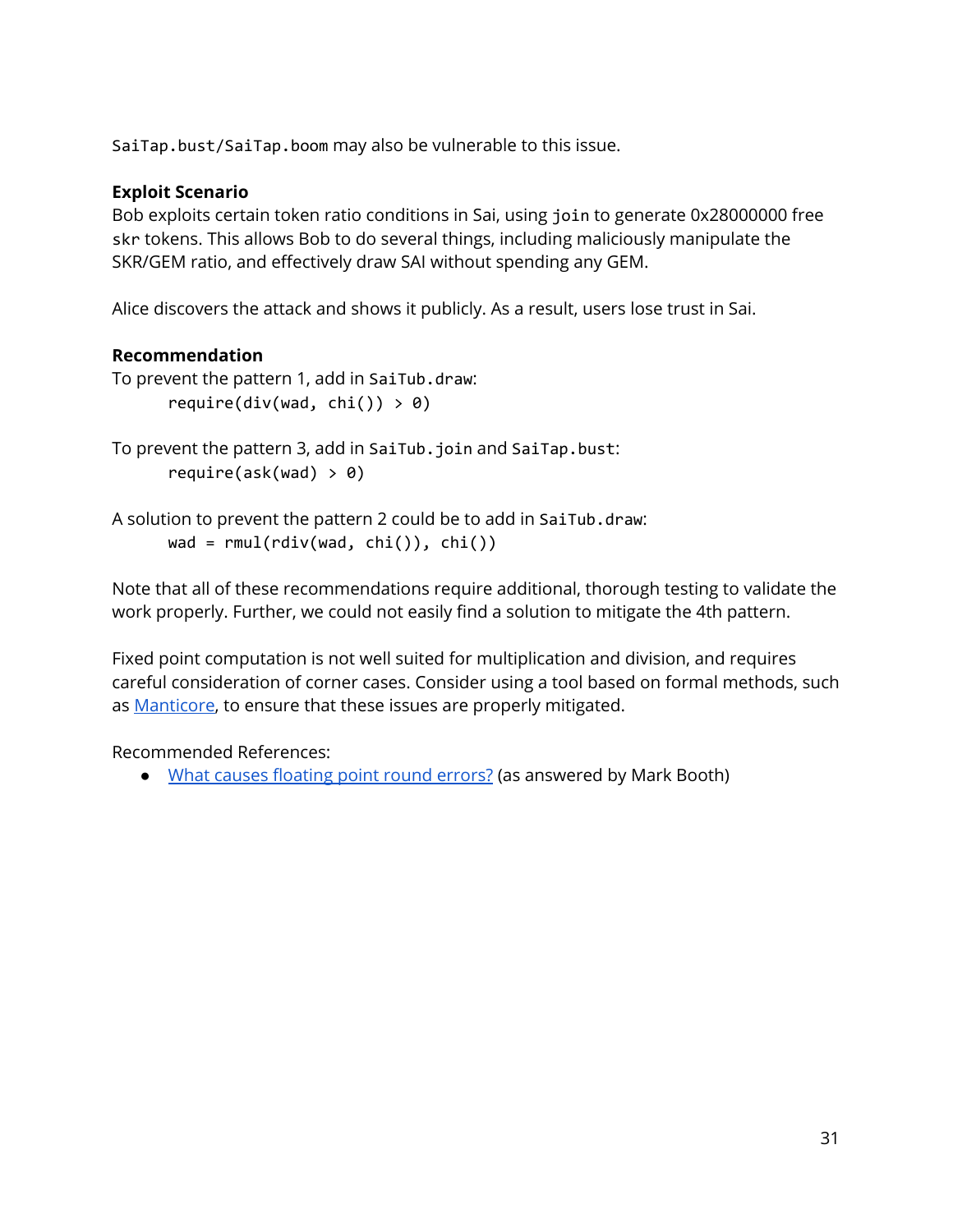## <span id="page-31-0"></span>12. Loss of decimal precision leads to incomplete global settlement

Severity: Medium **Difficulty: Low** Type: Numerics **Finding ID: TOB-Sai-012** Target: SaiTub, SaiTap, SaiTop

#### **Description**

Rounding errors can cause Sai to be unable to convert tokens in certain situations. This has been examined for converting SKR to GEM via exit, but we believe this also applies to converting SAI to GEM post-cage, and potentially other conversions.

As an example, consider a Sai system whose state is comprised of a single SKR holder wishing to convert to GEM. It has the following initial state:

- SKR balance (holder/total): 575710461955084070.04879367427457268
- GEM balance (tub): 1059836680168385020.599124280851040344
- gap parameter: 1.0

When the holder converts their entire SKR balance to GEM, then they should receive the entire remaining GEM balance since they are the only SKR holder. In reality, exit reverts due to integer underflow in the GEM DSToken and the token conversion fails. This is demonstrated in [Appendix](#page-38-0) C.

The exit operation converts a SKR balance to GEM, according to a conversion rate. This conversion process, and all conversions done by Sai, fundamentally involves the introduction of numerical rounding errors, due to the nature of fixed precision multiplication and division.

The below predicate expresses a failure scenario for exit, when a single holder owns all remaining SKR. *holder\_skr* represents the holder's SKR balance, equal to the SKR total supply. *tub\_gem* represents the GEM balance owned by SaiTub.

*holder\_skr \* (tub\_gem / holder\_skr) > sai\_gem*

The value computed on the left side of the > operator is ultimately subtracted from the value on the right side. If this predicate is true, exit will fail because there will be an integer underflow in the subtraction. According to pure math, this predicate is false, however we found that due to aforementioned rounding errors, it can actually evaluate to true. We tested this predicate's satisfiability through targeted use of symbolic execution with [Manticore.](https://github.com/trailofbits/manticore)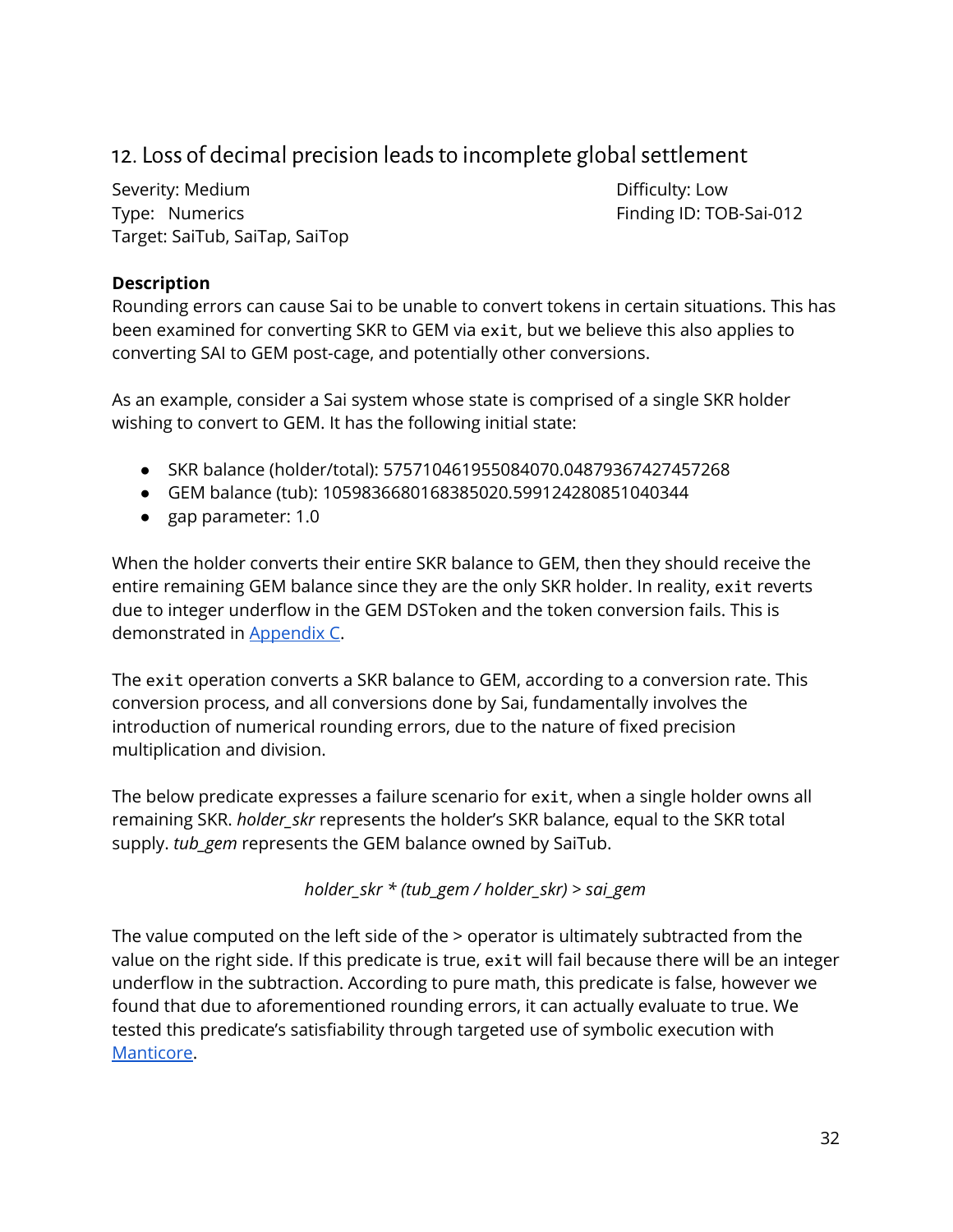We found that ratios that induce this failure are not rare. Given SKR and GEM balances requiring the full range of precision offered by DSMath WAD types, it is easy to produce failing test cases. We found this through a simple fuzzer designed to generate large, random SKR/GEM balances and test the specific above exit scenario.

This particular exit failure scenario is mitigated by the user's control over the amount of SKR to convert; if converting an entire balance fails, it would likely be possible for them to incrementally convert nearly their entire balance. Though not thoroughly investigated, we believe this issue also applies to conversions of SAI to GEM in a post-cage system state, due to the same fundamental conversion (via error-introducing multiplication/division), and subtraction. This scenario is more severe, not only because it affects SAI holders directly, but because SAI holders do not control the amount of SAI to convert in the cash function. If the holder's SAI balance happens to convert to a GEM balance greater than the SaiTap's GEM balance, it will be impossible to convert any amount of their SAI to GEM.

#### **Exploit Scenario**

Alice is the only SKR holder, and becomes confused when she finds herself unable to convert her SKR balance to GEM in one transaction, despite calling exit with her exactly SKR balance. She discovers she is able to incrementally convert most of her balance with incremental conversions, but becomes distrustful of Sai.

#### **Recommendations**

Similar to the recommendation for [TOB-Sai-010](#page-26-0), this issue may be mitigated at the surface level by modifying the logic for exit (and other affected functions) to transfer the minimum between the converted value and the total available tokens. For example, in exit, transfer the minimum between bid(wad) and gem.balanceOf(this).

According to our analysis, there is no single, comprehension solution that eliminates the need to carefully consider introduced numerical errors, and their potential effects. Care should be taken to avoid integer underflows which can occur easily in token conversion and transfer scenarios. Be aware of the strengths and weaknesses of fixed point computation, and if possible, prefer computational strategies favoring addition/subtraction over multiplication/division.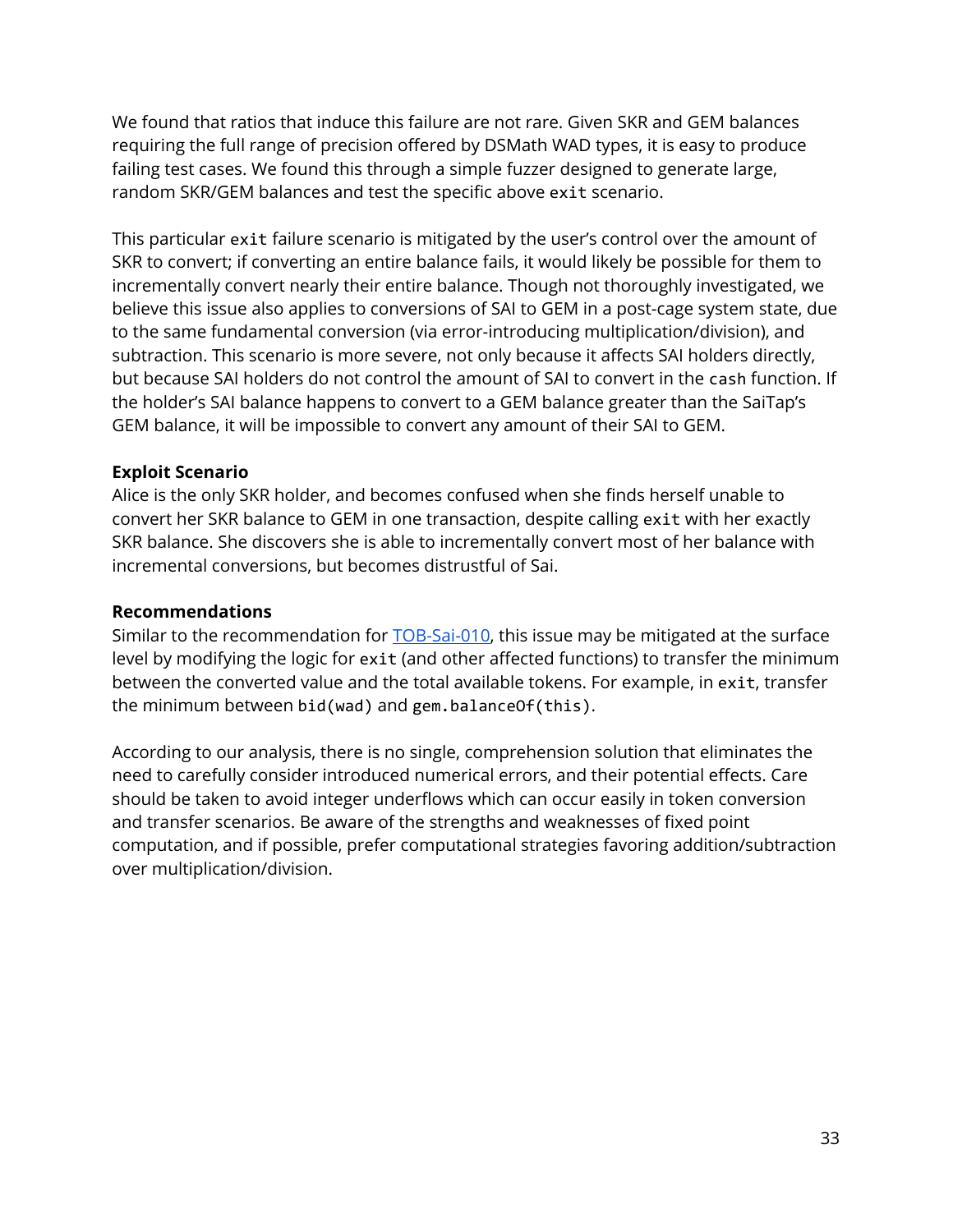## <span id="page-33-0"></span>A. Code Quality Recommendations

The following recommendations are not associated with specific vulnerabilities, however, they enhance readability and may prevent the introduction of vulnerabilities in the future.

## <span id="page-33-1"></span>General Recommendation

- Define explicitly the visibility of all functions. This would prevent mistakes in the understanding of their scope.
- Note: It is possible for a user to burn skr tokens for free: if a user sends some sai tokens to SaiTap, he generates fake stability fees. He can then call SaiTap.boom to burn its own skr tokens and receive back the sai tokens.

## <span id="page-33-2"></span>SaiTub

- Use modifiers for repetitive pattern checks, such as require( $msg$ , sender == cups[cup].lad); and require(!off);. Such design is less error prone and facilitates the review of the code
- Add to shut its own validation. shut relies on the check performed by its inside calls (wipe and free). This would prevent bugs introduced in a future refactoring of the code and improves the consistency of the functions.
- Use DSMath.add when incrementing cupi in SaiTub.open. Even though integer overflow is impractical in this case, using DSMath.add improves code uniformity, and adds safety with few drawbacks.

## <span id="page-33-3"></span>SaiTap

● Add require(!off) in SaiTap.cage (tap.sol:107), to forbid an owner to set fix a second time

## <span id="page-33-4"></span>SaiTop

• In the cage function,  $\text{tub.vox}()$ .par() can be replaced with vox.par().

## <span id="page-33-5"></span>DSToken

● Note: the variable decimals is never used (DSToken.sol:23).

### <span id="page-33-6"></span>DSMath

**●** Refactor mul() to not return an uninitialized uint value if the function is called with y == 0. Though correct behavior, this function is difficult to read due to Solidity boolean expression short circuiting, which makes it unclear what will be returned, given that z is not at all related to the path that executes.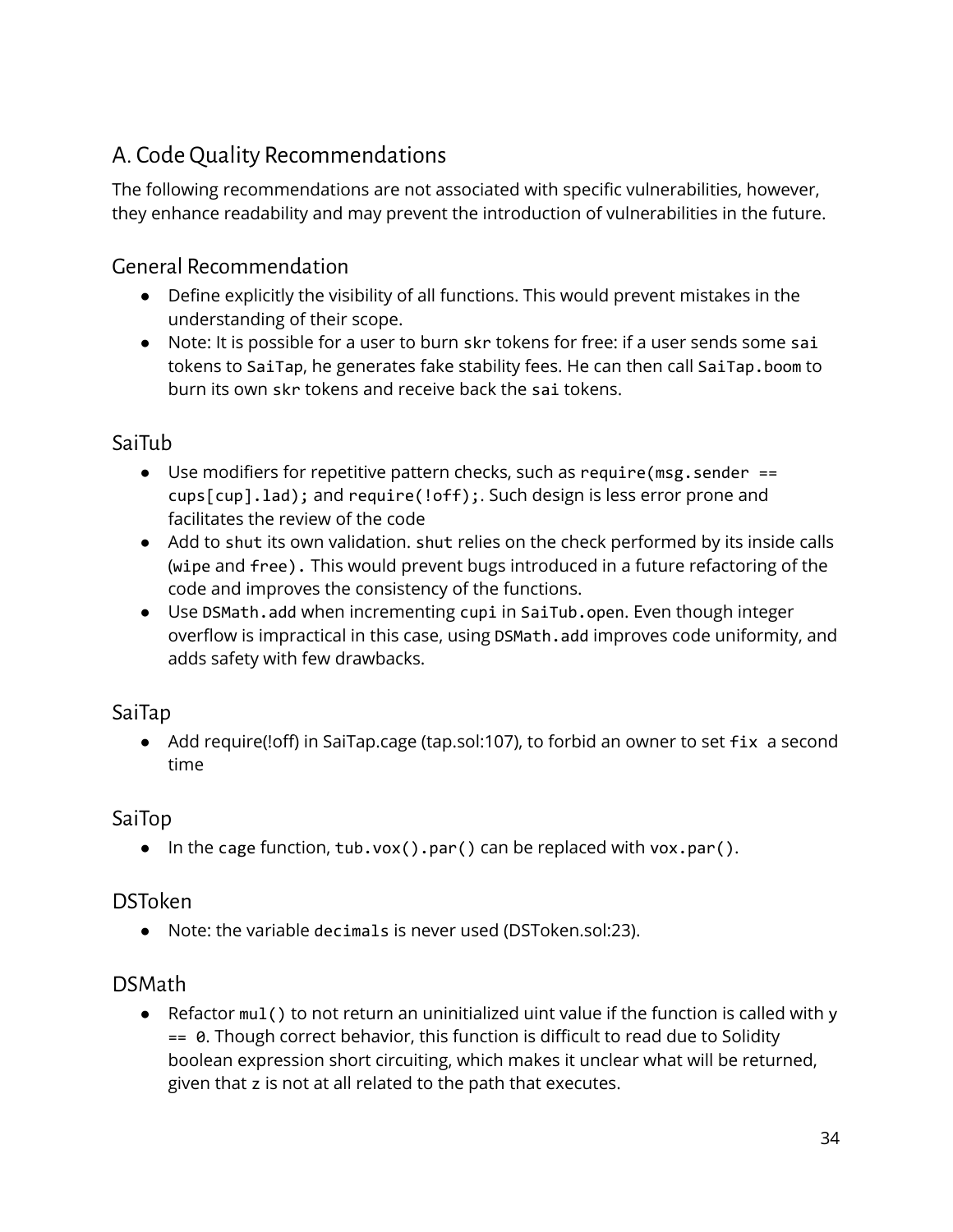```
function mul(uint x, uint y) internal returns (uint z) {
   require(y == 0 || (z = x * y) / y == x);}
```
## <span id="page-34-0"></span>Cage System

● Note: an out-of-order calls in the cage function (calling SaiTub.cage or SaiTap.cage before SaiTop.cage) leads to block the call to SaiTop.cage. In the current configuration, this attack vector is only feasible by the authority, of the contracts, which prevents it, so we do not classify it as a vulnerability.

### <span id="page-34-1"></span>Deployment scripts

- Change the address 0x0 used by deploy-drop-auth script, as 0x0 Is a valid [address](https://etherscan.io/address/0000000000000000000000000000000000000000). The address of the contract itself can be used instead.
- Note: SaiTap.calk does not exist anymore (deploy-config-multisig:20, validate-deployment:33). It was replaced by mold in [c42d6006](https://github.com/makerdao/sai/tree/c42d6006ea6d6ea1ff6f6a525f5fc9816169a2ec).

## <span id="page-34-2"></span>DS-chief

- Correct the mismatches between the code and the documentation:
	- LogLockFree / LogEtch / LogVote / LogLift are not implemented
	- vote(address[] yays) in the doc versus vote(address[] guys) in the code
	- vote(address[] yays, address lift whom) in the doc versus vote(address[] guys, address lift\_whom) in the code
	- DSChief.isUserRoot and DSChief.setRootUser do not match the documentation (they do not call up DSRoles)
	- DSChief.getUserRoles and DSChief.setUserRole are not implemented (but they are present in DSRoles)
	- vote(address[] yays, address lift\_whom) fails if lift\_whom is not elected. As a result the vote is not taken into account. It is not the expected behavior, according the documentation.
	- Simillary vote(bytes32 slate, address lift\_whom) fails if lift\_whom is not elected. The documentation is not clear on the expected outcome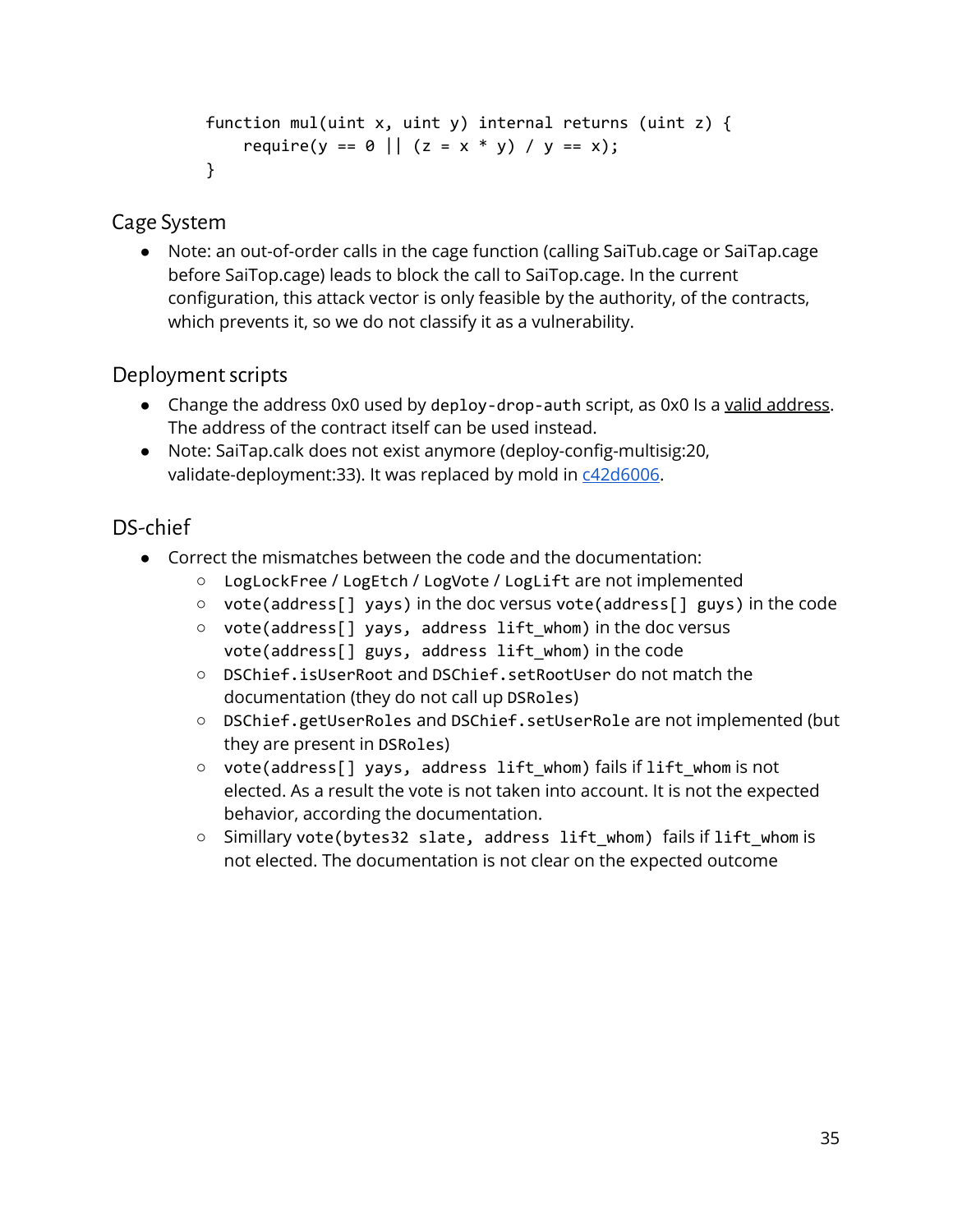## <span id="page-35-0"></span>B. Analysis on the feasibility to call  $rdiv(x, o)$

The following details the analysis of the issue **TOB-Sai-008**. Note that we consider here only the divisions by zero that are due to a wrong parameterization of the system, we do not consider the divisions by zero that are triggered due to a direct input of the call.

#### **In SaiTub #1**

```
The call to rdiv in draw (tub.sol:224) :
      cups[cup].art = add(cups[cup].art, rdiv(wad, chi()));
And to wipe (tub.sol:234):
      cups[cup] .art = sub(cups[cup].art, rdiv(wad, chi());
Can lead to a division by zero, if chi() (tub.sol:147) returns 0. chi() can return 0 if inc is 0
(tub.sol:165):
      chi = rmul( chi, inc);
inc can return 0 if tax is 0 (tub.sol:160):
      var inc = rpow(tax, age);
tax is initialized at RAY and is modified by mold (tub.sol:113):
      else if (param == 'tax') { drip(); tax = val; }
```
val should be different to 0 in mold (tub.sol:113)

A test case is provided in [Appendix](#page-38-0) C.

#### **In SaiTub #2**

```
The call to rdiv in bite (tub.sol:254):
      var owe = rdiv(rmul(rmul(rue, axe), vox.par()), tag());
Can lead to a division by zero, if tag() (tub.sol:171) returns 0.
      function tag() constant returns (uint wad) {
         return off ? fit : wmul(per(), uint(pip.read()));
2a
If fit is 0, tag() can return 0. fit is assigned in SaiTub.cage (tub.sol:269):
      fit = fit \cdot // ref per skr
```
fit should be different to 0 in SaiTub.cage (tub.sol:269)

A test case is provided in [Appendix](#page-38-0) C.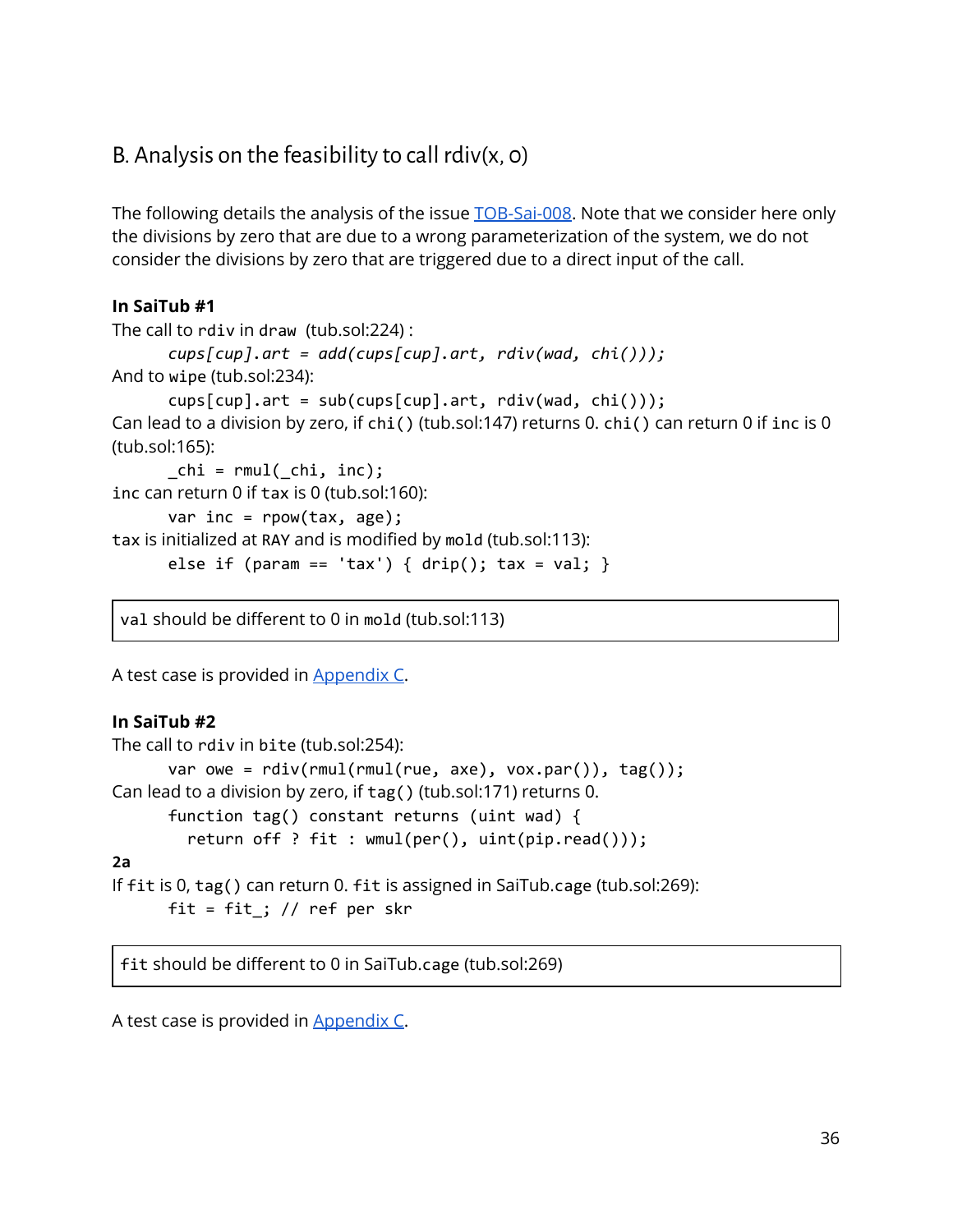#### **2b**

If per() (tub.sol:122) is 0, tag() can return 0. per() is 0 if pie() (tub.sol:73) is 0. pie() is 0 if gem.balanceof(SaiTub) is 0.

```
function pie() constant returns (uint) {
  return gem.balanceOf(this);
```
*It is not clear how to avoid the case where gem.balanceOf(this) is zero, neither it's feasibility. Note that this would only block temporary the contract as it is possible to send a gem to SaiTub to avoid the division by zero.*

#### **In SaiTop #1**

The first call to rdiv in cage (top.sol: 52)

```
fix = min(rdiv(WAD, price), rdiv(tub.pie(), sin.totalSupply()));
Can lead to a division by zero if sin.totalSupply() is 0.
```
*It is not clear if the case* sin.totalSupply() is zero *is realistic. Note that this would only* block temporary the contract as it is possible to send a token to sin to avoid the division by *zero.*

#### **In SaiTop #2**

```
The second call to rdiv in cage (top.sol:61):
```

```
cage(rdiv(uint(tub.pip().read()), vox.par()));
Can lead to a division by zero, if vox.par() (lib.sol:28) returns 0. vox.par() returns if
DaiVox is called with 0:
```

```
function DaiVox(uint256 par) {
  par = fix = par;
```
par should be different to 0 in DaiVox (lib.sol:20)

Note that SaiVox initializes DaiVox with RAY (vox.sol:12). function SaiVox() DaiVox(RAY) { This prevents the division by zero in the current configuration.

#### **In SaiTap #1**

The call to rdiv in s2s (tap.sol:68):

var par = vox.par $()$ ; // ref per sai

```
return rdiv(tag, par); // sai per skr
```
Can lead to a division by zero, if vox.par() (lib.sol:28) returns 0. vox.par() returns if DaiVox is called with 0:

```
function DaiVox(uint256 par) {
```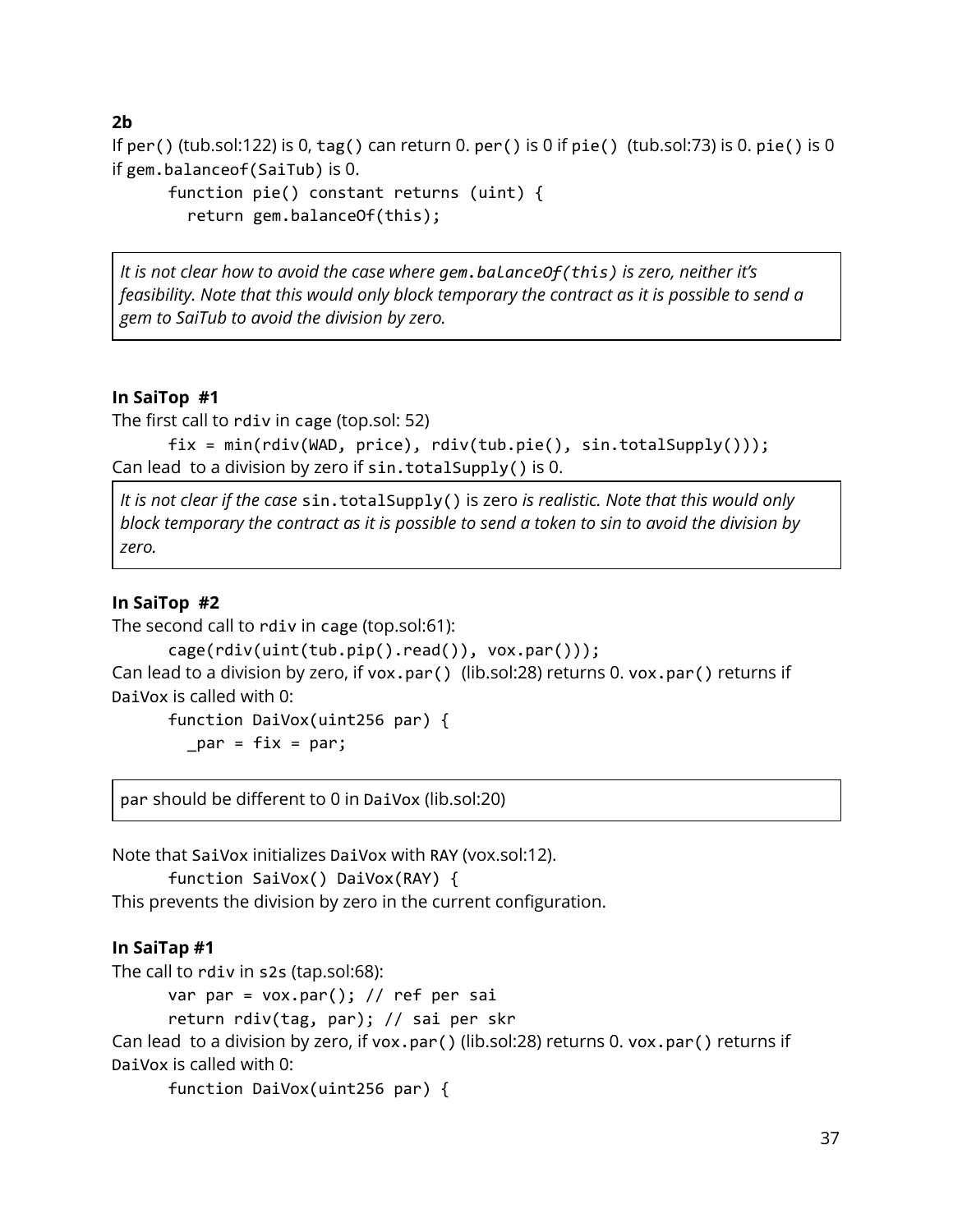$\_par = fix = par;$ 

par should be different to 0 in DaiVox (lib.sol:20)

This case is similar to the division by zero in SaiTop.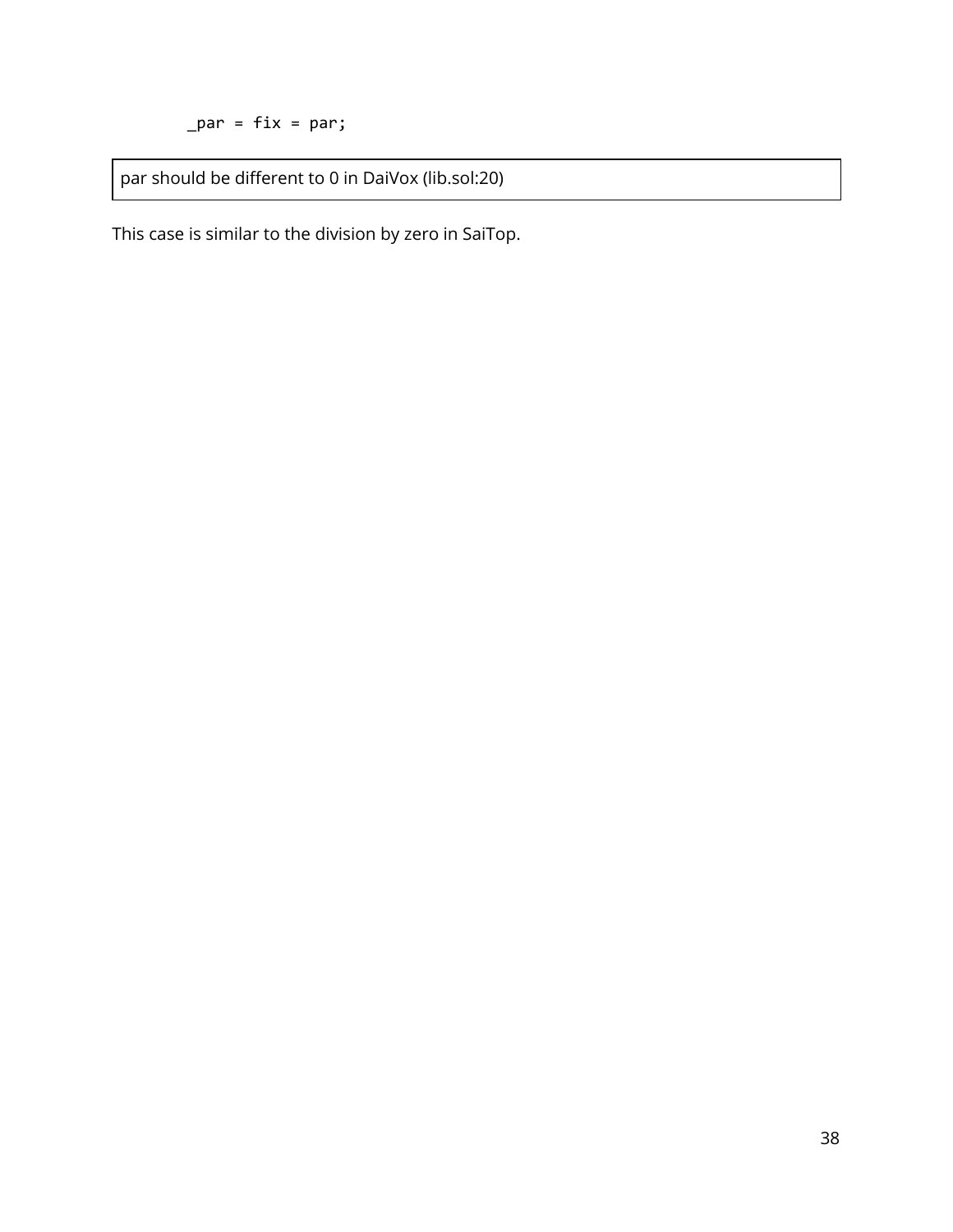### <span id="page-38-0"></span>C. Test cases

```
TOB-Sai-008
// same import as sai.t.sol
// Copy of original SaiAdmin
// the function setTaxUnprotected is added
contract SaiAdmin is DSThing {
   [..]
    // Stability fee
    // copy of setTax, without the checks
    function setTaxUnprotected(uint ray) note auth {
        tub.mold('tax', ray);
    }
}
// Copy of original SaiTestBase, except that
// tub.setOwner(0); is ignored in configureAuth
contract SaiTestAudit is DSTest, DSMath {
      [...]
    function configureAuth() {
        [...]
        // removed, to allow to call tub.cage easily
        // tub.setOwner(0);
        [..]
    }
 [...]
}
contract Audit is SaiTestAudit {
    function testDrawDiv0() {
        admin.setMat(ray(1 ether));
        tub.join(10 ether);
        var cup = \text{tub.open}();
        tub.lock(cup, 10 ether);
```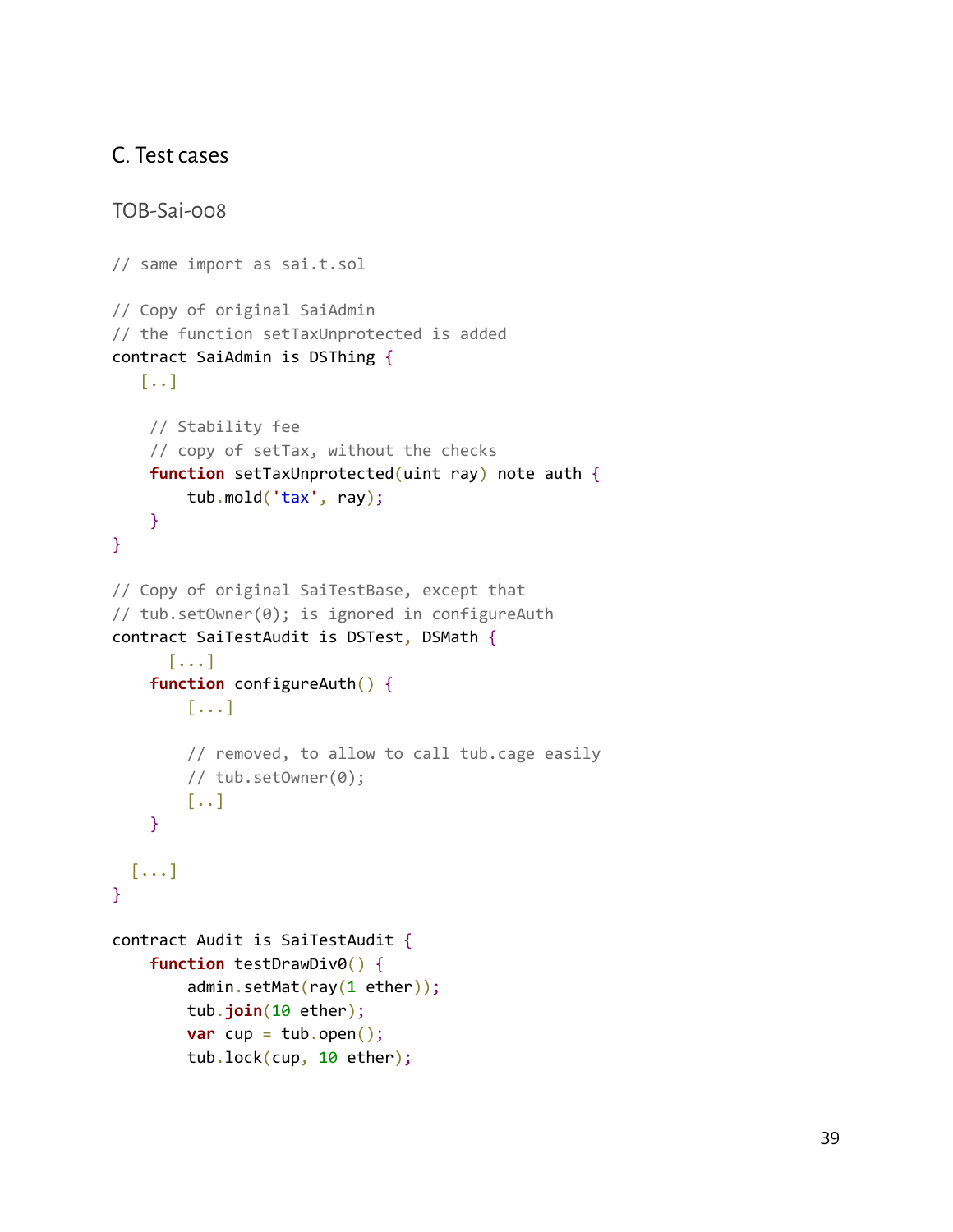```
// set tax (and chi()) to 0
    admin.setTaxUnprotected(0);
   warp(1 days);require(tub.chi() == 0);// trigger the division by zero
   tub.draw(cup, 1 ether);
}
 function testCageDiv0() {
    admin.setMat(ray(1 ether));
   tub.join(10 ether);
    var cup = \text{tub.open}();
   tub.lock(cup, 10 ether);
   // set fit to 0
   tub.cage(0,0 ether);
    require(tub.fit() == 0);// trigger the division by zero
   tub.draw(cup, 1 ether);
  }
```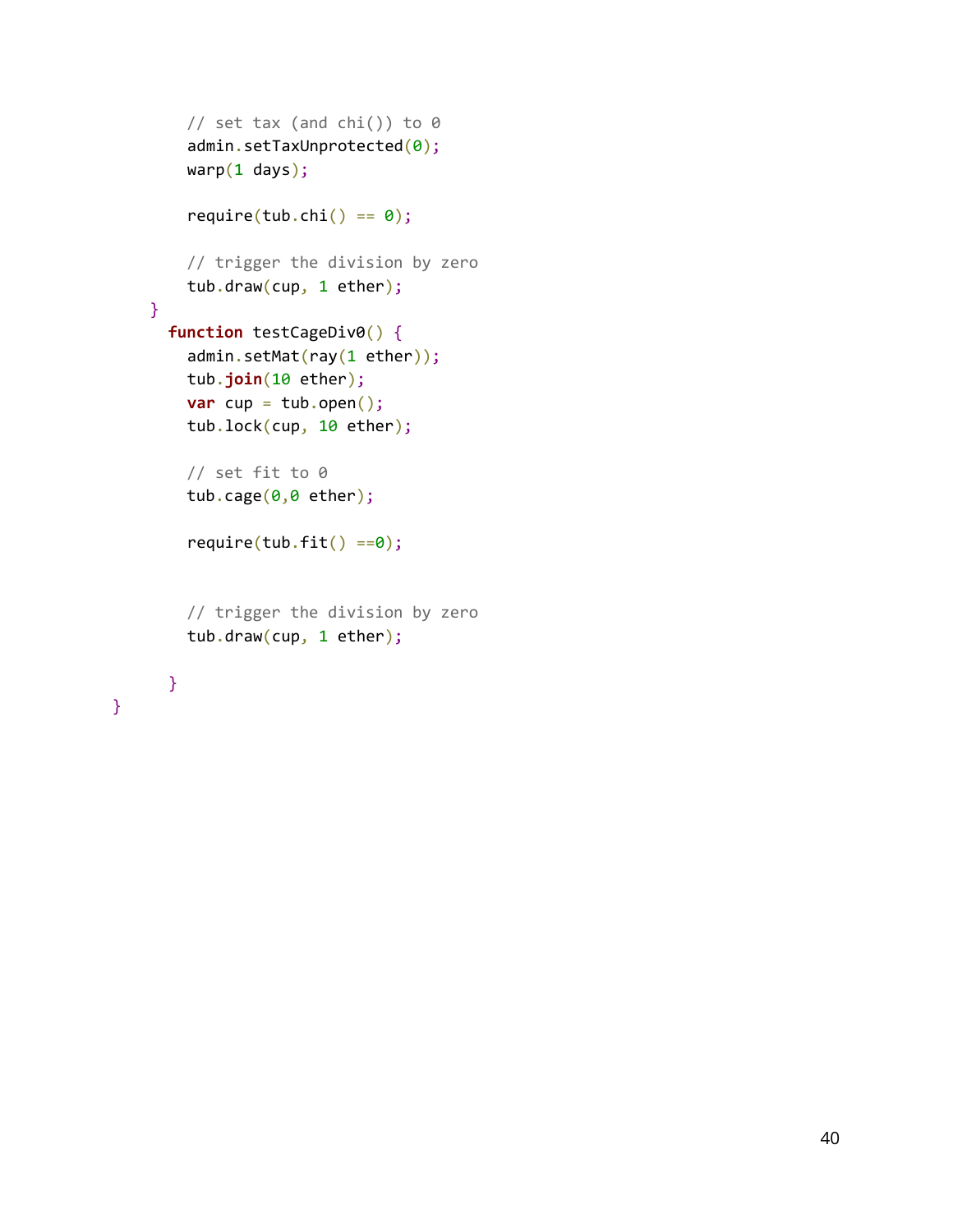```
TOB-Sai-010
function testTOBSai010(){
   gem.mint(1000 ether);
   sai.mint(100 ether); // so it can pay back stability fee
   tub.mold('hat', 1000 ether);
   tub.mold('tax', 1000000400000000000000000000);
   var cup = tub.open();
   tub.join(100 ether);
   tub.lock(cup, 100 ether);
   // draw initial amount
   tub.draw(cup, 10 ether);
   // increase chi
   warp(1 days);tub.drip();
   // initial values
   // _chi = 1.035164129205985238932488761
   // cup.art = 10.000000000000000000
   // sin.balanceOf(tub) = 10.351641292059852389
   // tab(cup) = 10.351641292059852389
   tub.draw(cup, 4 wei);
   // cupart = 10.000000000000004// sin.balanceOf(tub) = 10.351641292059852393
   // tab(cup) = 10.351641292059852393
   tub.draw(cup, 1 wei);
   // cup.art = 10.000000000000000005
   // sin.balanceOf(tub) = 10.351641292059852394
   1/ tab(cup) = 10.351641292059852395// the last digit for sin(tub) is 4, and for tab(cup) is 5
   // Details of tub.draw(cup, 1 wei)
   // cupart = cupar + 1/ chi = cupar + 1
   // sin(tub) = sin(tub) + 1// tab(cup) = cup.array * chi// Due to the rounding, tab(cup) is added by two
   // while sin(tub) is added by one
   // this should be true
   assert(tub.sin().balanceOf(tub) >= tub.tab(cup));
}
```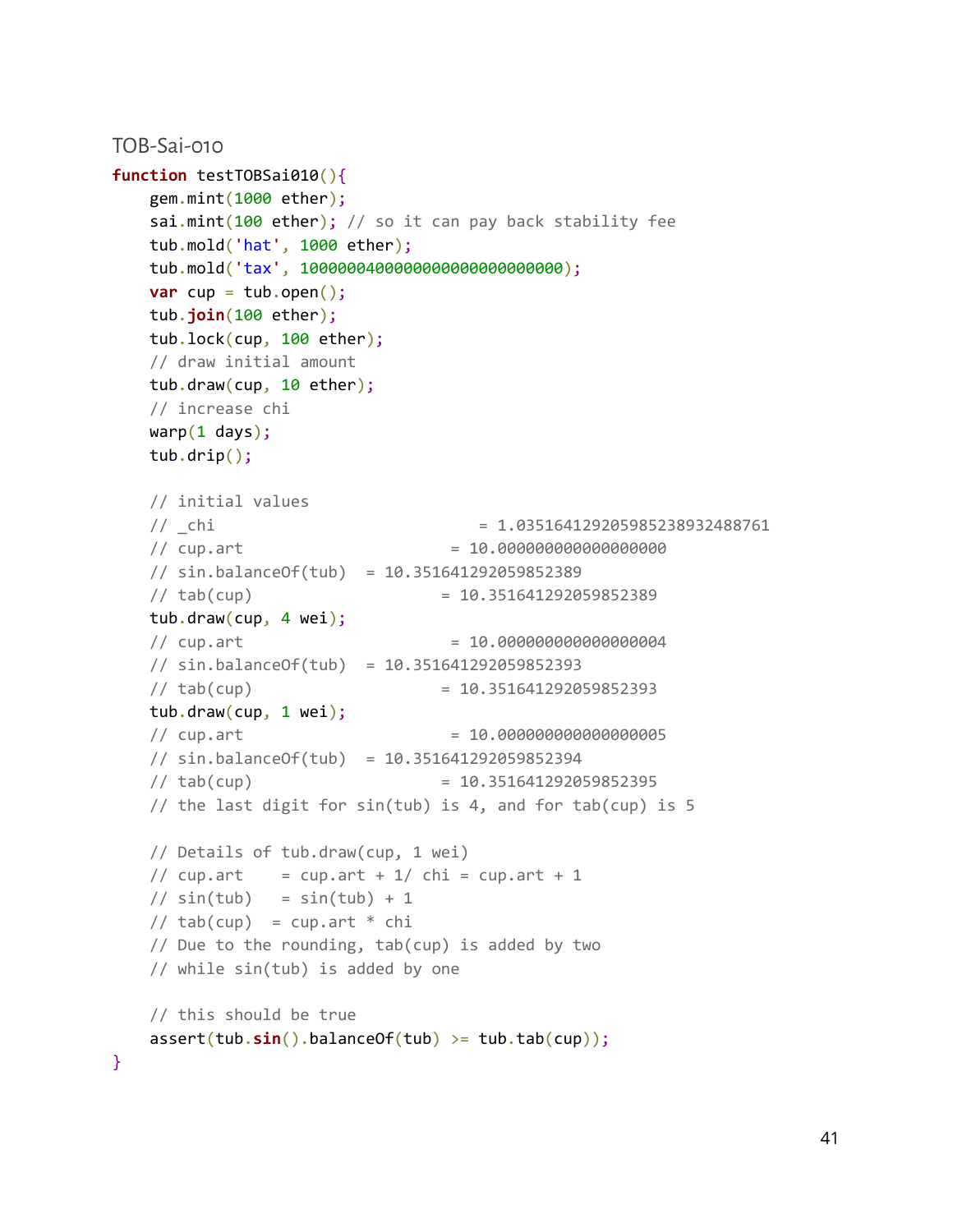```
TOB-Sai-011: Pattern 1
```

```
function testTOBSai011Pattern1(){
        gem.mint(1000 ether);
        tub.mold('tax', 1000040100000000000000000000);
        var cup = tub.open();
        tub.join(100 ether);
        // increase chi
        warp(1 days);tub.drip();
        assert(sai.balanceOf(this) == 0);
        tub.draw(cup, 15 wei); // create 15 sai, and 0 art
        assert(sai.balanceOf(this) >0);
        assert(tub.int(cup) > 0);}
```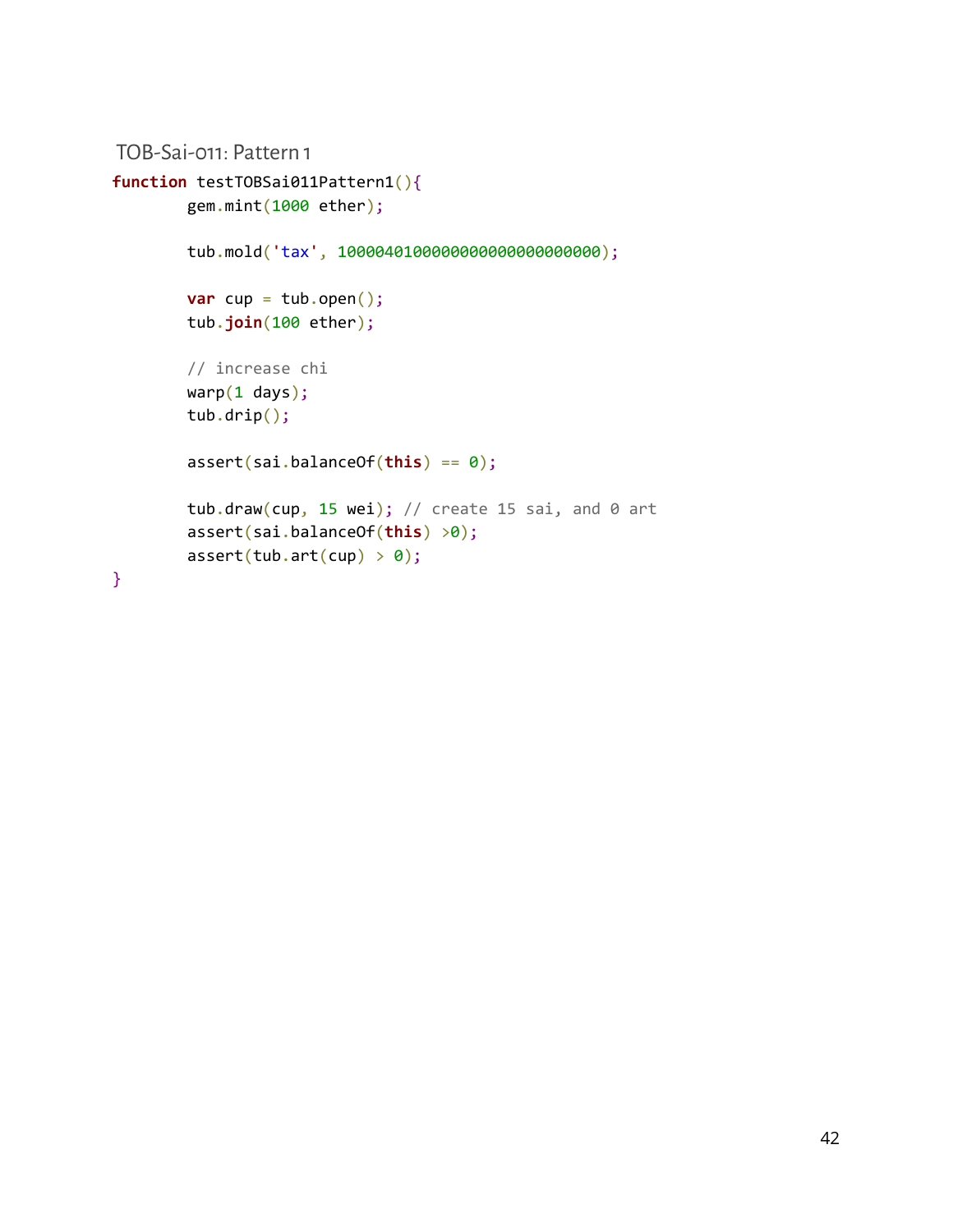<span id="page-42-0"></span>TOB-Sai-011: Pattern 2

Note: for testing purpose, we use created the function tub. art (cup) which returns the art of a cup.

```
function testTOBSai011Pattern2(){
       tub.mold('tax', 1000040100000000000000000000);
       var cup = tub.open();
       tub.join(100 ether);
       // increase chi
       warp(1 days);
       tub.drip();
       tub.lock(cup, 1 ether);
        assert(sai.balanceOf(this) == 0);
        // create 21 sai, for 20 art
       tub.draw(cup, 21 wei);
        // remove 20 sai, for 20 art
       tub.wipe(cup, 20 wei);
        // no more art
        assert(tubarct(cup) == 0);// 1 sai left
        assert(sai.balanceOf(this) == 0);
}
```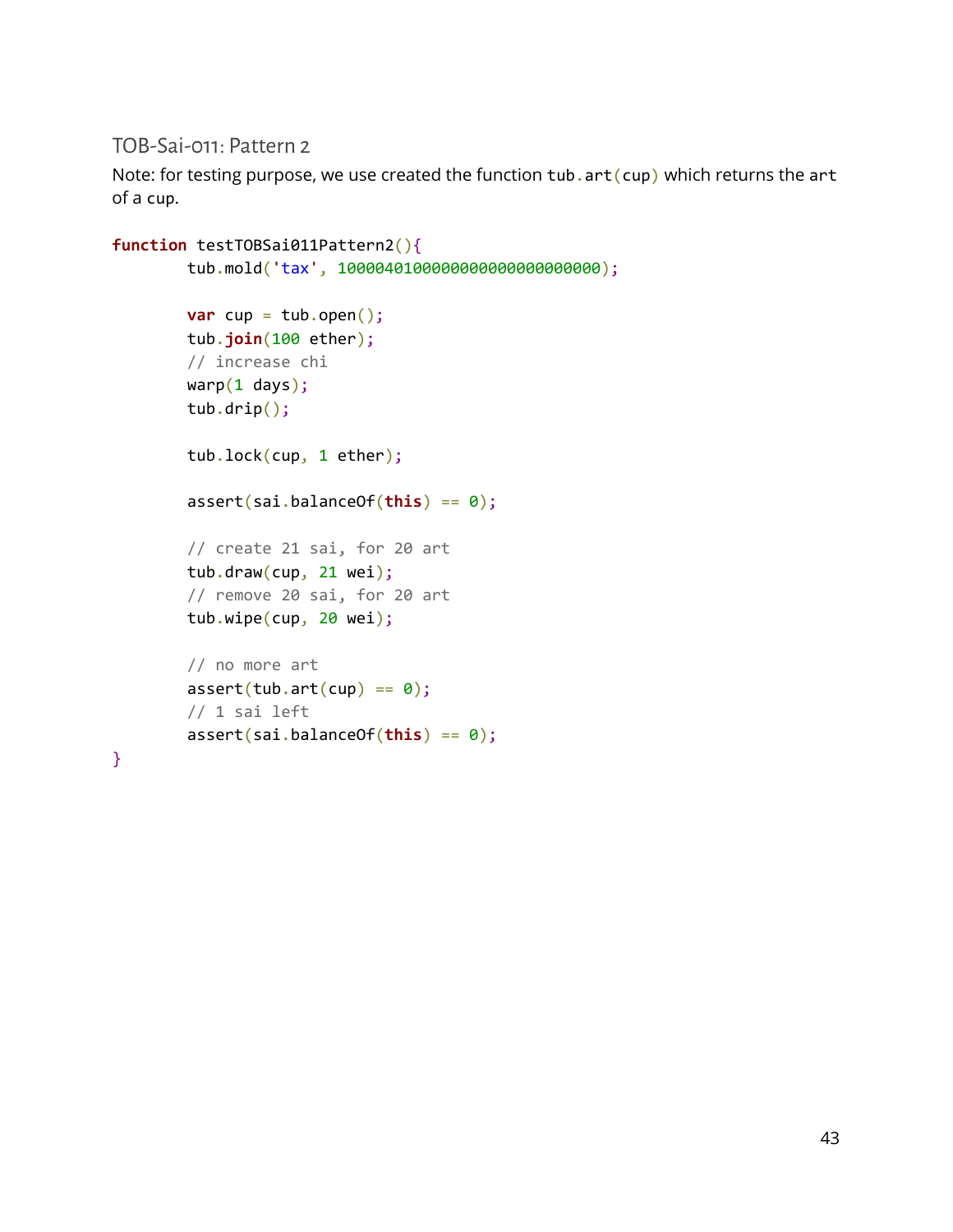```
TOB-Sai-011: Pattern 3
```

```
function testTOBSai011Pattern3(){
        sin.mint(tap, 1 ether); // so the bust/flop will work
       // Get the per ratio less than .5
       var cup = \text{tub.open}();
       tub.join(1 ether);
       tub.lock(cup, 1 ether);
       tub.draw(cup, 1 ether);
        tap.bust(1.1 ether); // this mints skr and modifies per
        assert(tub.per() < ray(1 ether / 2));assert(gem.balanceOf(tub) == 1 eth);
        assert(skr.balanceOf(this) == 1.1 ether);
        tub.join(1 wei); // create 1 skr for 0 gem
        assert(skr.balanceOf(this) > 1.1 ether);
        assert(gem.balanceOf(tub) > 1 ethen);}
```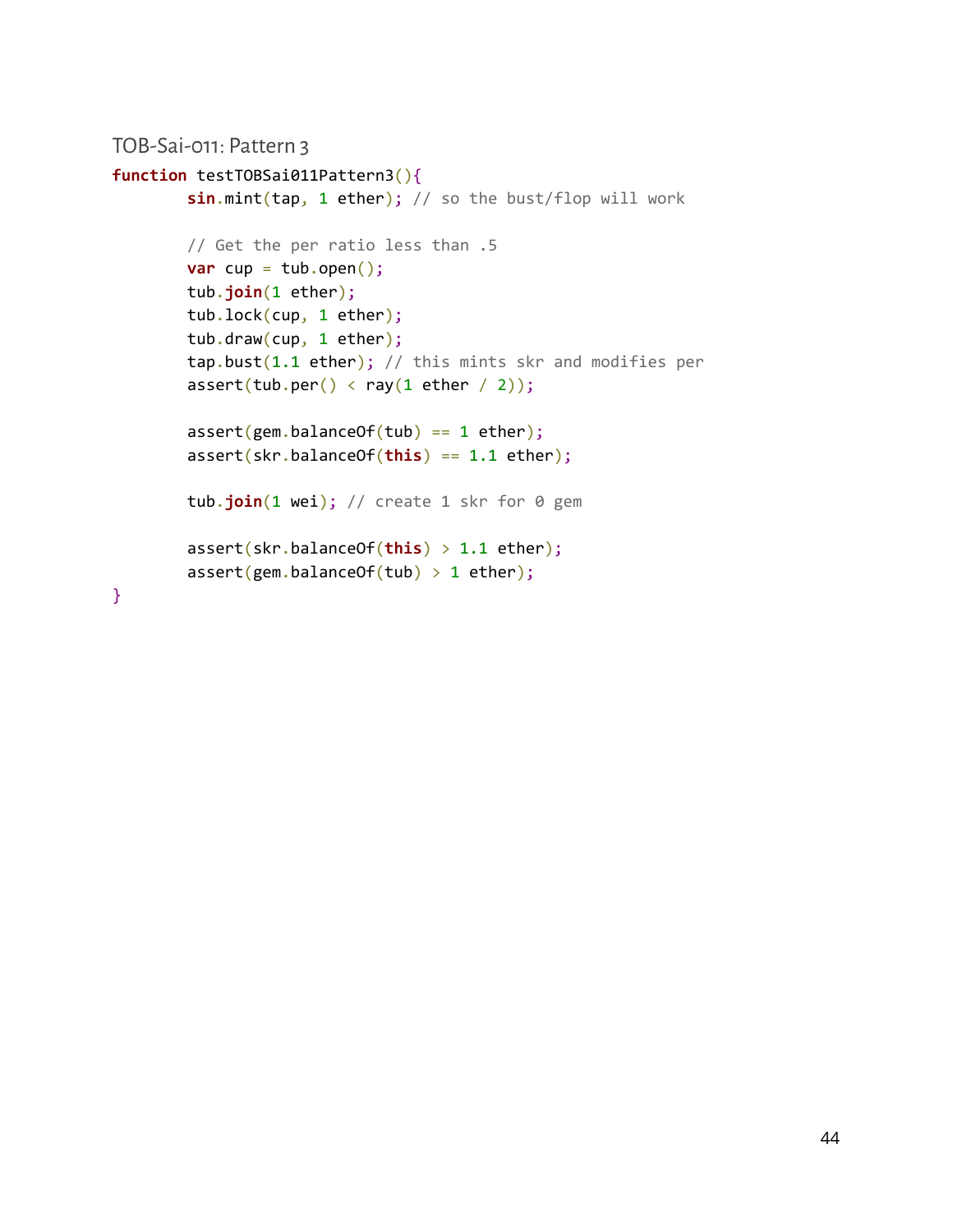```
TOB-Sai-011: Pattern 4
function testTOBSai011Pattern4(){
       // put some initial fee
        sai.mint(tap, 1 ether);
       MyFakePerson person = new MyFakePerson(tap, tub, gem, skr);
        gem.mint(person, 100 ether);
        bytes32 cup_1 = person.open();
        person.join(10 ether);
        person.lock(cup_1, 0.5 ether);
        person.draw(cup_1, 0.5 ether);
       // pay the fee
        // as a result pie() != skr.totalSupply (in per())
        person.boom(0.5 ether);
        assert(gem.balanceOf(this) == 100 ether);
        tub.join(28 wei); // cost 29 gem
       tub.exit(10 wei); // return 11 gem
        tub.exit(10 wei); // return 11 gem
       tub.exit(8 wei); // return 8 gem
        // cost 29 gem for 30 gem
        assert(gem.balanceOf(this) <= 100 ether);
}
```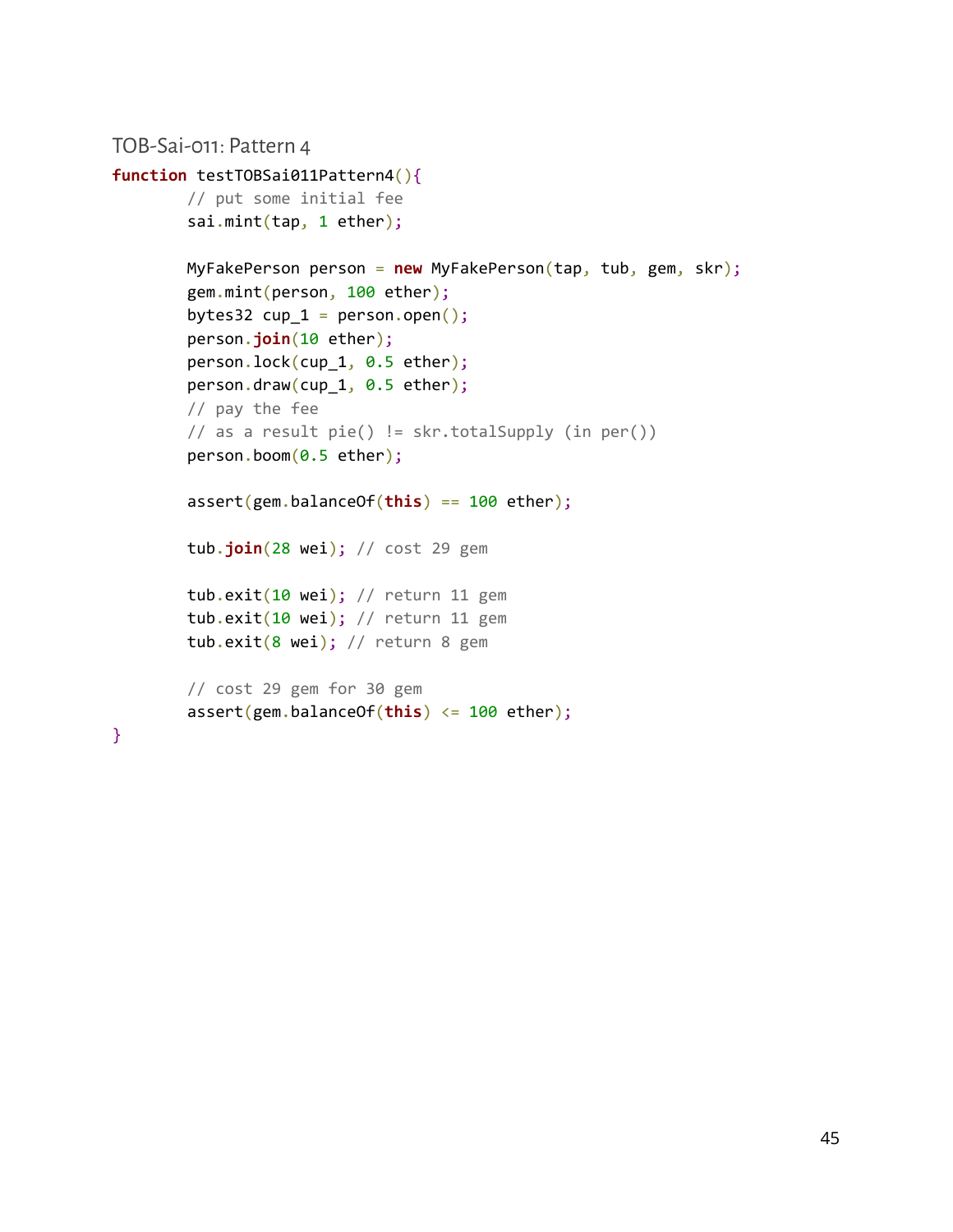<span id="page-45-0"></span>TOB-Sai-012

```
function testTOBSai012() {
       uint user0 = 575710461955084070048793674274572680;
        uint gems = 1059836680168385020599124280851040344;
        skr.mint(this, user0);
        gem.mint(tub, gems);
        tub.exit(user0); // fails
        assertEq(gem.balanceOf(tub), 0);
        assertEq(skr.balanceOf(this), 0);
```
}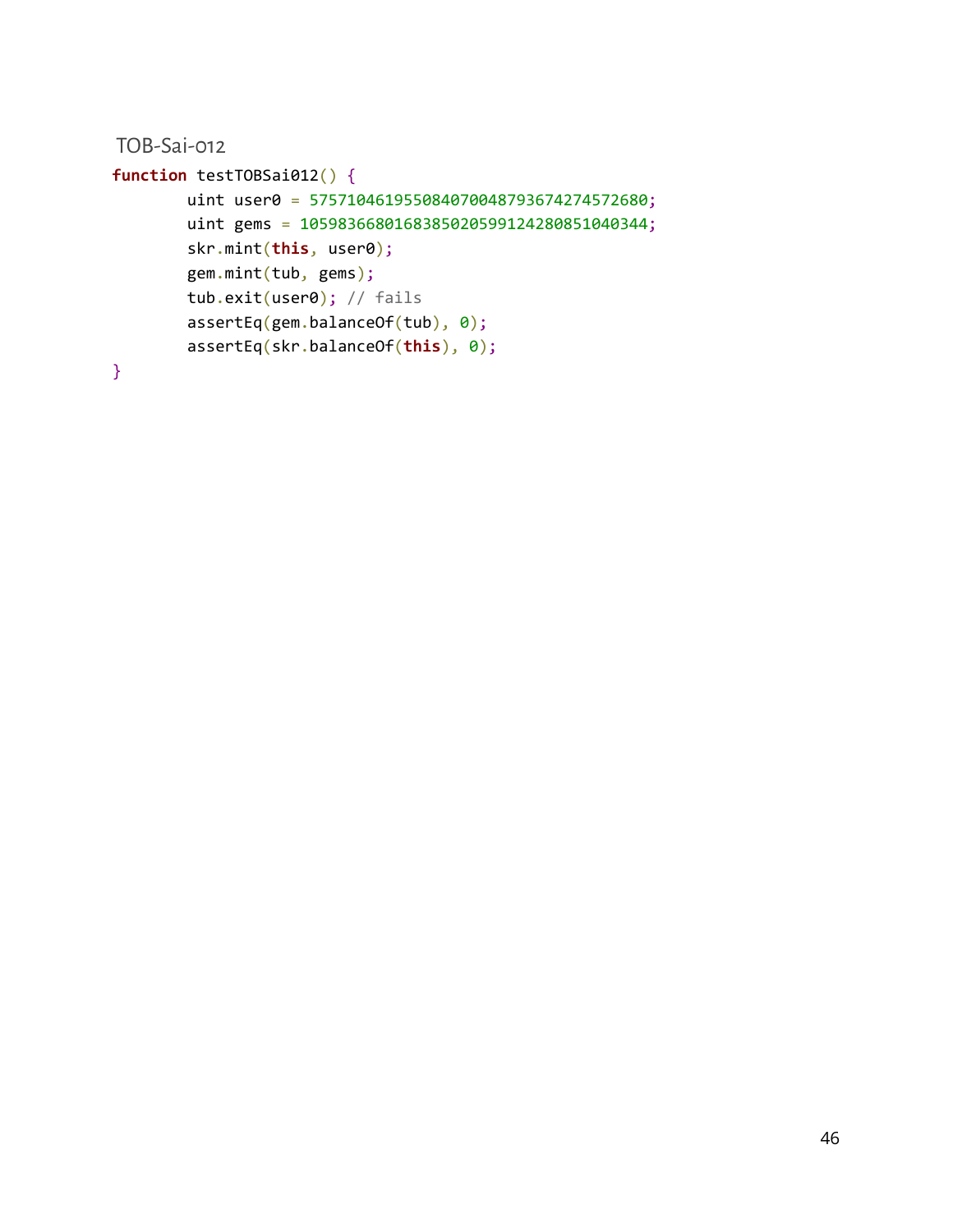## <span id="page-46-0"></span>D. Manticore test case

[Manticore](https://github.com/trailofbits/manticore) is a dynamic binary analysis tool supporting symbolic execution of EVM bytecode. The following code triggers the third pattern from issue [TOB-Sai-011](#page-28-0) with Manticore.

Figure 1 contains the Python script to find values triggering the issue. We use a proxy function (test\_join\_pattern\_3(uint wad, uint wad\_min, uint pie, uint skrTotalSupply) to simulate the behavior of pattern #3 on the join function.

```
# import https://github.com/trailofbits/manticore/blob/0.1.5/examples/evm/seth.py
from seth import ManticoreEVM
seth = ManticoreEVM()
# Make the contract account to analyze
source code = "pragma solidity ^0.4.15;
contract DSMath {
  event Log(string);
  function add(uint x, uint y) internal returns (uint z) {
    require((z = x + y) \ge x);
  }
  function mul(uint x, uint y) internal returns (uint z) {
    require(y == 0 || (z = x * y) / y == x);
  }
  uint constant WAD = 10 \times 18;
  uint constant RAY = 10 \star x 27;
  function rmul(uint x, uint y) internal returns (uint z) {
    z = add(mul(x, y), RAY / 2) / RAY;
  }
  function rdiv(uint x, uint y) internal returns (uint z) {
    z = add(mul(x, RAY), y / 2) / y;}
  // This function simulates the join function for the pattern 3
  function test_join_pattern_3(uint wad, uint wad_min, uint pie, uint skrTotalSupply){
    // limit the range of values
    require(pie > 0);
```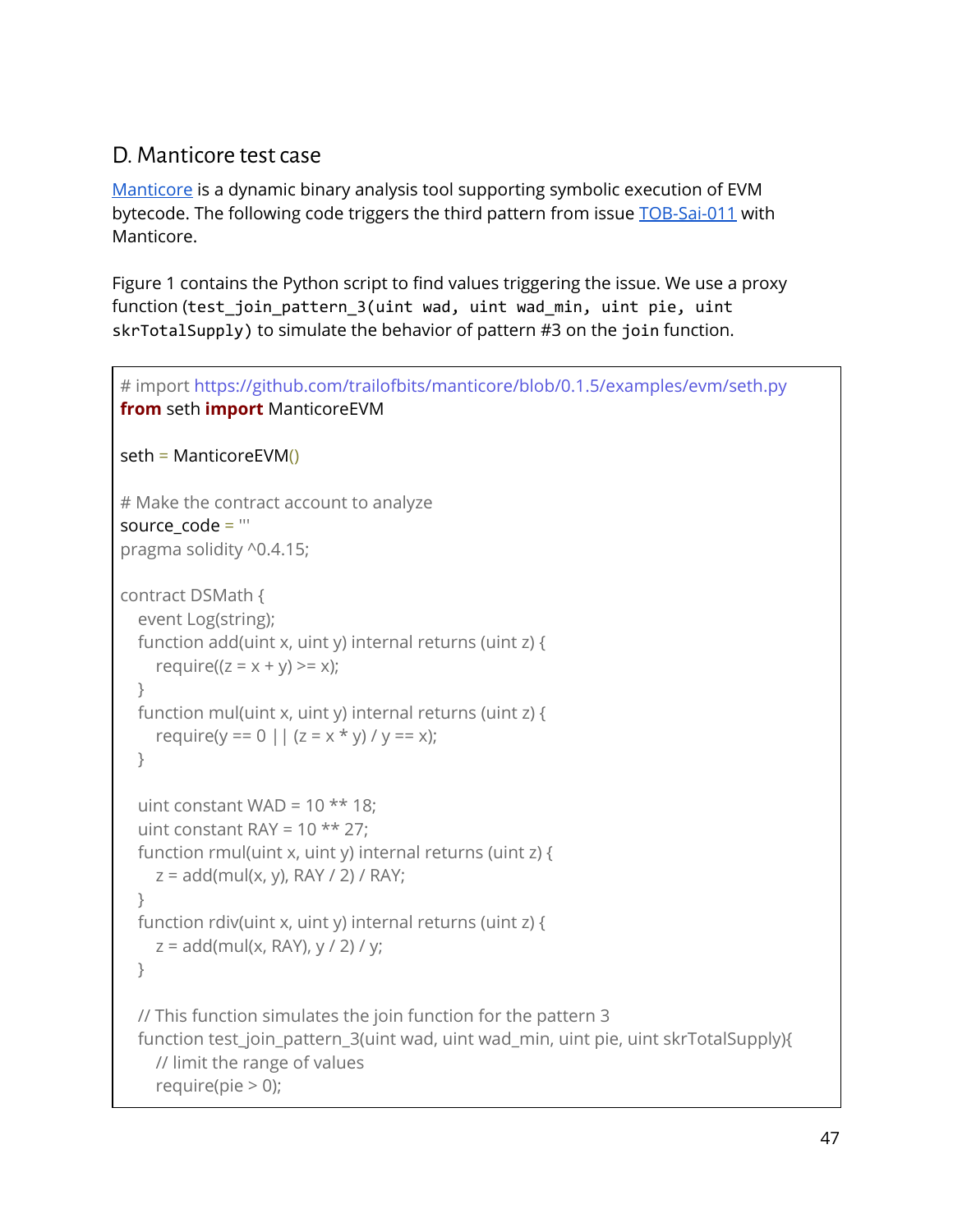```
require(pie < 10 ether);
    require(skrTotalSupply > 0);
    require(skrTotalSupply < 10 ether);
   // require the wad to be greater than a user provided value
   require(wad >= wad_min);
    // simulate join
    uint per = rdiv(pie, skrTotalSupply);
    uint ask = rmul(wad, per);// simulate art += 0require(ask == 0);
    return ;
 }
}
^{\rm{III}}#Initialize user and contract
user account = seth.create account(balance=1000)bytecode = seth.compile(source_code)
contract_account = seth.create_contract(owner=user_account,
                      balance=0,
                      init=bytecode)
# Decide what is symbolic or concrete in test_joint_pattern_3
wad = seth.SValue
wad_min = 0x28000000
pie = seth.SValue
skrTotalSupply = seth.SValue
# Generate the symbolic data
symbolic data =seth.make_function_call('test_join_pattern_3(uint256,uint256,uint256,uint256)',
                      wad,
                      wad_min,
                      pie,
                      skrTotalSupply)
# Generate one transaction
seth.transaction(caller=user_account,
         address=contract_account,
```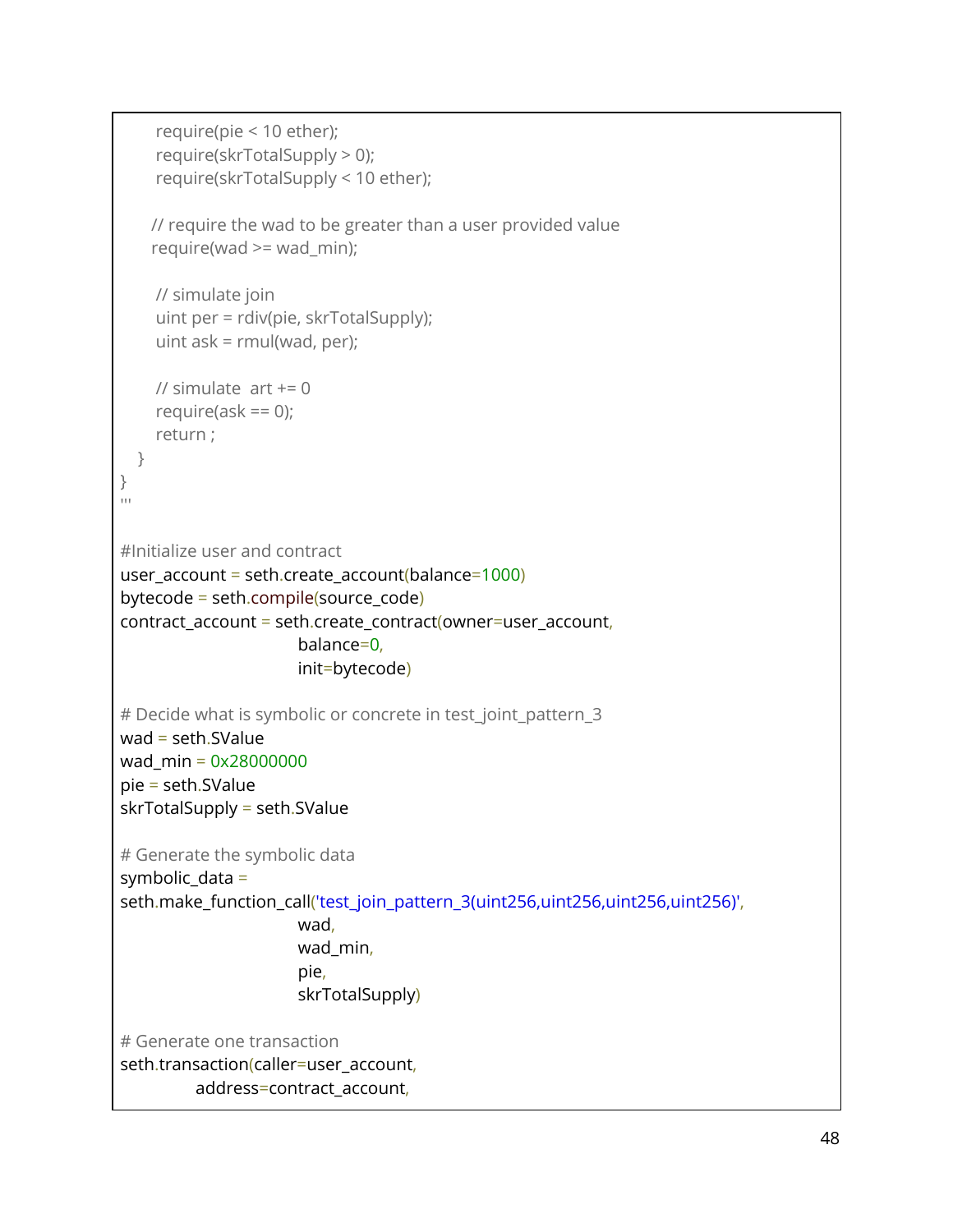```
value=0,
data=symbolic_data,
\lambda
```
**print** "[+] There are %d alive states now"% len(seth.running\_state\_ids) **for** state\_id **in** seth.running\_state\_ids: seth.report(state\_id)

Figure 1: Manticore Script

Figure 2 is the output of the run of the script in Figure 1 (the solution may differ according the valuation of the solver).

```
REPORT: STOP
LOGS:
INPUT SYMBOLS
      data_1:
b8c71c9f0000000000000000000000000000000000000000000000000000000028000000000
000000000000000000000000000000000000000000000000000000000000100000000000000
000000000000000000000000000000000000000000060200000000000000000000000000000
0000000000000000000000009b4c5e41c115138
BALANCES
     0xd30a286ec6737b8b2a6a7b5fbb5d75b895f62956L 1000
     0x1bfa530d5d685155e98cd7d9dd23f7b6a801cfefL 0
```
Figure 2: Script output

The data of Figure 2 can be split as follow:

b8c71c9f000000000000000000000000000000000000000000000000000000002800000000000 00000000000000000000000000000000000000000000000000000000001000000000000000000 00000000000000000000000000000000000000060200000000000000000000000000000000000 0000000000000000009b4c5e41c115138

Where:

- **b8c71c9f** is the function signature
- 0x28000000 is wad
- $\bullet$   $\theta \times 1$  is wad min
- 0x6020000 is pie
- 0x9b4c5e41c115138 is skrTotalSupply

The Figure 3 is the corresponding solidity test case.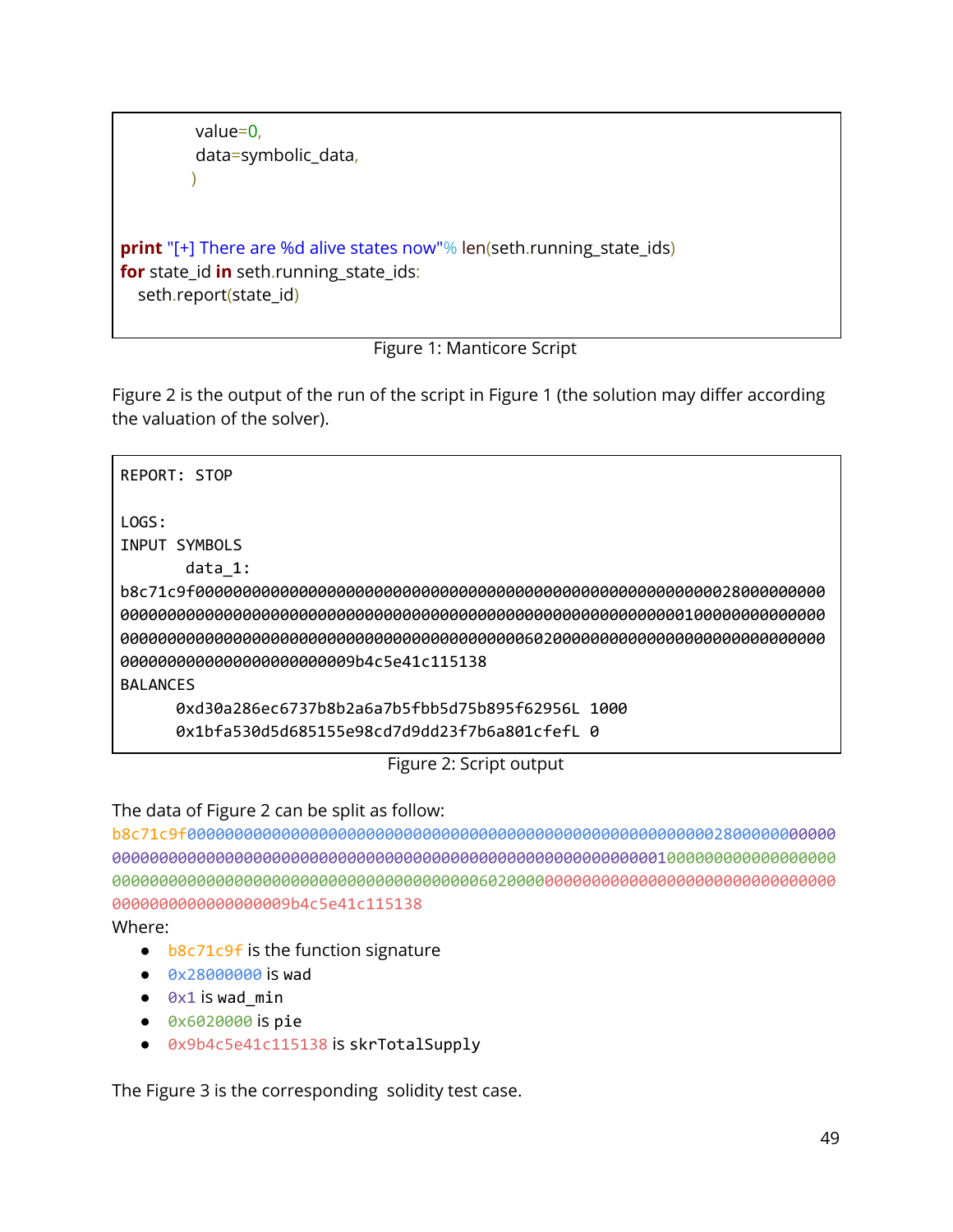```
function testTOBSai011Pattern3Large(){
    gem.mint(tub, 0x6020000);
    skr.mint(tub, 0x9b4c5e41c115138);
    assert(gem.balanceOf(this) == 100 ether);
    //generate 0x28000000 skr tokens for 0 gem
    tub.join(0x28000000);
    assert(gem.balanceOf(this) == 100 ether);
    // it fails as 0x28000000 tokens were generated
    assert(skr.balanceOf(this) == 0);
  }
```
Figure 3: Solidity test case

As a result, the user is able to generate 0x28000000 free skr tokens in this scenario.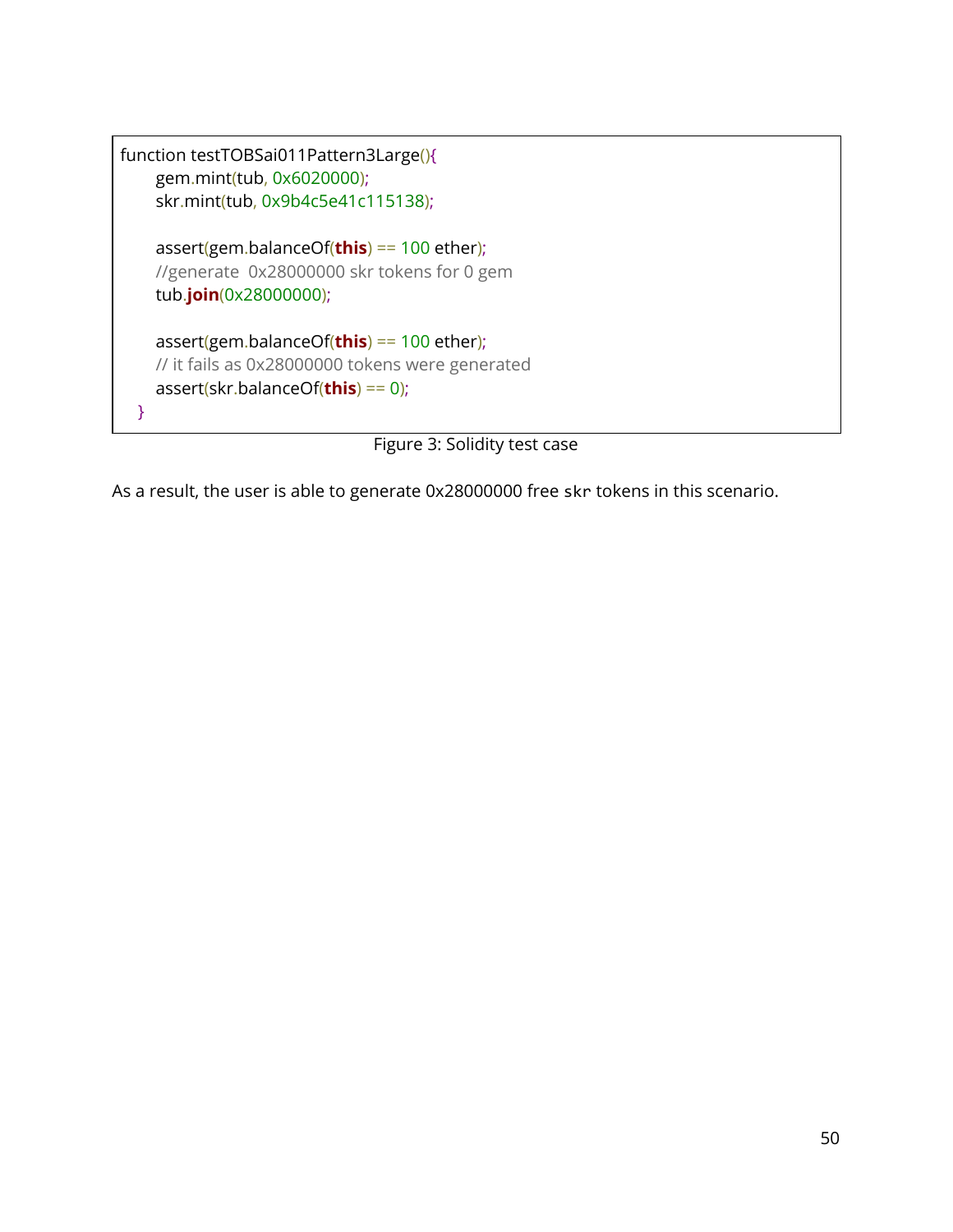## <span id="page-50-0"></span>E. Fix Log

DappHub made the following modifications to their codebase as a result of this report. Each of the fixes was verified by the audit team. The code analysis is  $6a2b3ac5$ .

| Finding $#$  |    |  |    | ۰ |  |  | $\sim$ | . . | $\sim$<br>. . |
|--------------|----|--|----|---|--|--|--------|-----|---------------|
| <b>Fixed</b> | WF |  | WF |   |  |  |        | ΙM  |               |

*Figure 1: Fixes summary*

<span id="page-50-1"></span>*F: Fixed, M: Mitigated, WF: Won't-fix*

Finding 1: Race condition in the ERC20 approve function may lead to token thet **Solution:** DappHub decided to not fix the vulnerability to maintain the excepted approval semantics.

<span id="page-50-2"></span>Finding 2: Unprotected function and integer overlow may lead to system destabilization

<span id="page-50-3"></span>**Solution:** DSWarp was removed.

Finding 3: Reliance on undefined behavior could unexpected behavior **Solution:** The inappropriate constant modifiers were removed.

<span id="page-50-4"></span>Finding 4: Rounding strategy in DSMath fixed-point multiplication/division may lead to errors

**Solution:** The Banker's rounding strategy will be considered in long-term, but will not be integrated in short-term, due to the increase of the code complexity.

### <span id="page-50-5"></span>Finding 5: Misconfigured deploy may lead to unusable system

**Solution:** Deployment scripts were updated (https://github.com/makerdao/sai/pull/105).

#### **Notes:**

- Ensure the correct values of the script before the deployment (such as SAI\_PIT).
- The PR [105](https://github.com/makerdao/sai/pull/105/files) added this commentary in the readme.md <!-- The oracle updates the GEM:REF price feed. This is the only external real-time input to the system. REVIEW THIS!!! -->, it is still present.
- The readme section on the [deployment](https://github.com/makerdao/sai/tree/6a2b3ac54538dedb14d329af446bd2aa175b27a8#current-deployments) is incomplete.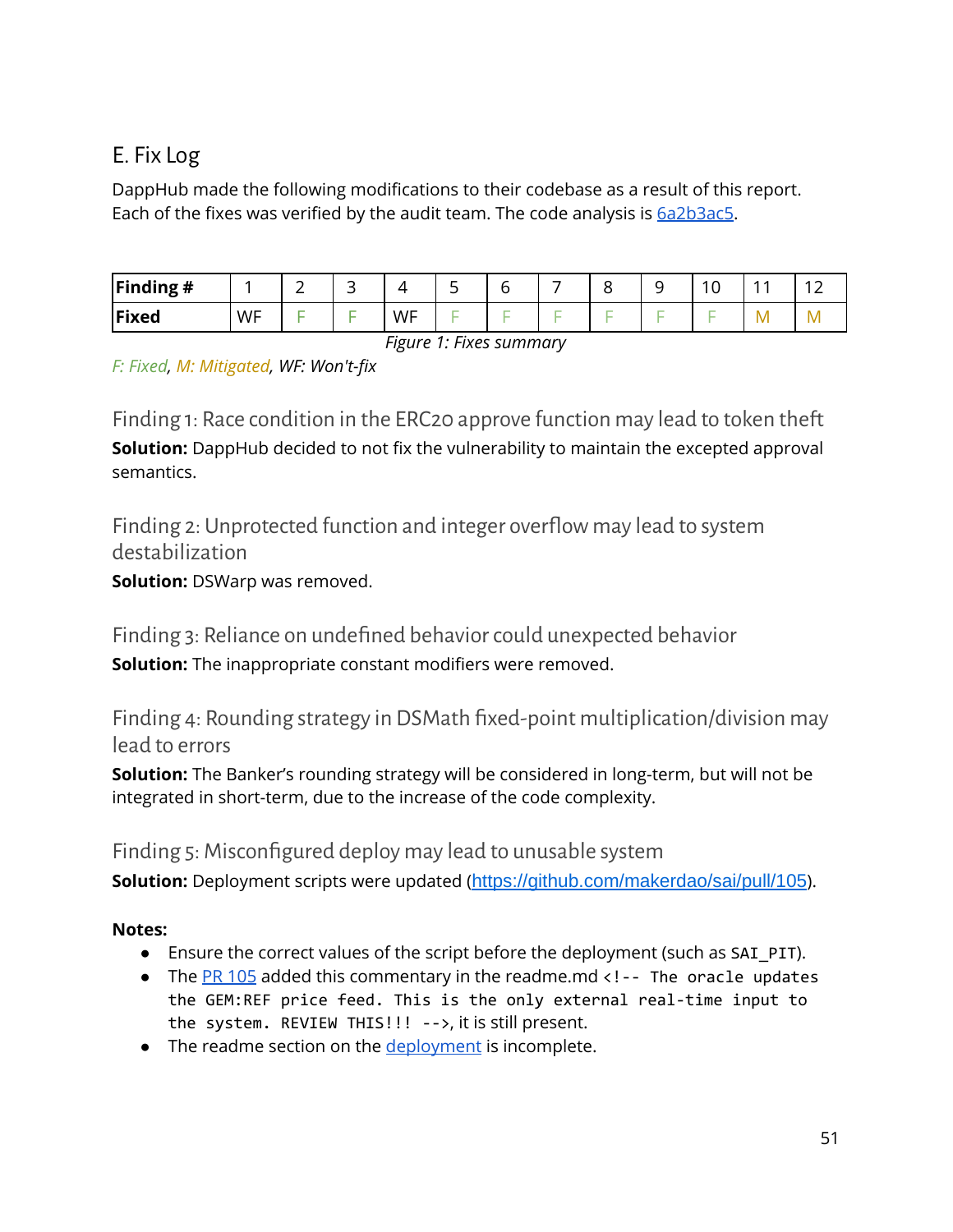<span id="page-51-0"></span>Finding 6: Inconsistent documentation on SaiTub.join() may lead to unexpected system behavior for users

<span id="page-51-1"></span>**Solution:** Client updated (https://github.com/makerdao/sai/pull/105)

Finding 7: Race conditions during contracts deployment may lead to system compromisation

**Solution:** New deployment architecture based on a smart contract [\(https://github.com/makerdao/sai/pull/105](https://github.com/makerdao/sai/pull/105), <https://github.com/makerdao/sai/pull/112>)

**Note:** We recommend to create a documentation of the initialization, to prevent future mistakes and simplify future audits. For example, the authorization schema is crucial but could be misunderstood.

<span id="page-51-2"></span>Finding 8: Multiple division by zero may lead to unusable system **Solution:** Additional argument checks, and hard limit on risk-parameters [\(https://github.com/makerdao/sai/pull/107](https://github.com/makerdao/sai/pull/107))

<span id="page-51-3"></span>Finding 9: Lack of validation on tax may lead to unusable system **Solution:** The hard limit tax >= 1 was added [\(https://github.com/makerdao/sai/pull/107](https://github.com/makerdao/sai/pull/107))

<span id="page-51-4"></span>Finding 10: Inconsistent debt bookkeeping may lead to trapped tokens **Solution:** Modify and relax a system invariant.

#### **Notes:**

• the previous system invariant was:

*tub.ice() + tap.woe() == sin.totalSupply() == sai.totalSupply() tub.ice() == sum(tab(cdp))*

It is replaced by:

*tap.woe() == sin.totalSupply() tub.din() + tap.woe() =~ sai.totalSupply() tub.din() == sum(tab(cdp))*

● cap is not anymore the debt ceiling as stated in the [documentation](https://github.com/makerdao/sai/tree/6a2b3ac54538dedb14d329af446bd2aa175b27a8#sai-glossary-sai-help) and the [code](https://github.com/makerdao/sai/blob/6a2b3ac54538dedb14d329af446bd2aa175b27a8/src/tub.sol#L36) [commentary](https://github.com/makerdao/sai/blob/6a2b3ac54538dedb14d329af446bd2aa175b27a8/src/tub.sol#L36).